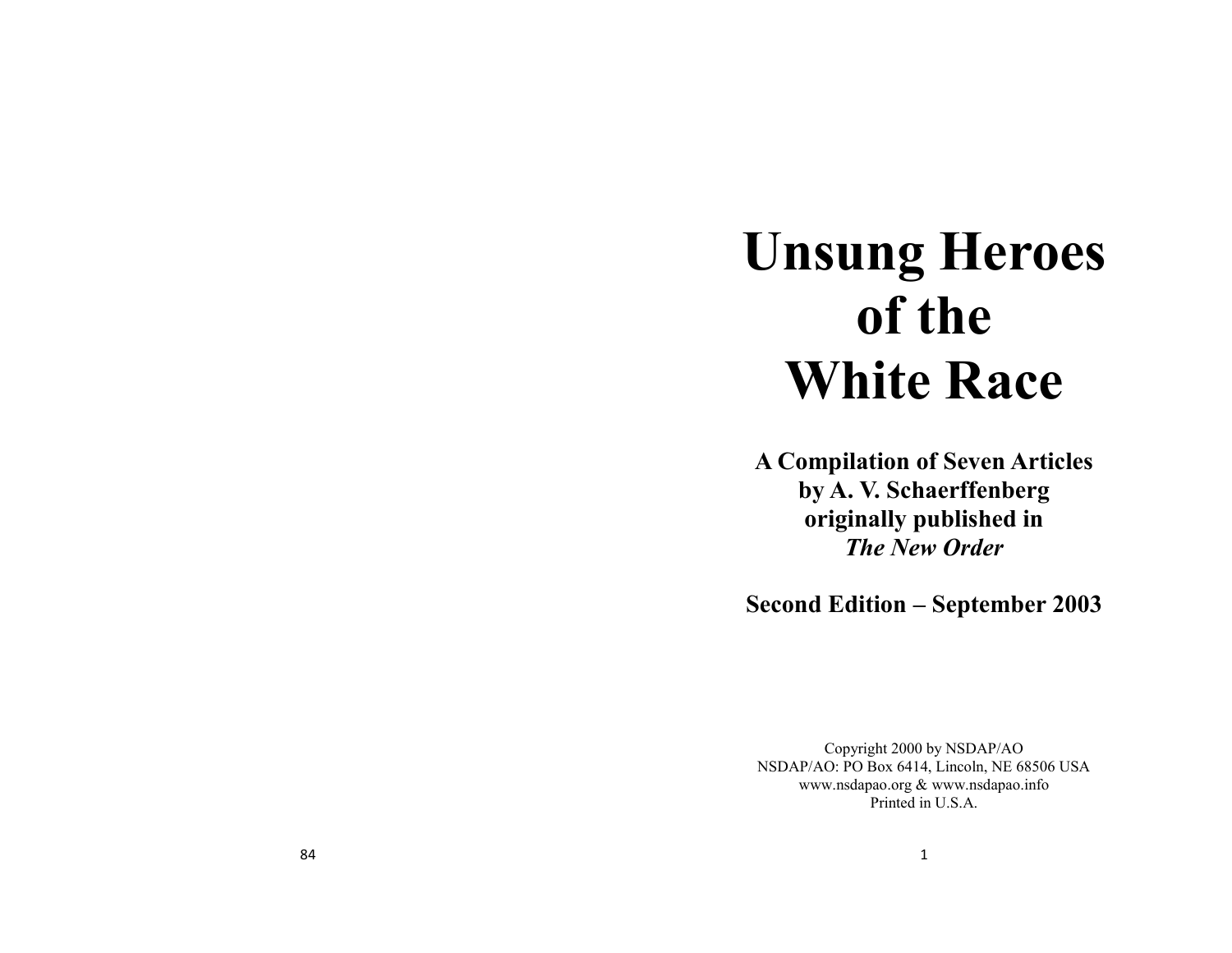**Table of Contents**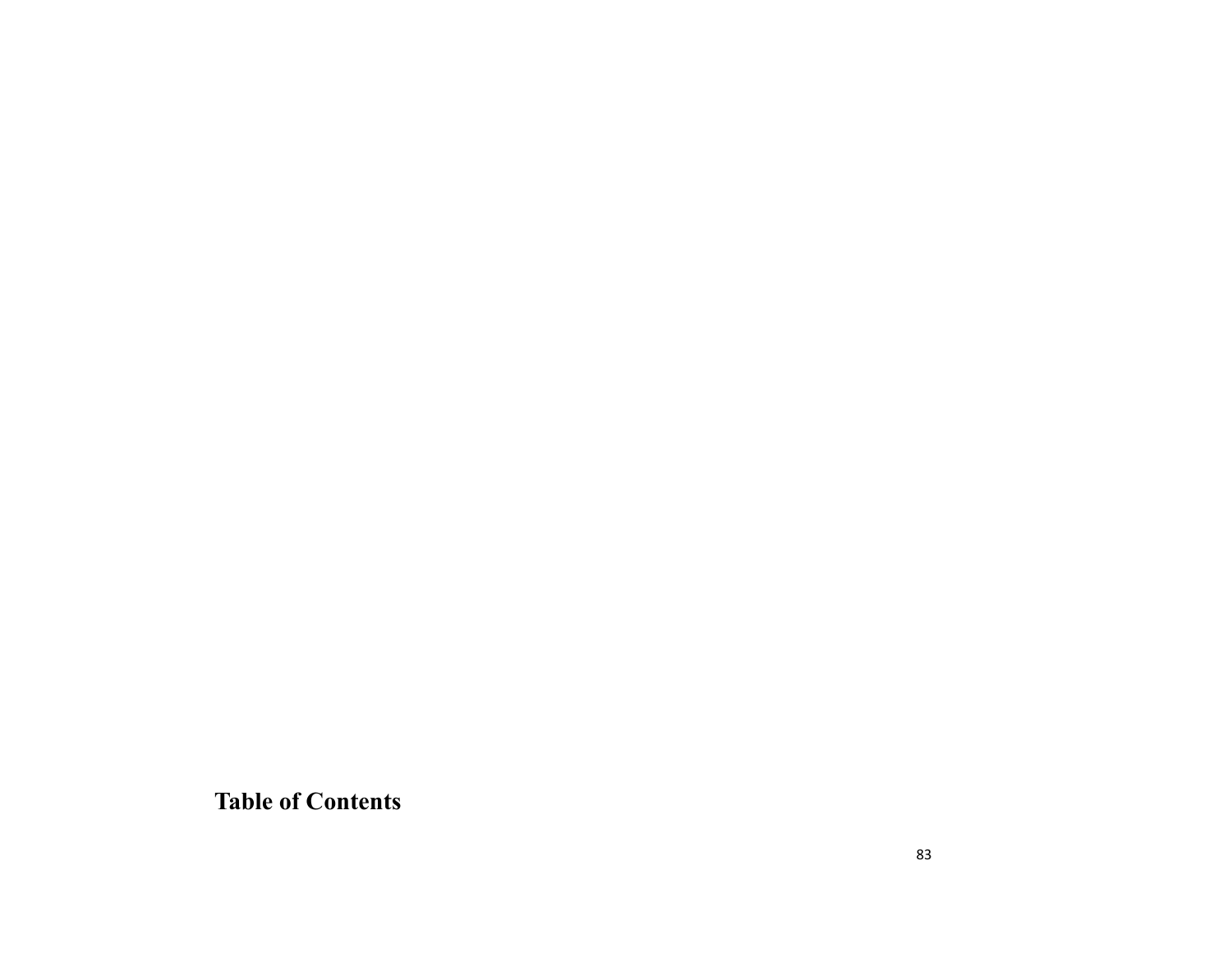this revolutionary quest, each one of us was given an instinct for victory, towards which we must march. For us, our watch words are: *Victory or Death!* "The Movement's victory means life for our White Race; our failure (and we can only fail if we quit) means the death of our people. But rest assured: An Idea that can survive the devastation of World War II will certainly outlast the present Dark Age!

#### **The Future: For Whites Only!**

We are by no means alone. Only look over your shoulder, and you will see the masses in their White Power t-shirts. Behind them are Rockwell's Storm-troopers. Further back are the millions of Europeans who fought under the Swastika Race Standard from North Africa to Stalingrad. Behind them are the Brownshirt legionnaires who won the streets for their Fuehrer. We are at the head of that half-century long march. We dare not stumble or quit!

So what if millions of us have been killed? The Movement still rolls forward and nothing on earth has been able to stop it! So what if the niggers and spicks have rotted out our cities? All the better to build new and more beautiful ones *in a future for Whites only!* So what if we have made bad mistakes, and worse? We are only mortal human beings striving for the superhuman!

We have had wonderful Golden Ages in our brief history - the Third Reich, the Rockwell years, and the triumphs in Chicago. There will be more to come, and no less splendid. An all-White planet beckons in the coming Century. Great things lie ahead - not far. We are even now beginning to make them out in the glimmer of our torch. The time will someday be at hand when those who come after us will look back on our unflinching determination from the vantage point of an all-White Earth and remember us with deepest respect - *"They were the torchbearers!"*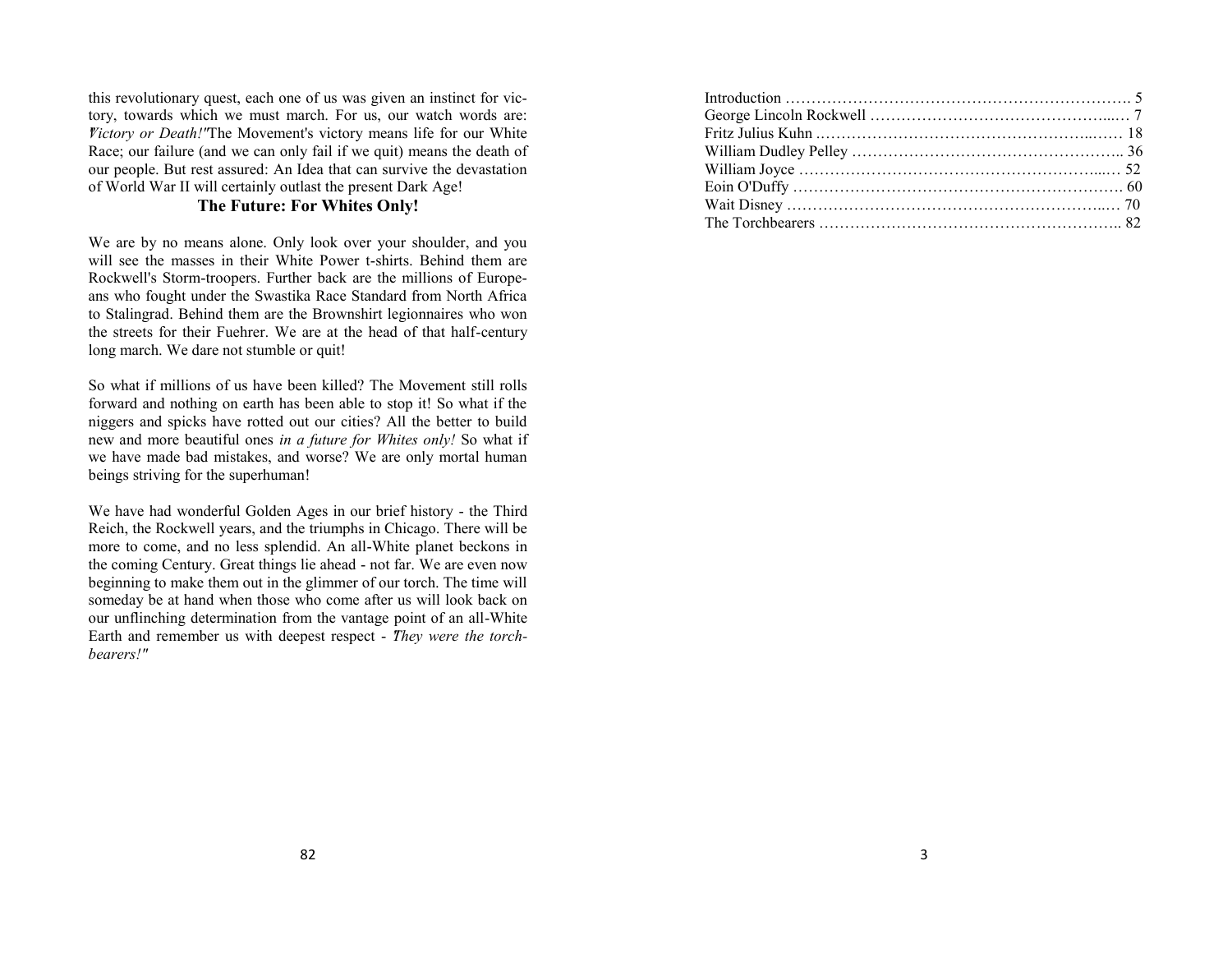in the mid-1980's. Now there is light on the horizon, and our Cause is picking up steam again.

#### **What Our Struggle Really Means**

Our own past teaches us, 1) no one can anticipate what lies ahead, and 2) each generation has its own task to fulfill.

The German Brownshirts of the 1920s', the international S.S. detachments in World War II, Commander Rockwell's Stormtroopers and Marquette Park's crowds in White Power t-shirts all fought for the same goal - White Victory. And each achieved part of the final triumph they helped make possible in the future. Only the specific tasks they were given to achieve that victory were different. The Brownshirts enabled their leaders to get elected. The European S.S. men defended civilization with armed resistance. Rockwell's Stormtroopers made his public speeches possible. Activists in White Power tshirts fought for their families and community against nigger invasion. What, then, is our task? How are we to work for White Victory?

#### **We Are The Torchbearer Generation**

This means that it is our task to keep the National Socialist Idea alive for the next phase soon to come, when the masses of our people will again be receptive to the concept of White Victory. That time is just around the comer, as Americans reach the end of their patience with nigger savagery and economic chaos. Millions of Hungarians, Croats, Slovenes, Romanians, Poles and even Russians are awakening to the Jewish bacillus and beginning to look to us for leadership.

Future generations will remember us with compassion, admiration and envy. Compassion for our difficult passage through a Dark Age of ignorance and terror. Admiration for our courage and determination to uphold our ideals in the face of overwhelming opposition. Envy for the opportunity we have in this hard time to prove unquestionably our will power and our loyalty to our race, thus winning ourselves a unique and venerated position in the history of National Socialism.

We are not permitted to see what lies ahead. But when we set out on

## **Introduction**

*Unsung Heroes of the White Race* is a collection of seven articles by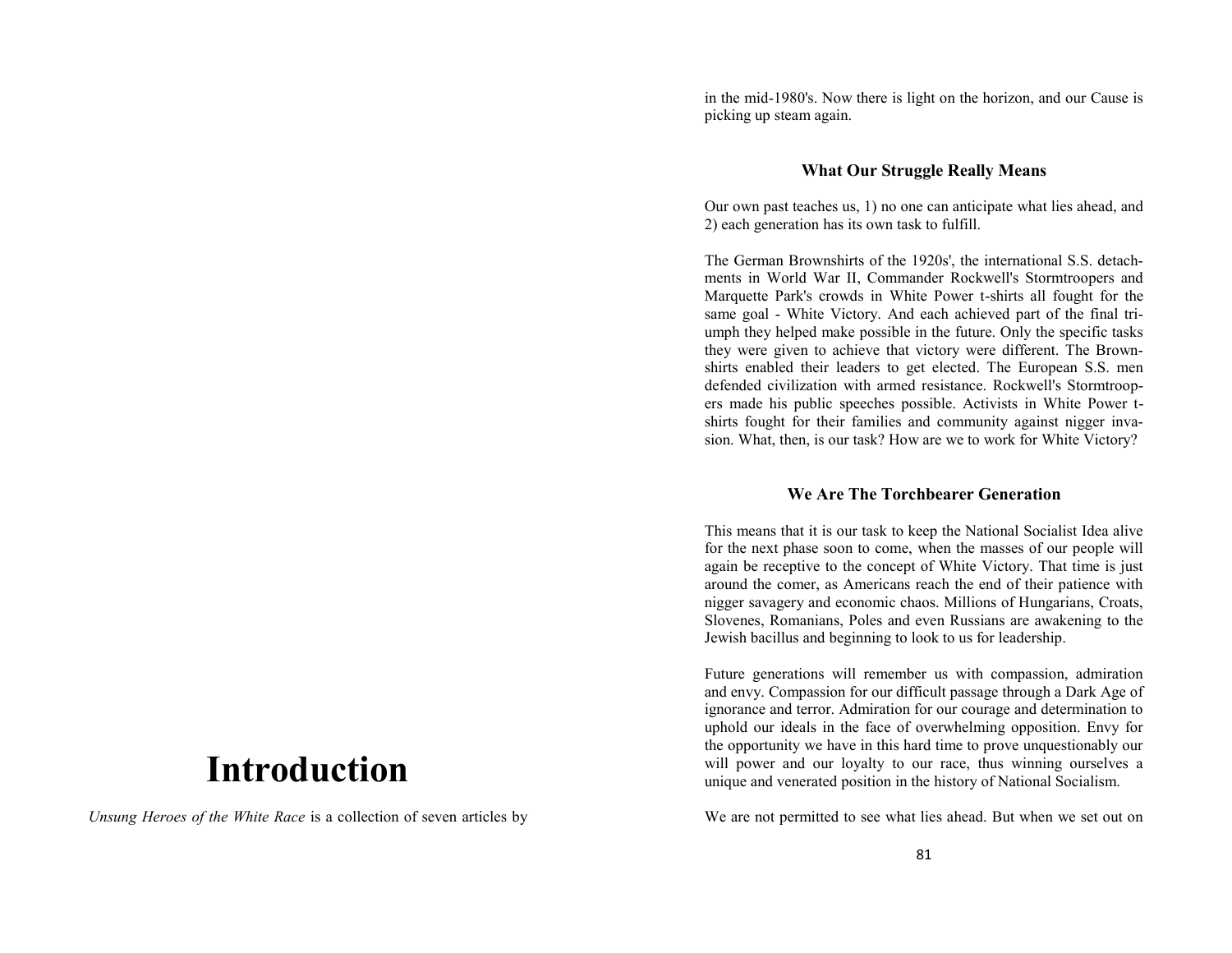## **We Are the Torchbearers!**

In the 1920's, Adolf Hitler created the White Peoples' movement of National Socialism, and it grew to become the mightiest ideological phenomenon in history. In the 1930's, he led it to political power and established the modem world's first White racial state. In the 1940's, National Socialists went down to the last shot against Jew-sponsored forces of Western Capitalism and Eastern Communism. In the 1950's, George Lincoln Rockwell replanted the Swastika in America and hoisted it to its first postwar success in the 1960's. In the 1970's, the Movement recovered from his assassination, conducted mass-actions on a hitherto unprecedented scale and won world-wide recognition. In the 1980's, due to human failings, subversion and internal chaos, the Movement virtually collapsed, but was saved by the persistence of *The New Order,* which weathered the storm and became a fixed bulwark around which old comrades and new ones could gather. In the early 1990's, National Socialism is reasserting itself on an international level, with vast, untapped areas of support opening up in Eastern Europe.

This, in a nutshell, is the history of the National Socialist Movement. No individual who happened to live at any particular moment in its development could have guessed of the earthshaking events to come, both good and evil. A provincial Bavarian who joined Adolf Hitler in 192 1 never dreamed that Germany, trampled underfoot after the First World War, would be leading the European Continent in a crusade against Soviet Russia only twenty years later. With the death of Commander Rockwell, any hope of regaining the White masses he reached seemed lost forever; yet, a few years later, they returned to cheer us, and in even greater numbers. To anyone who stood among the crowds of White Power t-shirts, final victory seemed only a matter of time. But not to be. And the Movement passed through a long decade of survival, brightened mostly by the underground battles of *The Order*  A.V. Schaerffenberg which appeared in the NSDAP/AO newspaper *The New Order* between 1991 and 1994.

If you like the articles, thank him.

If you do not like the compilation, blame me.

Obviously, the vast majority of unsung heroes is not - and can not - be included in a single short book. No offense is intended against these many, many unsung heroes!

Most important are the unsung heroes - past, present *and future -* who are represented in the last chapter: *The Torchbearers!*

These torchbearers must achieve the final victory.

YOU can be one of them!

*Gerhard Lauck October 1999 (110)*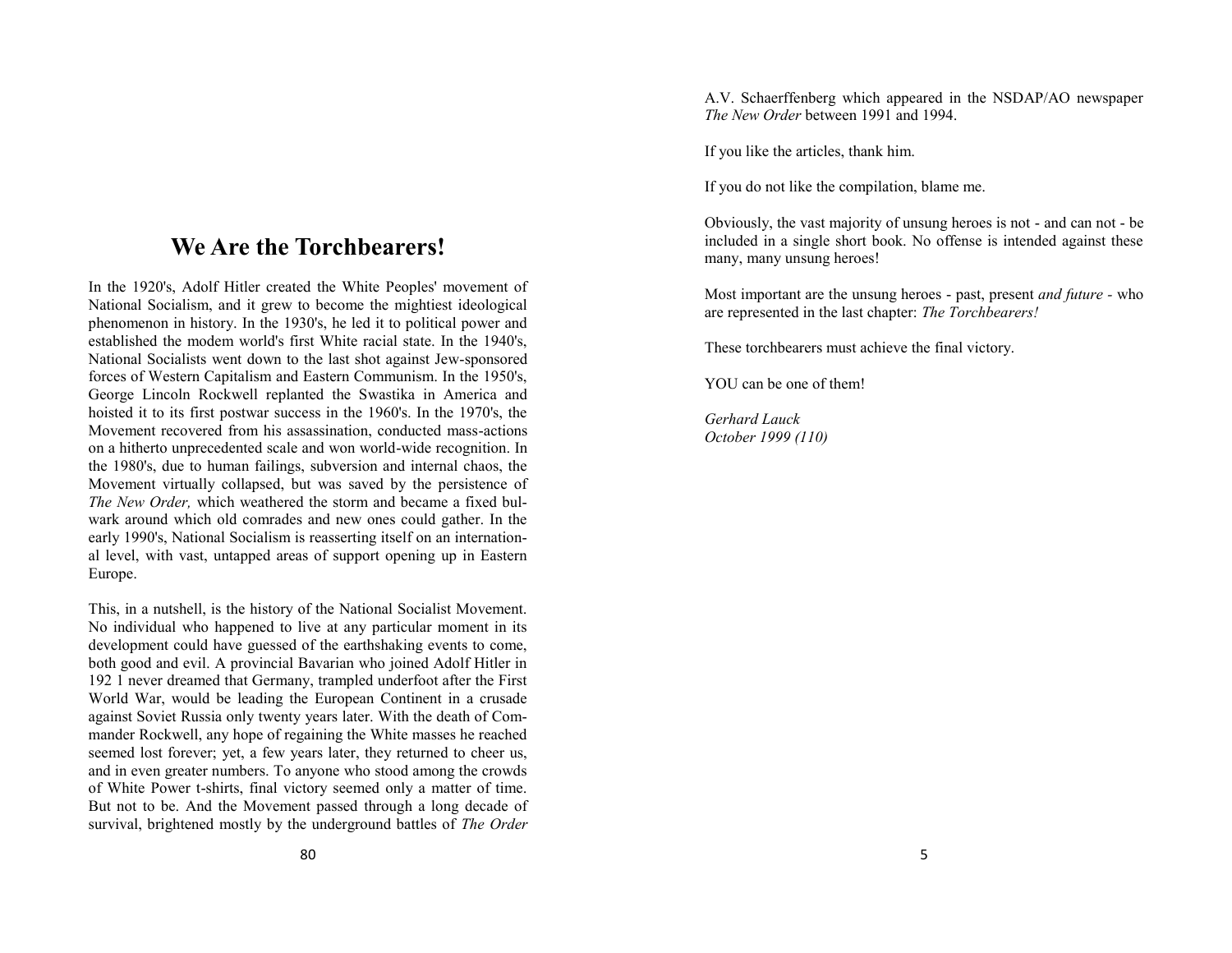"In a Burbank tavern, the son of one of Disney's original team of film makers sat in a comer, nursing a scotch and soda, The news of Eisner's stock deal made him chuckle. He shook his head, took a sip, and leaned back. 'What do you suppose old Walt would think about a Jew making so much money from his studio?"'

So ends the latest biography of the world's greatest animator. Its cover art features his photo casting the shadow of a sinister profile, obviously meant to belong to Walt Disney. But the beetle-bowed, greedymouthed, hook-nosed image bears no resemblance to the Aryan creator of "Snow White" and "20,000 Leagues under the Sea".

## **George Lincoln Rockwell**

*"You ask what is most needed today? He that commands great things! It is the Commander that is most needed "*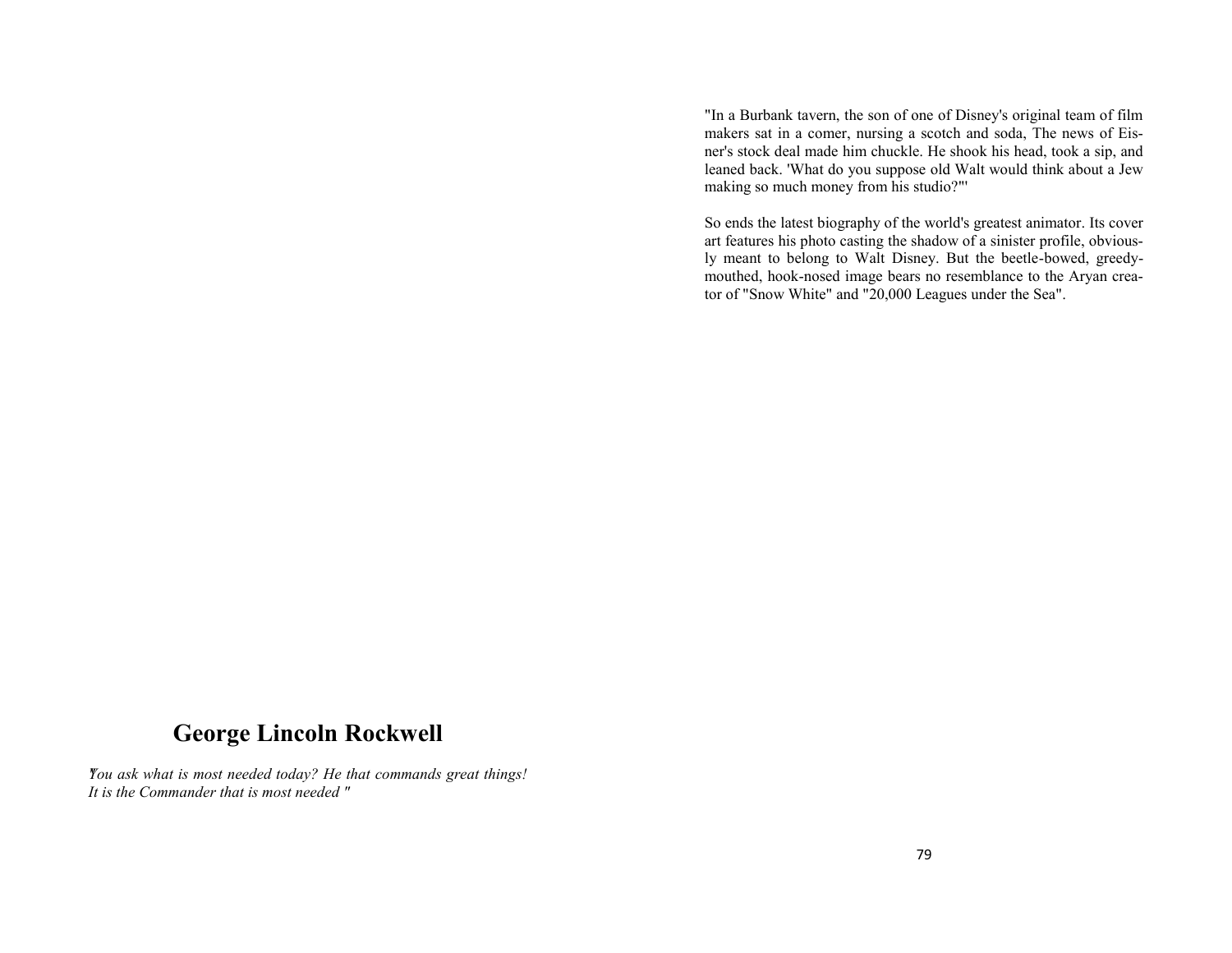sudden, large purchases -Steinberg's, Roy E. Disney's or his own. Boesky thus became the fourth largest stockholder to the Walt Disney studio ."

In the end, it made no difference which one of the scavengers eventually took over. The winning jackal was Michael Eisner, responsible for distributing such "epics" as the anti-Nazi "Raiders of the Lost Ark", the race-mixing "An Officer and a Gentlemen" and the blatantly bolshevik "Reds". Based on these financially successful, if artistically and morally questionable films, the Disney board of directors, demoralized after their \$325 million "greenmail" pay-out to Saul Steinberg, allowed Eisner to become the head of the studio. True to form, he opened wide the Disney door to his fellow Chosen Ones, like Jeffrey Katzenberg and Richard Frank, both Paramount executives, who saved the studio from financial destruction by massive layoffs and drastically cutting the high standard of production values instituted by Walt.

Disney Productions did indeed bounce back economically, but it never recovered artistically. "However, buried among the cheers were the disgruntled voices of many Disney veterans. The old-line animators, especially, were disturbed by the studio's almost totally computerized style of animation. Although Walt himself loved technical innovation, the feeling among many veteran Disney men was that the studio had abandoned its creative heritage, the art of hand-drawn animation in the service of story-telling. The new films, they complained, seemed like nothing more than thinly disguised rehashes of much better originals. One longtime Disney animator claimed that 'Honey, I shrunk the kids', with its larger and smaller motif, was really nothing more than a remake of "Alice in Wonderland". A veteran story-man suggested the character of Roger Rabbit looked an awful lot like Walt's original Oswald.

Of course, the real reason behind the depersonalization and blandly generic quality of today's re-packaged Disney product did not Jay with any new computer techniques, but may be found in the faceless businessmen who now control the vast Disney empire their kind were never creative enough to envision or build. Even the identifiable Eisner is gone: "Wary, perhaps, of President Bill Clinton's promise of a more stringent capital-gains tax, (he) cashed in most of his stock options and took home a check for \$192 million.

August is a time of deep significance for the loyal followers of George Lincoln Rockwell. We commemorate that special month in which he experienced both the triumph and tragedy of his mission here on Earth.

On August 21st, 1966, he stood before a crowd of 3,000 people in a Chicago park. Unlike the mobs which had met him with violent hostility for the eight previous years, this crowd waited patiently for him to speak. And speak he did:

"Our city parks and neighborhoods are being turned into human garbage-dumps and seething Black jungles by an invasion of ugly, agitated coons! White families by the millions have been forced to run for their lives from the very neighborhoods where they were born and raised. They are being uprooted by Black-racist terrorism, an urban guerilla warfare falsely portrayed in the news media as a "crime wave". But it is terrorism nonetheless and it is directed against White people. Just look at the neighborhoods only a few miles away from this clean, safe and happy park. They were once, not too many years ago, just as nice. But they have since been transformed into filthy, littered pestholes of decay and gang violence by the same black scum who want this area."

#### **The Birth of** *WHITE POWER*

Never had the crowd of Chicagoans heard the truth spoken so boldly in public before. Things only whispered in the privacy of their own homes or furtively discussed in local taverns were being declared loud and clear for the whole world to hear. They were young factory workers and retired home owners; mothers and housewives; high school students and even Lithuanian immigrants from the Jew-Soviet takeover of their Baltic homeland. All of them had good reasons to be interested in what the tall man in his 40's, a U.S. combat veteran of two wars for his country, had to say. He spoke with an honest eloquence that touched their minds and their hearts, and they responded with the first indications of approval. There were isolated shouts of agreement, then scattered, eventually enthusiastic applause. From the top of his camper flying the Stars and Stripes and emblazoned with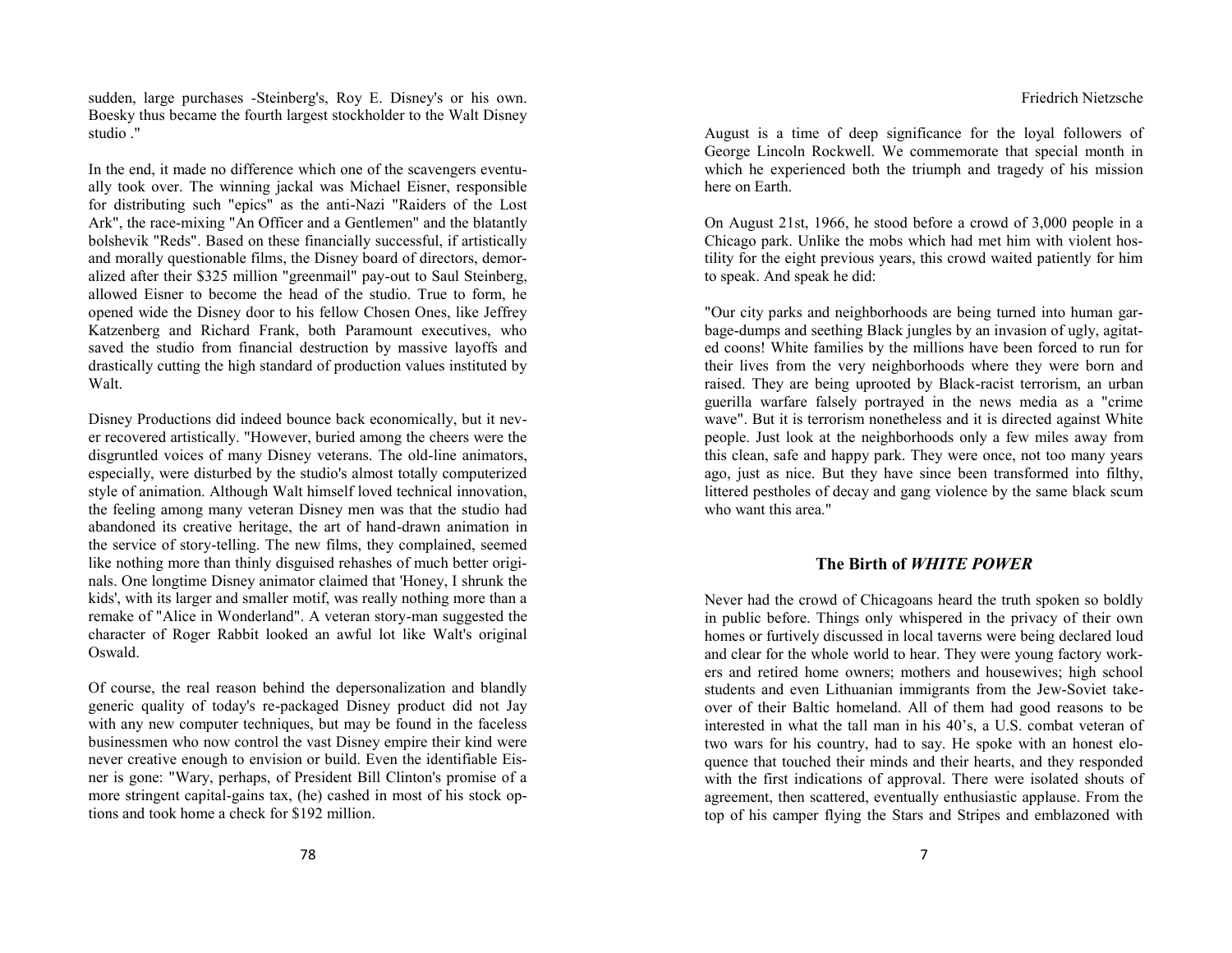the Swastika talisman beside the slogan in huge black letters, "Smash the Black Revolution!", Commander Rockwell did indeed command their long-slumbering racial patriotism:

"Are you prepared to turn your safe, White neighborhood over to a gang of savage niggers who have spoiled every area they invaded? Are you ready to see Chicago's last, beautiful and clean parks made into subhuman jungles of crime and blight?" There were involuntary cries of "No! No!"

"We have retreated long enough!," he concluded. "We have been on the run too long! It is time for us to do what every decent American in history has always done when faced with losing home and family; namely, fight back! White man, fight! Smash the Black Revolution!" And he gave the Hitler salute, as he bellowed. "WHITE POWER!" His listeners burst out into irrepressible cheers and long, wild applause, many responding with the same ancient salute and the new war cry. After years of nigger violence and government betrayal, White Americans had found their true and natural leader in the person of Lincoln Rockwell.

#### **Triumph and Tragedy**

In the months which followed that first mass rally in Chicago's Marquette Park, he went on to win the greatest successes of his life as a National Socialist. The Marquette Park mass meeting was duplicated in other parts of Chicago and throughout the Middle West, especially in Louisville, Kentucky, where White street action by thousands of Rockwell's new followers actually overcame government authorities trying to protect a Black-Communist gathering and sent both spooks and federal marshals running for their lives. The ensuing and intense media coverage elevated Rockwell's name to international recognition, and White people around the world began to regard him as the last and best hope for the survival of their race.

Riding the tide of historical inevitability to even greater success, the Commander was rightly perceived by the Jewish powers-that-be as the greatest threat to their race-mixing schemes since the Second World War. On August 25th, 1967, only little more than a year after his public triumph in Marquette Park, George Lincoln Rockwell was

that all-American mouse, Mickey, his sweetheart, Minnie, pal Donald, companion Goofy, and dog Pluto. At one point Disney was said to have referred to his beloved characters as captives, forced to perform like so many little Pinocchios for a Stromboli-like Morgenthau."

But the Jewish occupation of Disney studios was short-lived and the military withdrew in 1943. Thereafter, Walt continued the fight, however futile, against the rising tide of Marxism, mostly by testifying before various government investigations of Communist infiltration in the arts and entertainment media. But the Jews never again were able to gain a foothold in Disney Productions, at least so long as he lived, and his name continued to be regarded around the world as a synonym for popular cultural excellence.

#### **Disneyland Overrun by Rats**

After his death at age 65, in 1966, the studio passed to his heirs. Their squabbling and incompetence led to a swift decline in the Disney product and corporation, generating a dangerous crisis for their artistic and financial legacy, while simultaneously opening new possibilities for the Old Enemy: "A short, round man with bullet holes for eyes and black hair that one associate described as not quite as dark as his heart, Saul Steinberg had come to the conclusion that in its present weakened state, Walt Disney Productions was perfectly positioned for a corporate take-over. What had attracted Steinberg was the continual decline of the value of Disney stock. Early in 1984, Disney was trading at \$45 a share, down from the previous year's high of \$84. Steinberg wanted to acquire the troubled studio to sell off its individual assets - the film library, the Burbank studio, the amusement parks for what he figured would bring him the equivalent of \$100 a share, an enormous profit of more than twice his investment."

But Steinberg was only the first of the jackals attracted by the carrion scent of personal opportunity in Disney Productions' decline: "The developments at Disney now caught the attention of Wall Street's new breed of arbitrators, investors in large blocks of companies about to be raided whose stocks would therefore suddenly and sharply increase. Overnight, one such arbitrator, Ivan Boesky, entered the game. His goal was not to take over the studio, but merely to ride the anticipated escalation of the value of stock that would naturally follow from any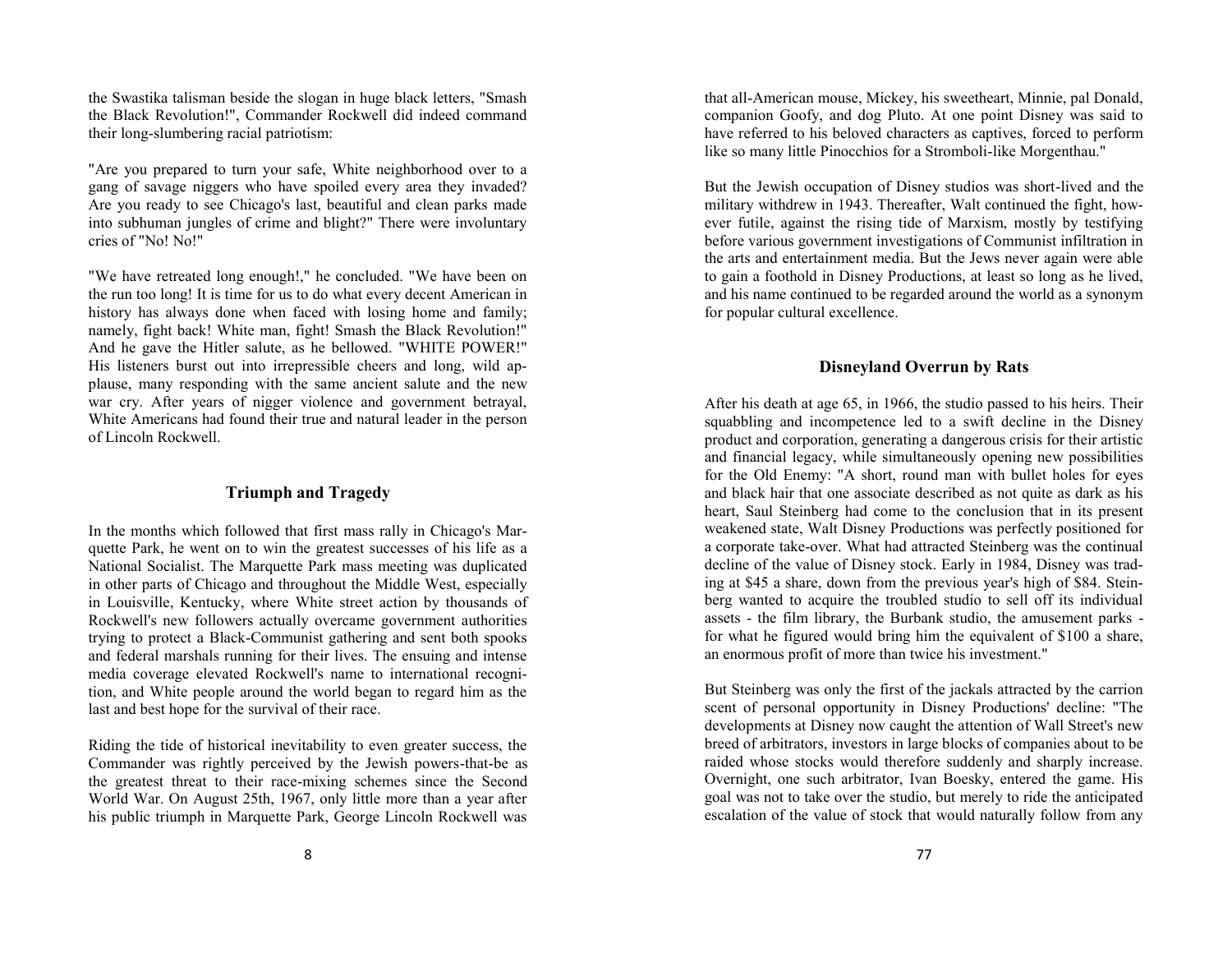caught on: "There were those who began seeing 'secret signals' in Disney's work, including, in one instance, a swastika in the final panel of a June 19, 1940 'Mickey Mouse' cartoon strip. The flurry of apprehension surrounding the strip eventually reached the desk of J. Edger Hoover after one of Disney's 'fans' wrote the Bureau chief citing the June 19 edition. The 'fan' advised that 'in the last section of Mickey Mouse by Walt Disney there is a very distinct swastika in the form of two crossed musical notes'." Indeed, the Hooked Cross in question does not seem accidental, because of its placement over the words "the old cowhand". Disney, an avid horseman, often referred to himself among his fellow weekend riders as "an old cowhand". The cartoon was probably meant as an inside joke, the only public place Walt felt he could identity himself with National Socialism, however cryptically.

Meanwhile, the Babbitt strike was hurting his studio by draining away key animators. The Jew Communist strikers worked hand-in-glove with Jew Capitalist movie moguls still anxious to control Disney, one way or another, like Frank Tashlin, head of Harry Cohn's "Screen Gems" company: "Among the first to sign with Tashlin was David Swift, one of Disney's youngest and most promising animators. When Walt learned of Swift's plans to leave, according to the artist, 'He called me in, finally, and putting on a phony Jewish accent he said, 'Okay, Davy boy, off you go to work for those Jews. It's where you belong, with those Jews'.'"

#### **Top Jew Seizes Disney Studios**

Disney's efforts to prevent his country from falling into a war for the liberation of Jewish profits came to a sudden end immediately after Pearl Harbor. His studio was seized by U.S. Army forces and he was forced to grind out propaganda short subjects by none other than Secretary of the Treasury, Henry Morgenthau, author of the blood-soaked "Morgenthau Plan" to liquidate the German people for their unpardonable sin of anti-Semitism. "He bitterly complained to Roy and Lessing about how the studio was now being forced to accept I that Jew', as Walt referred to the Secretary, as not just an advisor but a full partner who wanted to be in charge of everything. To Walt, the studio now functioned with Morgenthau's message delivered by Disney's messengers - political propaganda films that cashed in on the popularity of assassinated not far from his offices, in Arlington, Virginia. Two 9mm pistol shots fired from the roof of a shopping center furrowed his right temple and struck him in the heart. Summoning up his last strength, he stood erect, pointed accusingly in the direction of his murderer, then collapsed on the pavement. The world media trumpeted with Hebraic jubilation and the popular movement he brought to such wonderful heights in so short a time seemed to have died with him just as suddenly.

#### *"You can murder me, but you can't kill me!"*

His last major project, finished only weeks before, was the publication of his book, *White Power.* After 27 years, it is still eagerly sought out by a new generation of racial patriots for its eternal wisdom and chilling prophesies. At the time of his death, Commander Rockwell was in the process of relocating national headquarters to the southwest side of Chicago, scene of his most enduring successes among the White masses. While he did not live to see that transfer take place, a headquarters building dedicated in his name operated successfully in the Marquette Park area for the decade of the 1970's. And his voice may still be heard in the many recordings of his speeches, which are even more pertinent today, than when he uttered them in the 1960's.

His name and greatness endure and can only grow in magnitude, as the Idea he gave his life for inspires late 20th century comrades. They walk the path to victory blazed by him thirty years ago. The events he set in motion back then have their repercussions through our time and echo into the future. And at the end of that future shines the unfaced image of the man who made our victory possible in America: George Lincoln Rockwell.

#### **Program for an All-White America**

At the same moment George Lincoln Rockwell raised the Swastika banner for the first time since World War Two, he laid out his clear blueprint for a National Socialist America. It was among the most eloquent statements he ever made and will be recognized in the future as one of our country's most important documents - a 20th century Declaration of Independence for White Americans.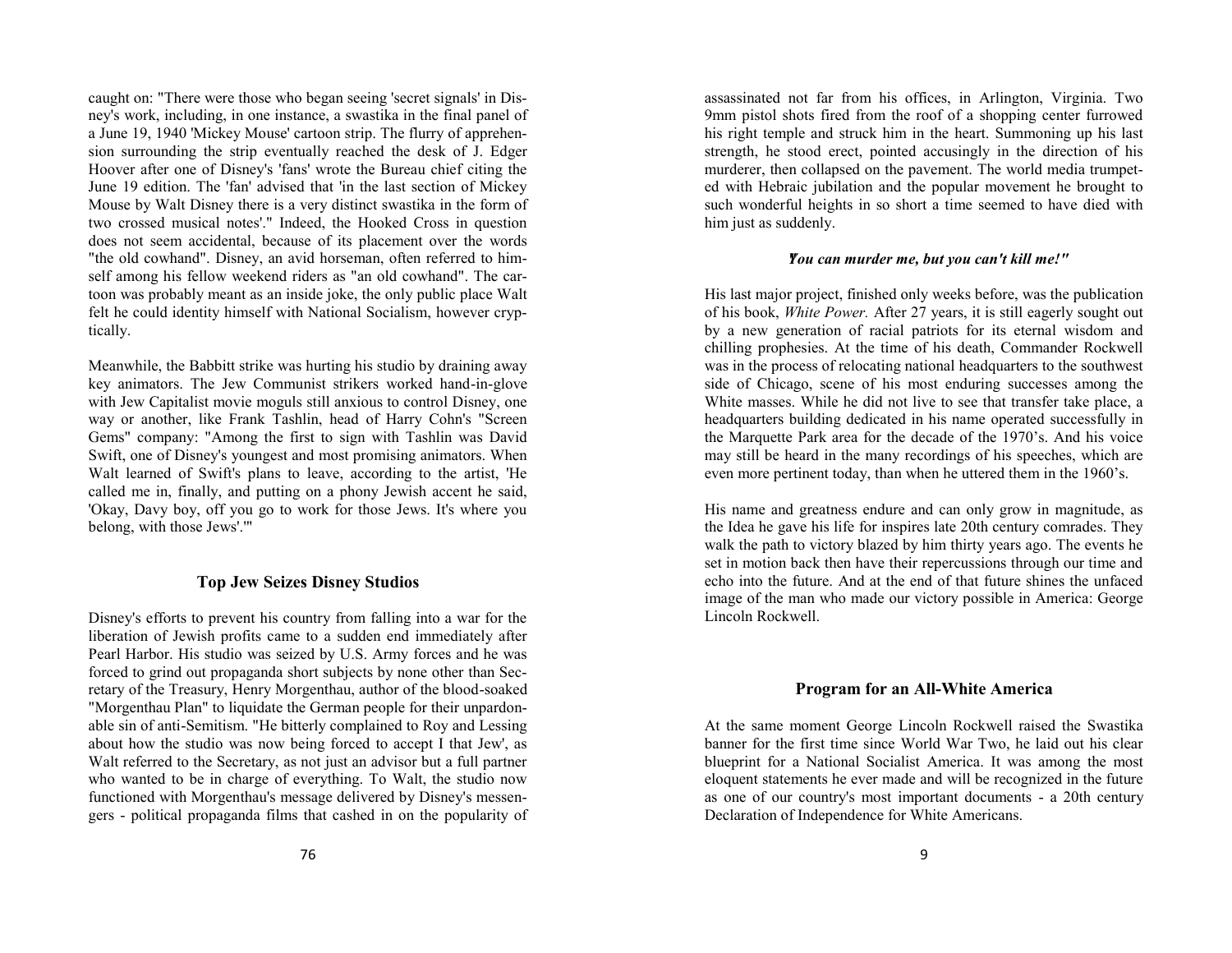This early Program, written in late 1958, was crucial in defining the ideological direction his movement would be taking. It was likewise strategic in attracting and inspiring his first adherents. In it, he "Americanizes" National Socialism by applying the high wisdom evolved from the genius of Adolf Hitler to the particular problems faced by Americans in the post-Third Reich Era. This important document not only demonstrates Rockwell's insightful grasp of "Realpolitik", but is no less valid today, certainly more so, in view of the societal depths to which our country has sunk since he penned it, over three decades ago. As such, it needs to be read by a new generation of racial freedom fighters, who should understand precisely what they are fighting for.

The Program not only reflects on the intellectual brilliance of Commander Rockwell, but the 36 year old document proves that National Socialism is never out of date, because it cannot be rendered obsolete by events, unlike democracy, dying of its own equalitarian superstitions, or defunct communism. Far from it, Rockwell's great, truly progressive and organic program shines brighter in today's deeper darkness and will continue to illuminate a future that can only belong to us!

#### **The Jewish Problem**

We shall investigate, try, and execute all Jews proved to have taken part in Marxist or Zionist plots of treason against their Nations or humanity.

We"shall immediately remove all disloyal Jews from positions where they can control non-Jewish thoughts or actions, particularly from the press, government, education, entertainment and courts.

We shall expose the criminal nature of the hate-book of the Jews, the Babylonian Talmud, by wide publication of its actual vicious words of hate and extermination of all non-Jews.

We shall cancel all debts owed to Jews by non-Jews, where there is evidence of unfair or immoral business methods or conspiracy.

"Which, of' course, was precisely the problem. Among those who correctly perceived Hollywood as dominated by Jews, to many in government and the private sector they were nothing more than heathens, unable to comprehend, let alone project, the essence of Christian morality. They believed Hollywood's Jewish businessmen had corrupted an art form for the sake of making money, and by so doing had contributed to the widening moral corruption of America. They were, In Henry Ford's words, a perfect example of America's growing problem, its tum-of-the-century influx of 'the international Jew'."

Nor was Ford the only famous Aryan American to oppose Hebraic Hollywood. William Randolf Hearst, "no friend of either Jews or the film industry", ran a series of editorials documenting the degeneracy and Marxism spewed out in the movies. "Hearst's campaign received much support in Congress, where the definition of movie morality had expanded through the years to include not only sexual provocation but political subversion. In March of 1929, U.S. Senator Smith Brookhart summed up what he considered the deteriorating situation in Hollywood as nothing more than a battle for profit at the cost of sexual and social morality between competing studios, led by 'bunches of Jews'."

#### **Mickey Mouse and the Swastika**

Thus exposed to the facts of Jewish power in Hollywood, the veils dropped from Walt Disney's eyes and he vowed to keep his studio Jew -free forever after. Beyond concern for his art, he wanted to fight the same menace that threatened his country and civilization. Conscious that membership in an openly National Socialist group would only add fuel to the fires prepared for him by his enemies, Disney committed instead to the "more respectable" America First movement, an umbrella organization of the nation's conservative, rightist and even Fascist and National Socialist groups, including the Silver Shirts, in popular opposition to the war hysteria being generated from the nation's capitol in Washington, D.C. to the film capital in Hollywood. Walt did indeed become an outspoken activist, even sharing the same speaker's podium with Charles Lindbergh at America First mass rallies and radio speeches across the country,

Ever the wit, he could not resist surreptitiously inserting cryptic support for the Cause in his illustrations. Inevitably, both friends and foes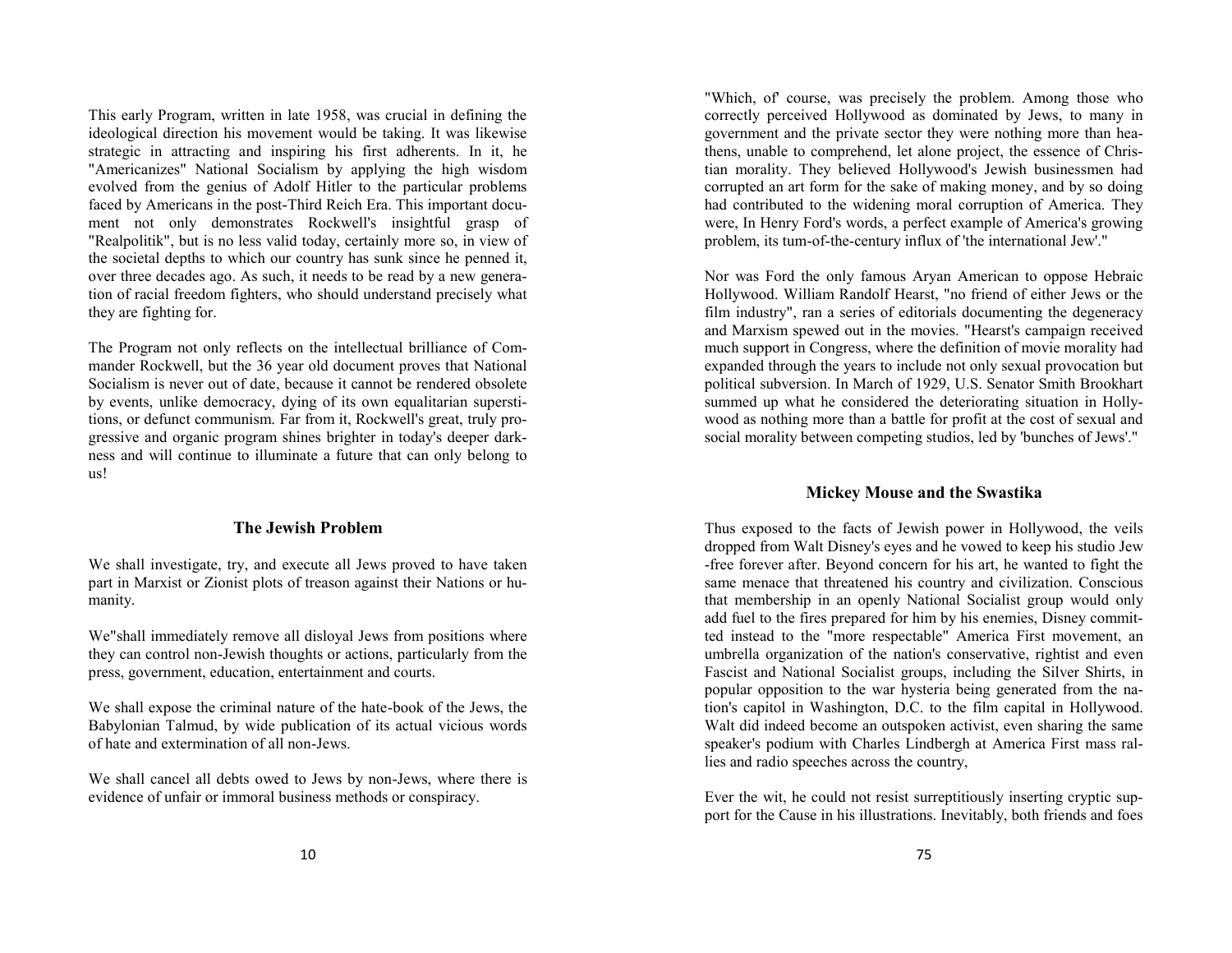new medium, however, by appealing to the baser inclinations of the masses: "Edison was greatly disturbed by the sudden, sweeping popularity of the new century's first novelty, street comer nickelodeons, amusement parlors that first appeared on New York's Lower East Side. He felt they cheapened the sophisticated art of film by offering I peep shows' and other lurid diversions meant to satisfy the carnal pleasures of the workingman. In 19 10, Edison formed the first motion picture alliance, which came to be known as the 'Trust'. Its purpose was to protect the public (and his own financial interests) from the kind of immoral trash produced by what he termed the 'Jewish profiteers', who not only ran the nickelodeons but made their own movies to show to them. In response, an independent group of mostly Jewish film makers, led by Carl Laemmle, formed their own distribution organization, or exchange, as they called it. They organized an effective, if illegal, underground to import foreign raw film stock and equipment that allowed them to keep making movies."

However, Edison was no over-civilized weakling, like today's corporate wimps. He organized his own Stormtroopers. As Eliot rightly reports, "They smashed the nickelodeon arcades and set block-long fires in the neighborhoods that housed them." It was the only argument the Jews understood and it worked. New York was clean again. But the Jews excel at nothing if not survival, and the Laemmle mob, "to put as much distance between themselves and Edison as possible", migrated to California. "There they found cheap real estate, a perfect climate, and the natural protection of a 3,000 mile buffer zone. California gave them a second chance to make their movies.

"Unlike their early East Coast counterparts, the heads of Hollywood's studios were less interested in artistic experimentation than profit. They put on the screen what sold the most. The public was willing to pay to see films filled with sex and violence, and Hollywood was more than happy to make them. However, Hollywood's moguls had no idea of what was meant by 'socially acceptable' films. They didn't know if their movies were moral or immoral and couldn't have cared less. To them, films were strictly vehicles for profit, not instruments of expression. The more money a film made, the better if was. Whenever the industry came under attack for being morally corrupt, none of Hollywood's owners believed the problem had anything to do with morality.

We shall establish an International Jewish Control Authority to carry out the above measures on a world-wide basis, to protect the rare honest Jews from the wrath of the people newly awakened to the truth about the Jews, and to make a long-term, scientific study to determine if the Jewish virus is a matter of environment and can be eliminated by education and training, or if some other method must be developed to render Jews harmless to society.

We shall establish an International Treason Tribunal to investigate, try, and publicly hang, in front of the Capitol, all non-Jews who are convicted of having acted consciously as fronts for Jewish treason or subversion, or who have violated their oaths of office, or participated in any form of treason against their Nation or humanity.

#### **The Negro**

We shall appropriate ten billion dollars a year, for five years, from the money now being wasted fighting over integration, poured into foreign aid, and lost on Negro crime, and use the money to build a modem, industrial nation in Africa, complete with shopping centers, airlines, super-highways, cities and handsome suburbs, and everything else to make it the finest in the world; and then grant S 10,000 to every Negro family of five or more migrating to the new land to help them build a home and establish a business. We believe that if this is done with ABSOLUTE SINCERITY, we can make up to our sorely oppressed second-class citizens some of the injury and degradation we have heaped upon them, and help them to regain their self-respect and dignity as first-class citizens who will lead their own Continent Out of' its Darkness with their American know-how and our sincere and generous help. It is inconceivable that any significant number of Negroes will resist such an inspiring and historical opportunity. But no Negroes will be FORCED to return to Africa.

However, Negroes remaining in America will be rigidly segregated non-citizens.

#### **White Survival**

We shall establish a National Eugenics Commission to discourage the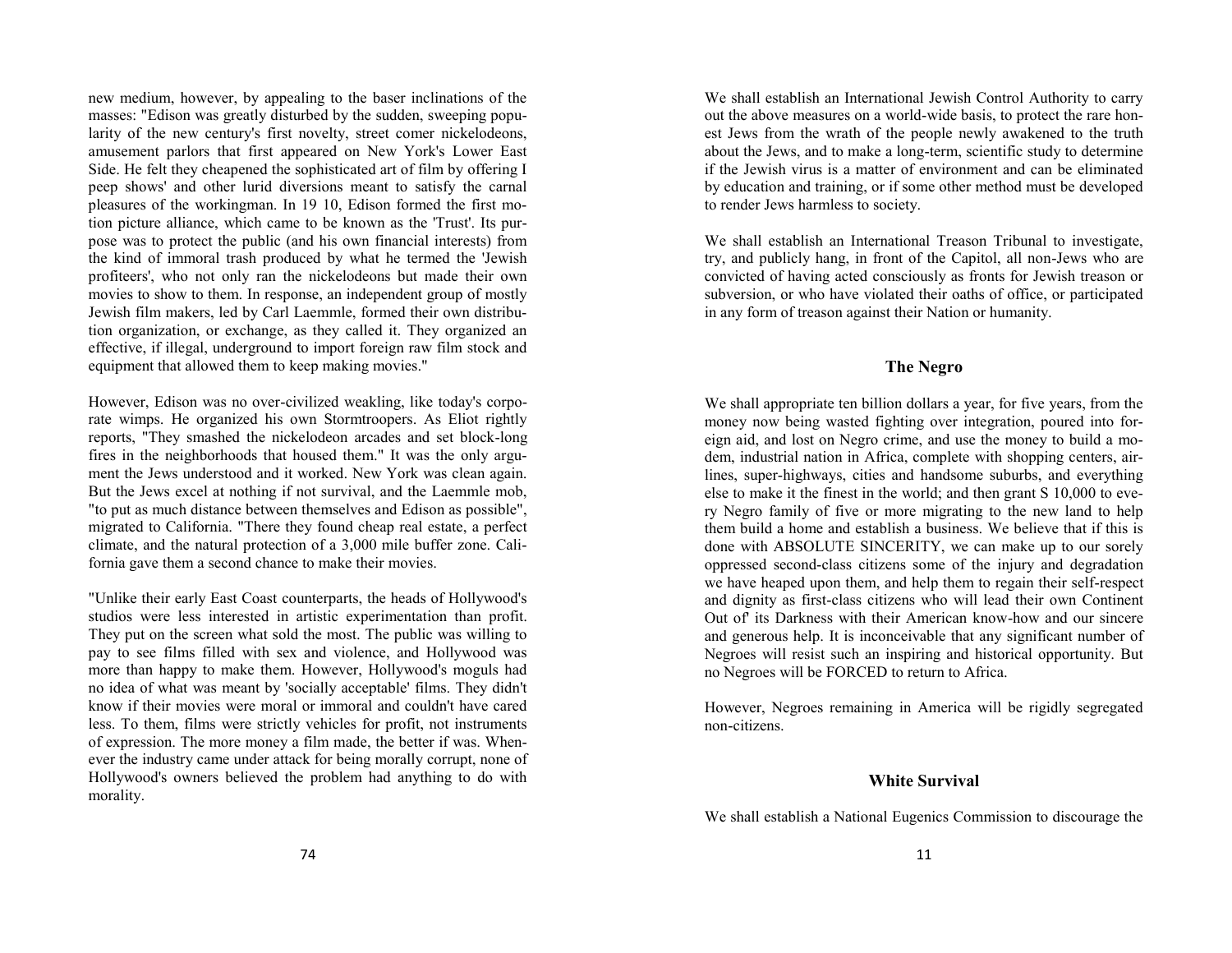unlimited breeding of the least desirable elements of our society, to sterilize those who are hopelessly insane or otherwise biologically dangerous to innocent, unborn children, and to encourage, with early marriage subsidies and bonuses for childbirth, the reproduction of our best human stock.

#### **Citizenship**

We shall make citizenship a proud privilege to be earned, not a right carelessly awarded simply by birth in a certain geographical area. To be a citizen, an individual must have passed his eighteenth birthday, passed certain minimum tests of knowledge and ability to understand his government, be in the process of education or engaged in a productive enterprise, and be prepared to give his life in the defense of his Country and race. The conferring of citizenship shall be a major ceremony, to impress on all the precious privilege of membership in the greatest race and the greatest Nation ever to appear on the planet.

#### **World Order**

We shall assist all peoples to throw off the yokes of colonial oppression, and establish their own free National Socialist government.

We shall abolish the Marxist United Nations, and establish, in its stead, an World Union of Free Enterprise National Socialist States, with a world police force to maintain order, and to bring the blessings of REAL peace, international responsibility and political sanity to the peoples of' the earth.

#### **Family Home, School**

We shall take vigorous measures to restore to women the dignity and status they deserve as the creators of our citizens, and to eliminate the terribly disruptive idea that being the mother of a family is a job for any ignorant female, that she is just a drudging "housewife", that a woman must do something MORE, something masculine, to prove she is "equal".

We shall elevate Family Management to the status of a genuine profession, which it should be, and establish Universities of Family ManShirts", an early National Socialist organization, not a party with any political agenda, except the preservation of U.S. neutrality.

Babbitt, the strike- instigator, followed Disney to the Silver Shirt meetings and spied on him: "In the immediate years before we entered the war, there was a small but fiercely loyal, I suppose legal, following of the Nazi Party. You could buy a copy of "Mein Kampf' on any newsstand in Hollywood. Nobody asked me to go to any meetings, but I did, out of curiosity. They were open meetings, anybody could attend, and I wanted to see what was going on for myself. On more than one occasion I observed Walt Disney and Gunther Lessing there, along with a lot of other prominent Nazi-afflicted (sic) Hollywood personalities. Disney was going to meetings all the time. I was invited to the homes of several prominent actors and musicians, all of whom were actively working for the American Nazi party. I told a girl friend of mine who was an editor at the time with "Coronet" magazine who encouraged me to write down what I observed. She had some connections with the FBI and turned in my reports." That the Marxist Babbitt would have no qualms about cooperating with the arch-conservative FBI when it came to fighting Nazis should come as no surprise to anyone aware that duplicity is second nature to the Jewish mentality. Not without reason did Disney refer to him as "the head sewer rat."

#### **Mickey Mouse or Lazy Rat?**

But it was while listening to the National Socialist speakers that Wait underwent his real political awakening. For the first time, he learned the facts about the Jewification of Hollywood and began to grasp the underlying causes of his own dilemma with Mintz, et al, followed by his present troubles, a la Babbitt. Ironically, the Jewish take-over of America's films industry is nowhere more succinctly presented than in Mare Eliot's own anti-Disney biography. He points out that motion pictures began around the tum-of-the-century as an entirely Gentile enterprise lead by its inventor, Thomas Alva Edison. He and the rest of his fellow Aryan cinematographers were keenly aware of their public responsibility, especially regarding children, to present ethical, high quality films which were morally sound and uplifting, artistically.

The Jewish instinct soon sniffed out the financial possibilities of this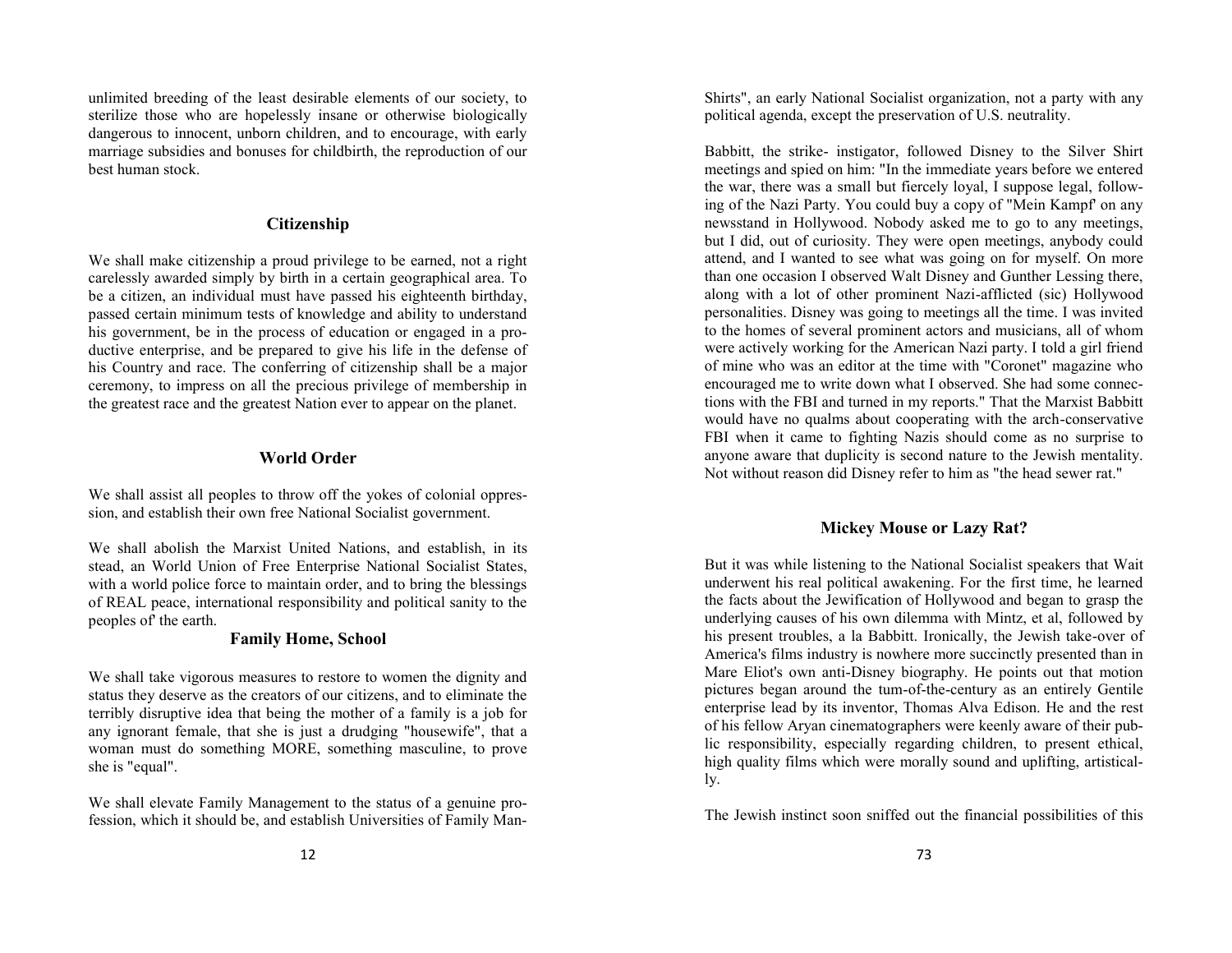quickly ran out and he withered after only a few reels into oblivion. The Jews' efforts to generate perpetual profits through Oswald and their attempted seizure of Disney studios came to nothing, while Walt Disney Productions soared to unprecedented world acclaim through the 1930's.

#### **Disney at the "American Nazi Party"**

Walt, with eyes ever fixed on his art, failed to notice the Jewish common denominator linking Feld, Winkler, Mintz and Laemmle, and so set himself up for another life-and-death conflict with Jewry, when he naively allowed Jews to join his rapidly expanding organization. To be sure, while he was still struggling for existence, few believed he could stage a comeback after the Mintz conspiracy. But with his unexpected success after Mickey Mouse, the Jews began to eye him again as a means to their ends. Among the post-Mintz animators who joined the Disney studios was Arthur Babbitt. Unknown to Walt, besides being a Jew, Babbitt was also sited by the FBI as a communist sympathizer. He secretly began laying the groundwork for a strike that would bring Disney employees into the overtly Marxist Cartoonist Guild. That these same employees were the highest paid animators in the business, with exemplary working conditions, had nothing to do with Babbitt's demands, because his sole intention was to make Disney Productions another Red propaganda mill. After extolling (and inadvertently exposing) the Communist Party U.S.A.'s creation and manipulation of the Screen Writers' Guild, Eliot crows that Communists did "continue to play an important role in the politicalization of Hollywood's citizenry" into the 1940s.

Having earlier been faced with extinction at the hands of capitalist Jews, Disney was now confronted by communist Jews intent on taking over his studio. The methods were different, but the enemy was the same. He at last recognized the identity of the peril, and began to search for answers. According to Eliot, "During the time Disney helped organize the independent film makers against the industry's mainstream, he was also accompanying Lessing (Gunther Lessing), Disney's attorney and close friend) to American Nazi party (sic) meetings and rallies." The American Nazi Party was founded in 1958, some 20 years after the events described by Eliot. The rallies attended by Walt Disney were conducted by William Dudley Pelley's "Silver

agement to train women in a scientific and satisfying manner in pediatrics, gestation and birth, family economics, nutrition, family culture, philosophy and the arts, etc. Graduates will be granted degrees having the same status as Law or Medical degrees, and honored by every agency of the community for their accomplishment in the fields of their natural abilities and needs. We assert that a cultured, professional, thoroughly capable MOTHER is the equal of any man on earth, and will see to it that society recognizes that fact.

On the other hand, we shall eliminate from our civilization the disruptive doctrines of a false "equality" - meaning sameness with men which is masculinizing and frustrating millions of our good women, breaking up our marriages, and wrecking our sacred family life. We shall encourage the restoration of the father as master of the home, grant subsidies where necessary to give the home and children a fulltime mother, and promote in every way the rebuilding of the home and family as the very fountainhead of goodness in our people.

We shall put an end to the foolishness of "progressive education", and give our youth a disciplined ability to think and understand, rather than "social values" which they should get in the home. We shall establish a physical culture program with something more than desultory games and half-hearted calisthenics, to harden and steal our youth to maximum physical fitness and exuberant health.

#### **Social Sanity**

We shall enact laws to protect every honest, working citizen from unforeseeable and ruinous catastrophes of all kinds; to assure him of education and training to the top level of his capacity (but ONLY to that level); to assure him of vital medical and hospital facilities by providing medical coupons usable with any physician and redeemed by the Government, to protect him from "easy-payment" debt by insuring that every working man can earn enough to live decently without mortgaging his future to do it; to make easily available to all citizens major recreation facilities, such as vacation cruises, which give life zest and color, but which are presently dependent on wealth; to make all defense lawyers in criminal cases paid officers of the court, like the prosecutor, and not paid by the accused, to remove the weight of money from the processes of justice involving the life or liberty of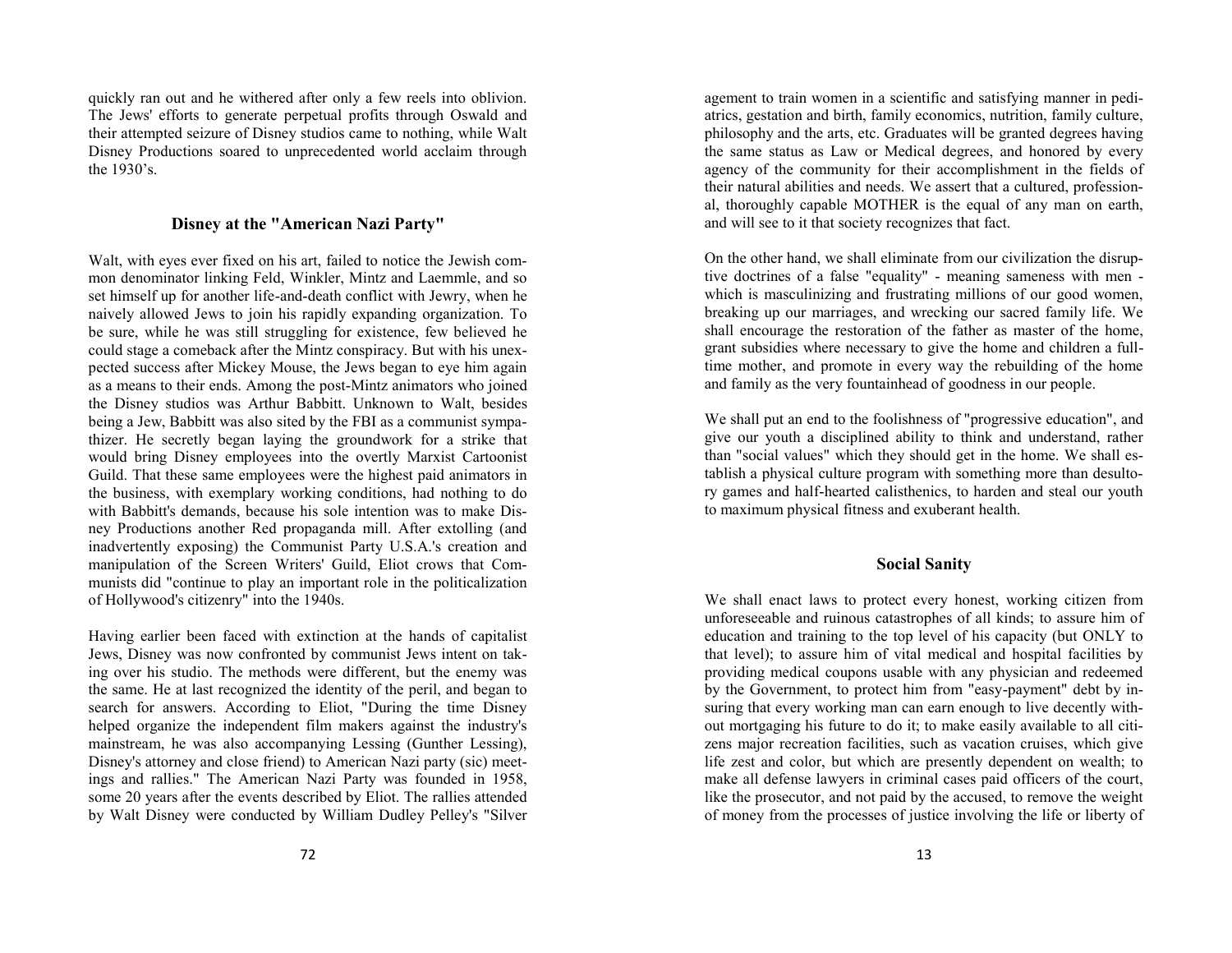a citizen; and to protect the people from political and economic exploitation by any individual or group.

#### **Economics**

We shall abolish the Federal Reserve Central Bank, set up in violation of the Constitution, cancel all illegal debt resulting from the semiprivate issuance of INTEREST-BEARING money instead of genuine National money, and issue all currency solely by the National Government, with no interest.

We shall establish a National Economic Integrity Commission to eliminate speculation, the immoral gambling by idle men in the labor of others, as a sole means of earning money. The commission will insure that no able man is permitted to enjoy a lion's share of the luxury, products and services created by the labor of others without contributing his own share of goods and services by his own management, invention or labor. The mere delivery of some of the tokens called "money", with absolutely no productive effort by a man enjoying the goods and services of society, is a fraud on society, disintegrates the character of such an idle individual, and destroys the honesty and strength of the society which permits it.

No one man or group will be permitted to profit from ownership of any public necessity which constitutes a monopoly. A monopoly shall be considered to exist whenever it would be impossible or impractical to have competition, and shall be owned only by the whole people.

We shall abolish the Marxist progressive income tax, and establish in so far as possible, direct taxes on the users of schools, roads, etc., with a manufacturer's tax to finance the facilities needed by all the people.

#### **Business, Farm, Labor**

We shall remove all possible controls from labor, the businessman and the fanner, and allow free enterprise and free bargaining to produce the efficiency unobtainable with any bureaucratic controls. We shall assist each group to form its own control councils, on a local basis, to maintain order and communication, and national industrial

huge success, generating "sizable profits" for the Jew agent and the Jew cartoon. He only began to rebel, when he accidentally discovered that Mintz and Laemmle were covertly raking in additional millions by marketing Oswald in toys, candy bars, clothing and other childrens' items, all without his knowledge, consent or participation. Mintz feigned commiseration and talked him out of any action that might alienate Mr. Big, Carl Laemmle.

In February, 1928, with Oswald and lucky Rabbit the most popular cartoon on the silver screens across America, Disney went with his wife, Lillian, to renew his contract in New York with Mintz, who "took great pleasure introducing Walt to various producers and directors who now came by to meet Hollywood's hot young animator". That same day, Mintz sat Walt down in his garish Fifth Avenue office. "Then, wasting no time, in a quiet, intense manner markedly different from the one he had displayed at lunch, Mintz conveyed what he said would be his one and only offer. Effective immediately, Disney's advance per cartoon was to be cut from \$2,250 back to \$1,800. If that was unacceptable, the only alternative would be for Snappy (Mintz's agency) to take over all further production of Oswald cartoons. And, Mintz warned Walt, he would use Disney's own staff to do it! (Eliot's italics)" Typically yiddish conspiratorial efforts were already under way in faraway Hollywood at the same moment Mintz as buttering up Walt during lunch, when most of Disney's anima-tars simultaneously "handed in their resignations to accept positions with Snappy". Taking advantage of Disney's distress at his unexpected ultimatum, Mintz pretended to relent, then offered to permit Walt to keep the rights to Oswald, if only Snappy could obtain rights to 50% of the Disney studios. It was the eternal story of the Devil conniving for possession of a human soul.

At Roy's advice, Walt relinquished the rights to his own creation, Oswald the lucky Rabbit, thereby losing all his income, but he retained ownership of his drastically diminished studio. Virtually all hopes for the future gone with his stolen property, Walt and Lillian sadly entrained for the long trip home. It was on this depressing journey, however, that the Aryan genius which responds to great obstacles gave birth in Walt Disney's fertile intellect to produce Mickey Mouse. The rest is history. Totally obscured by his new character was the fate of Oswald the lucky Rabbit, who originally proved so popular under Disney's guidance. Without his creator, however, Oswald's luck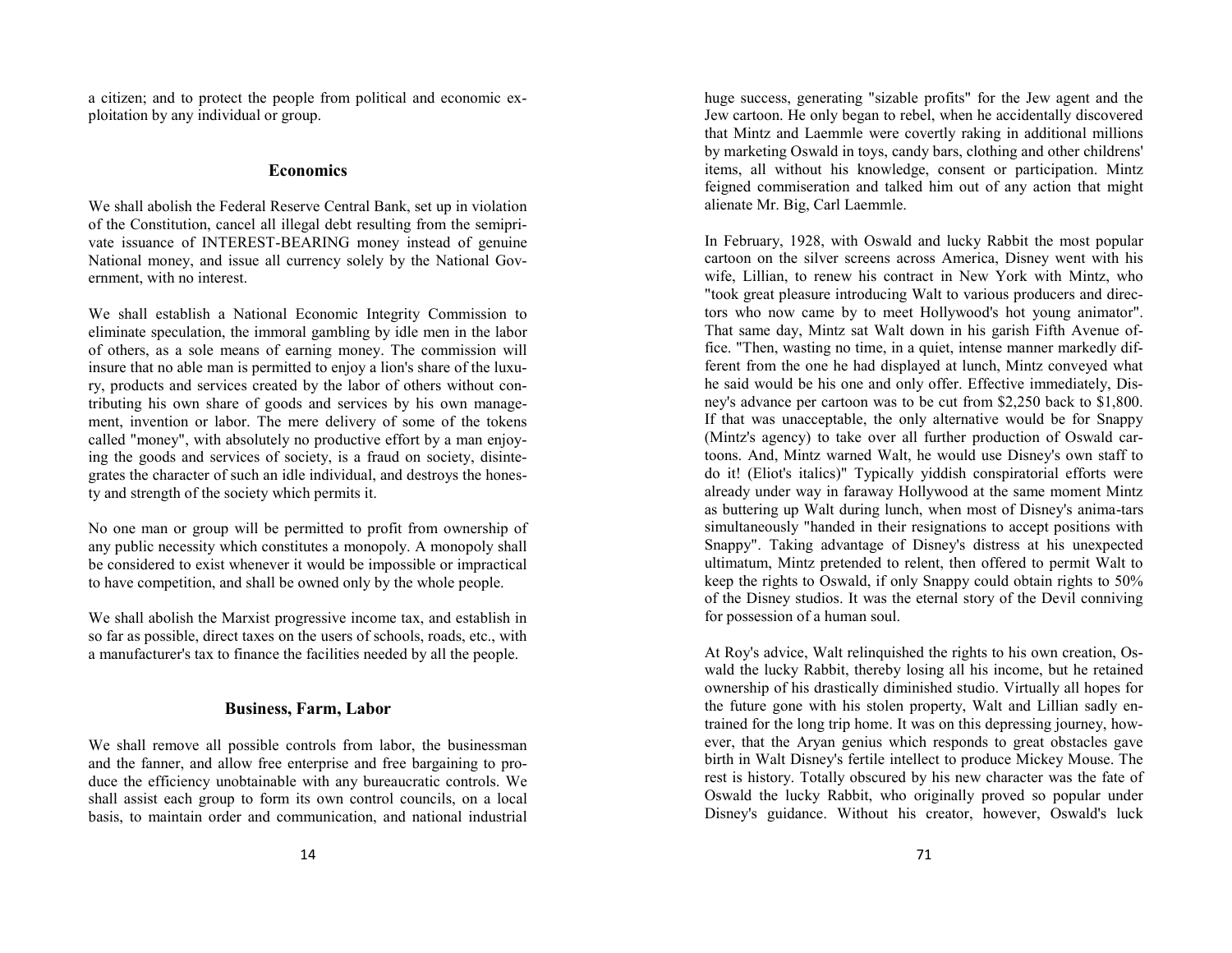reducing his payments almost by half, because his series had not been well-received and was losing money at the box office. Eliot writes, "Disney was far less concerned with the cutback than why his films weren't more successful. He had no way of knowing Winkler's decision had nothing to do with the quality of his films. Disney's films had, in fact, been among the more successful in Winkler's stable and had begun to build a steady following along the eastern seaboard. However, having recently married Charles B. Mintz, a former Warner Bros. booking agent, Winkler turned over total control of her company to him. Mintz immediately reduced all payments to the company's suppliers, regardless of how much their films earned." Now the entrapment of Walt Disney was under way.

Mintz showed up unexpectedly one day at the Hyperion studio and lied to Walt and his brother, Roy, that the Alice series was being cancelled for lack of interest. Walt "locked himself into his office and remained there for the next day and night, refusing to talk to anyone and blaming himself for the company's failure. What he didn't know was that Mintz had been commuting regularly between New York and Hollywood to negotiate a deal with Carl Laemmle, the founder of Universal Pictures, for a cartoon rabbit to compete with the highly successful Felix the Cat series. When that deal was finished, Mintz figured out a way that would not only have the Disneys create the new character but, if everything went according to plan, the 'bumpkins' (or 'goyim'?, AVS), as Mintz referred to the Disneys behind their back, would wind up begging him to take over their studio to cement the deal. After letting a few days pass, Mintz paid another visit to Hyperion, this time with 'good news'. He might be able to save their deal, he told the brothers, if they could come up with an original cartoon character, something on the order of, say, a rabbit."

#### **Disney's Rabbit in the Trap**

Totally deceived by what he assumed was the sympathetic assistance of his Jew distributor, Walt overworked himself to finally produce "Oswald the lucky Rabbit". Just who Oswald was to be lucky for would become apparent in due time. Mintz, as the sold go-between, received double his distribution fee by also signing "inkier" for the dummy agency of his non-involved wife, "thereby creating two corporate stops between Walt and Laemmle". Oswald was an instant and councils to establish policies of mutual benefit. The government will keep hands off all honest enterprises, labor and farmers so long as they do not coerce one another, take unfair advantage, or threaten the whole people, when compulsory arbitration will take place.

As a temporary measure, to protect all honest producers during the necessarily chaotic conditions following removal of the present crazy patch-work of controls and subsidies, we shall guarantee all honest producers a decent level of family income, until genuine free enterprise can bring genuine and natural order to the economy.

#### **Honest Free Press**

We shall make it a penitentiary offense for any medium of public information or entertainment to CONSCIOUSLY MISLEAD THE PUBLIC by lies, misrepresentations, omissions, deletions, or by any other method whatsoever.

To insure the real freedom of the press, which is presently only a myth in view of the need for millions of dollars to reach any significant segment of the population today, we shall establish a National Free Opinion Network of Newspapers, TV, Radio, Books and Magazines. These facilities will be available, upon petition, to any group of 1,000 or more citizens, for decent presentation of their views to the nation without cost, subject, of course, to the penalties for conscious lying.

#### **Crime, Vice**

We shall deal ruthlessly and efficiently with habitual and natural criminals, and drive them permanently out of existence, instead of the present tearful dabbling with them as "lost sheep". At the same time, we recognize that millions of our best people are driven, under the impossible chaos of our times, into situations where there is almost no escape from the pressures except some illegal action. We shall remove the pressures from these oppressed people with the rest of this program, and take every measure to help these basically good people, and restore them to a productive role in the community.

We shall rescue most of the growing hordes of criminal teenagers by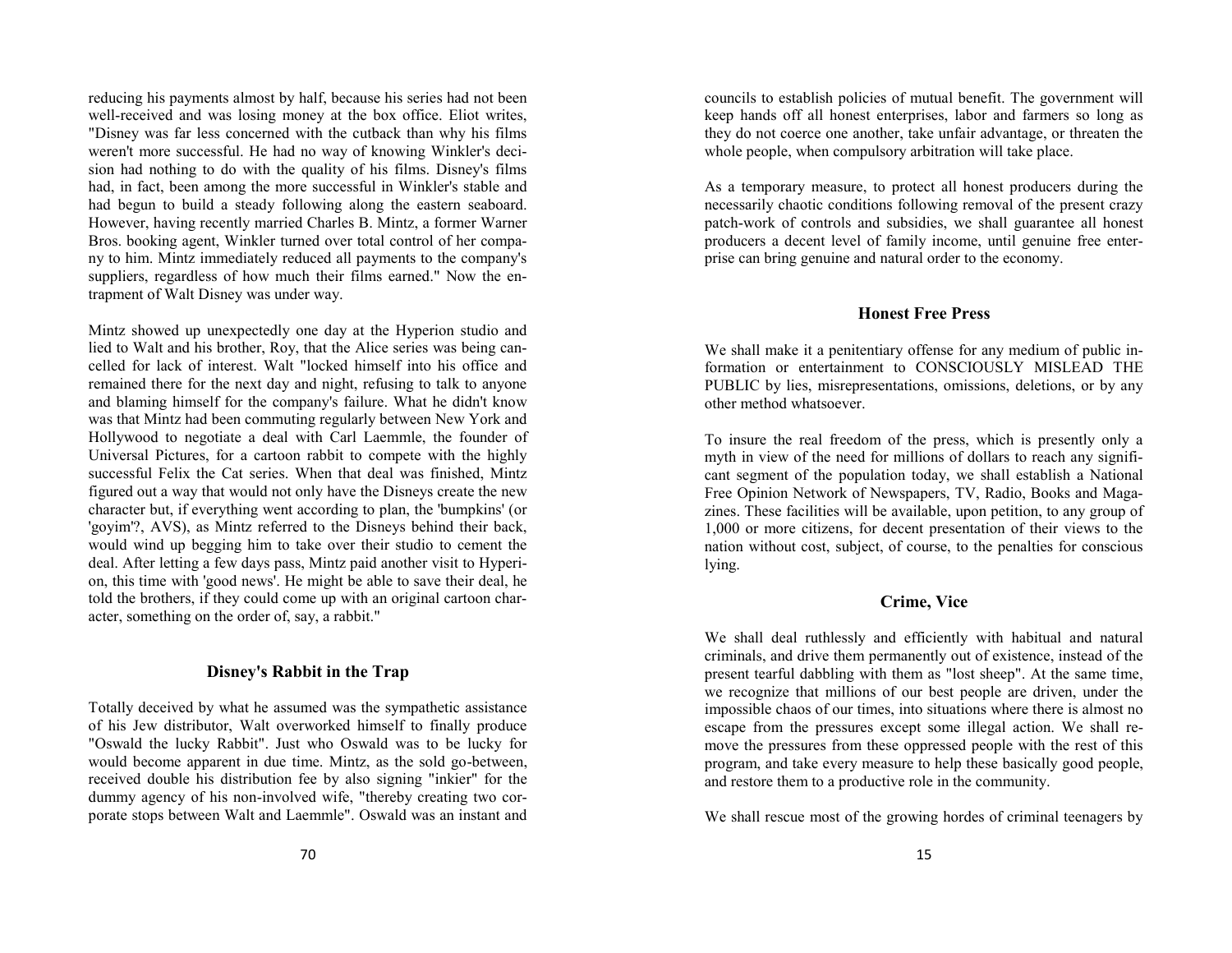dealing with their need for aggression, action, danger and excitement realistically, by ending the nonsense of clubs and tea-parties, and forming them into para-military volunteer Police Youth Auxiliaries, to patrol America's crime-ridden Streets, and turn would-be muggers, etc. over to regular authorities.

Since we recognize that it is utterly impossible to suppress entirely drinking and gambling in human society, we shall remove these two sources of much crime from the criminals, and establish a generous national lottery, and place the sale of alcoholic beverages under a control board. At the same time, we shall ruthlessly suppress all forrns of vice, such as prostitution, dope addiction, homosexuality, etc. which are NOT universal and necessary, and which cannot be tolerated in any form without breeding disintegration and disease.

#### **Government**

We shall use only legal, constitutional means to win power in the United States, because we know the people will demand our services in government when they finally awake to the Jewish subversion of our people. Until then, we must train, and be prepared to establish an orderly government when the present false prosperity, false peace, false welfare, and false government blow sky-high under the blows of the Jews, as they surely will.

In power, we shall re-establish the actual function of the electoral college as intended by the wise founding Fathers of our Country to protect us from demagoguery, and we shall return the election of Senators to the State Legislatures.

We shall make the pay of all government employees directly dependent on their efficiency, apply modern business methods to government operation, and ruthlessly eliminate the hordes of bureaucratic parasites who make our present government the world's most wasteful and inefficient.

cle Walt, among the most universally beloved figures of the 20th century. That is, until Mare Eliot decided to rake in royalty fees by currying favor with the Zionist powers-that-be and liberally trashing the name of a genuine Aryan genius. It should come as no surprise then, that Eliot's other book, "Down Thunder Road", is a fawning send-up of Bruce Springsteen. The author is, therefore, one of those turncoat enemies of White culture, who sold out his own race by inflating the hype of a drastically overrated kosher rock 'n roller, while smearing in ink and endeavoring to push aside authentic White heroes, like the creator of "Fantasia", for the incoherent distortion of a greasy, squawking Jew. Ironically, those very things Eliot find most appalling are just the events in Disney's life any sane reader will applaud. For National Socialists especially, "Hollywood's Dark Prince", as he is so denigrated in the biography's subtitle, will rise higher than ever before in their estimation.

#### **A Jewish Snare for Disney**

Despite his unveiled hostility toward (envy of?) his subject, the author reveals for the first time in print the surprising extent of Walt Disney's National Socialist background and his generally unknown, lifelong struggle against the Jewish take-over of his studio and his country. Eliot tells how Disney began as a young, obscure illustrator in the early 1920's, when he left his Kansas home to try for the big time in Hollywood. Wait's first character, Alice (from Lewis Carroll), showcased his innovative film techniques, which were combining as they did animated figures with live actors. But he needed a distributor to make his Alice a success. Then, as now, film distribution was the private fiefdom of the Jews, who, as though by instinct, from the earliest days of the cinema sensed its unprecedented power to reach and mold the minds of the Gentile masses. Consequently, Milton Feld was Disney's first agent, who set him on the road to that Talmudic rats' nest, New York City. There, he fell into the clutches of Margaret Winkler. She managed the first distribution of his Alice-series, for which he received \$1,500 per film, hardly enough to justify the costs of production, but it was a humbling beginning for which the naive Midwestern artist was sincerely grateful.

A few months later, however, Winkler informed him that she was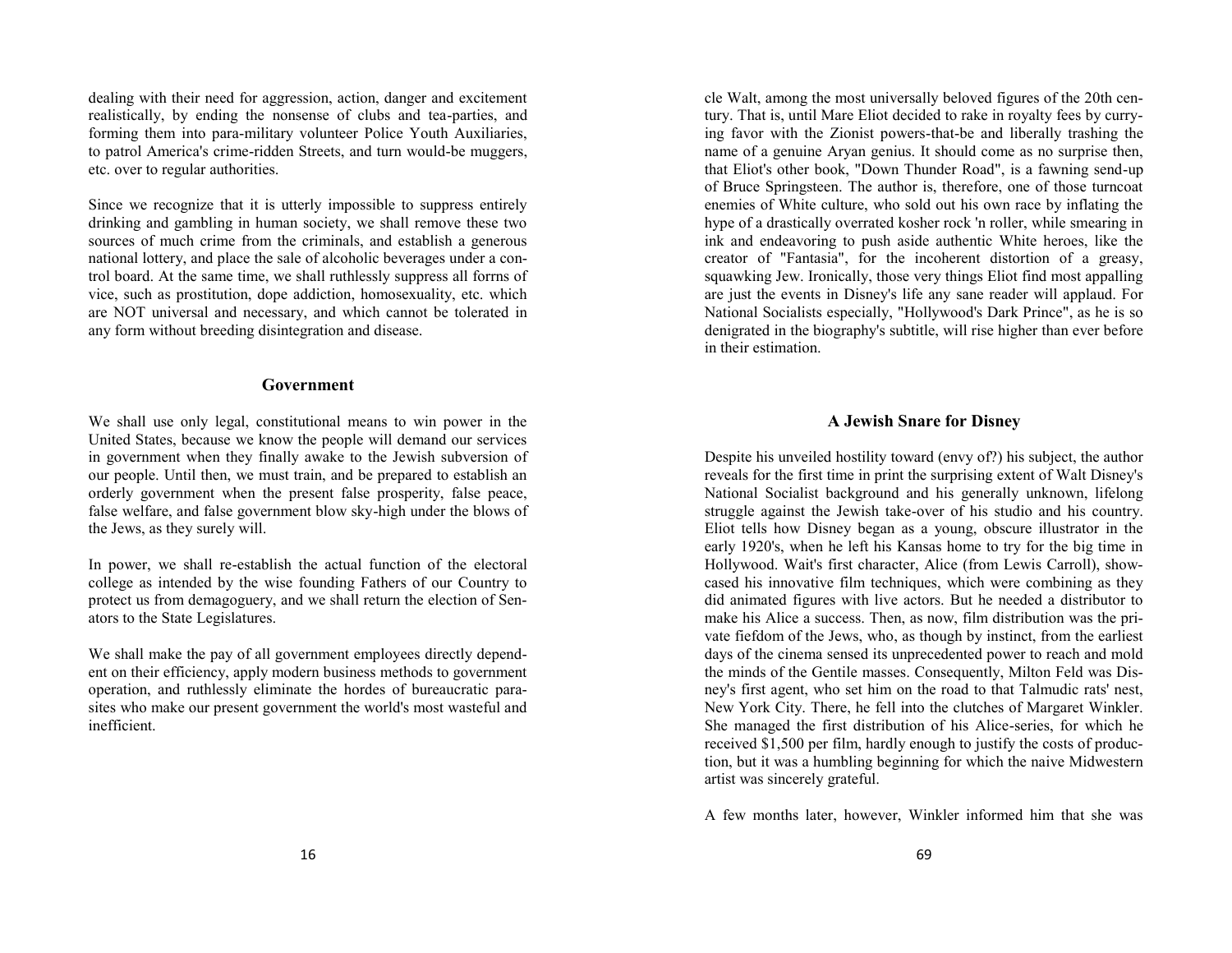to be denied Ireland in all the decades following their demise. For the last 50 years, the Irish people have seen the rift between north and south become a worsening wound in the side of their country. A sea of blood continues to gush over the land from the horror that Belfast has become. Fear and profound animosities comprise the legacy of the Blueshirts' banishment. I.R.A. terrorists continue to kill and maim, while the liberal-conservative politicians still talk and talk. Meanwhile, an invaluable White people despairs for the future of its children.

Although the Blueshirts are long gone, they are by no means forgotten. Their blood and their energies impacted the Irish landscape, and, just as deeply, the Irish race-consciousness. O'Duffy and his legions are not only part of the nation's history; they belong to the bigger picture of the international White man's resurgence movement begun by Adolf Hitler and carried on to this hour. But the time is coming when their banner will be lifted once more from the dust of the past by new hands. Then Ireland will live again, after long years of death. The ghosts of history will be reborn and the songs of the Blueshirts will

## **Walt Disney**

You would not want your life-story written by Mare Eliot. Unless, that is, you happen to be a Marxist Jew or a Jew-loving race-traitor. Understandably, no self-respecting White man could expect fair treatment at the hands of this chop-job biographer. But while you're still living, you would have nothing to fear from the likes of Mr. Eliot. Because he is one of that new breed of "politically correct" vultures who feast on the reputations of dead men. A cheap and easy way to stir up controversy for a book (controversy  $=$  sales) is to defame some conveniently deceased personality, whose memory is still generally revered. And if the victim in question was no friend of the Jews, then any literary jackal's chances of winning glowing reviews in such Hebraic mouth organs as the "New York Times" are virtually assured. The rank cowardice of such necrophilous pen-pushers is underscored by the fact that the persons they write about are unable to defend themselves, because they are all dead.

Having picked to shreds the fame of such White heroes as Henry Ford, H L. Mencken and Charles Lindbergh, the vulturous hacks flap on to the next object of their voracity, this time, none other than Walt Disney. If ever anyone didn't need an introduction, that man was Un-

## **Fritz Julius Kuhn**

October l6th, 1958, George Lincoln Rockwell raised the swastika banner for the first time since the end of World War II. In his autobiography, *This Time the World,* the former U.S. Navy Commander makes clear he regarded that day as the official beginning of American National Socialism in the post-Hitler era. Although Commander Rockwell was certainly the most famous leader the movement produced in the United States, he was not the first. There were others, twenty, even thirty years and more before his time. Their names, deeds and fate were almost entirely blotted out by the catastrophe of war that interposed between their struggle and his. But the best remembered of those prewar National Socialists belonged to a phenomenon inaccurately described by an antagonistic press as "the German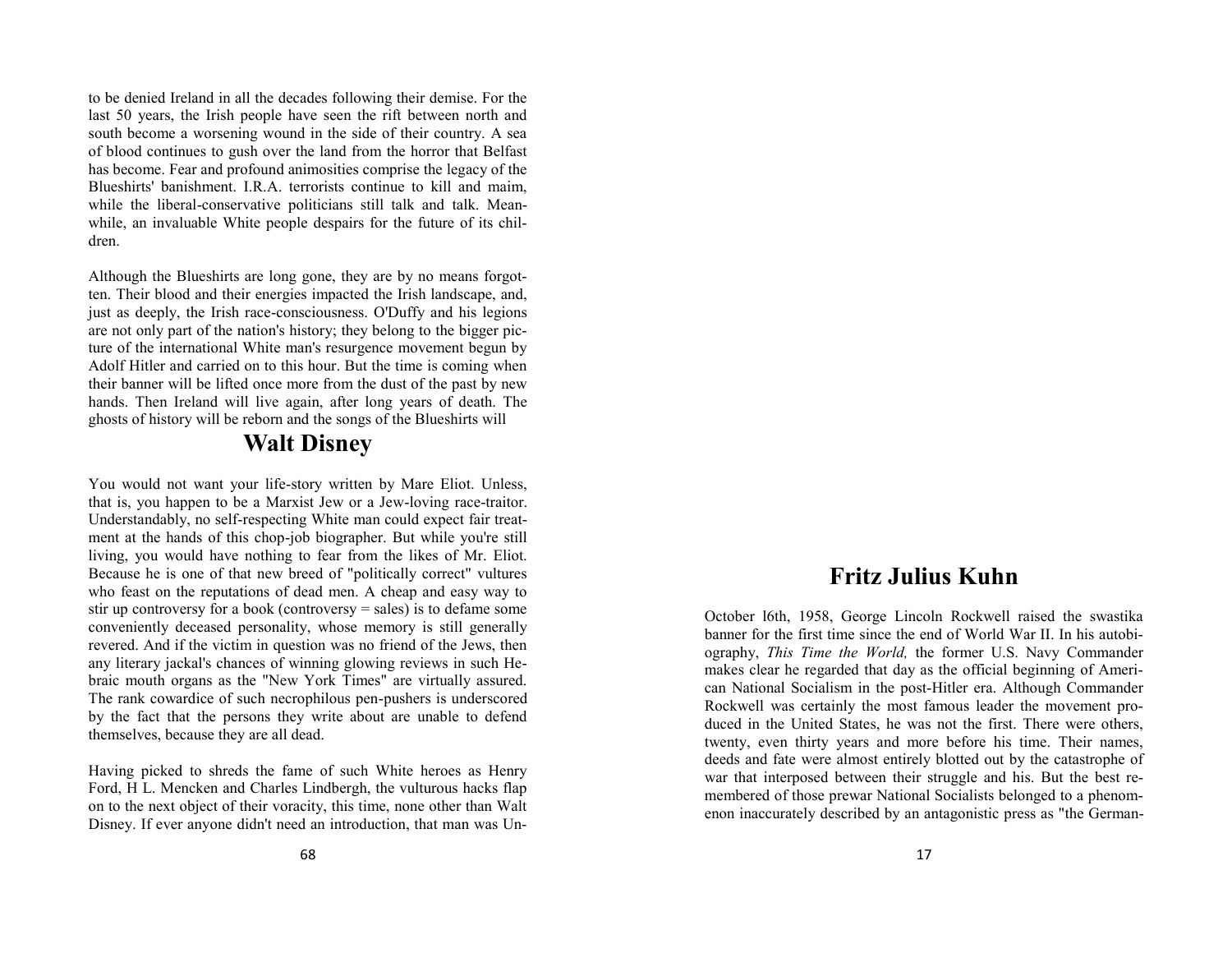American Bund".

Even today, some National Socialists, American and otherwise, still cringe with embarrassment at the very mention of its name. They regard the Bund as a very bad mistake, something better forgotten, primarily because it played entirely into the hands of its enemies by fostering the notion that National Socialism was only a German plot to take-over the U.S.A. Surely, that was how it was consistently portrayed. But the truth, as revealed by the Jewish author of *The Nazi Movement in the United States,* was something altogether different. While naturally hostile toward his subject, Sandar Diamond nonetheless provides a believable view of the Bund, largely (and surprisingly) uncolored by standard invective. His is the only real history of that controversial organization available. Even so, it is at least an adequate account of an important part of our movement's heritage.

More than a few comrades would protest that the Bund is not part of our heritage at all; that its followers were nothing more than myopic Teutonic nationalists, who regarded "Aryan" as just a synonym for "German". In other words, they cared nothing for the world-wide White-racial unity that Rockwell saw in National Socialism, and strove only to organize German communities in the United States. Such an interpretation is marginally accurate, according to Diamond's credible research. Interestingly, he was prompted to release his book, more that four decades after the events he writes about, by the White Power resurgence of the mid-1970's, centered in the Midwest generally and Chicago specifically, although by no means exclusively. Without actually mentioning this contemporary struggle, Diamond wanted to show, through inference, that there were parallels to be made with the Bund. Perhaps he was right. Whether or not we can embrace it as a pure National Socialist organization, the Band is inseparable from our historical, if not altogether ideological lineage, like it or not, because it is not entirely forgotten by a great many Americans who lived through the late 1930's and early 40's. Moreover, the truth is not as awful as some comrades may anticipate.

#### **Teutonians and Friends**

The *American-German Peoples' Federation,* its proper name, was not the first manifestation of National Socialism in the United States. As their own country, they got off a parting shot at the Old Enemy and sanctified Iberian soil with the blood of Irish self-sacrifice. As O'Duffy wrote, *"Our little unit did not, because it could not, play a very prominent part in the Spanish Civil War, but we ensured that our country was represented in the fight against World Communism. We have been criticized, sneered at, slandered, but truth, charity and justice shall prevail and time will justify our motives. We seek no praise. We did our duty. We went to Spain!"*

#### **The Last of the Blueshirts**

When the Brigade returned home, the Second World War was only a matter of months away and Ireland's position of official neutrality made supression of the Blueshirts all the easier and more effective. Now any work undertaken on behalf of the movement would of necessity be clandestine. On February 3rd, 1939, O'Duffy was contacted by Oscar Pfaus, a German agent, who, in the event of war with Ireland's old nemesis, Great Britain, wanted to contact Irish elements sympathetic to the Third Reich. O'Duffy became an intermediary between Pfaus and the few closet- nationalists remaining in the I.R.A. So secret were these negotiations that virtually nothing of their success or the lack thereof has survived. However, a strange clue to wartime German-Irish relations surfaced during 1944, when a U-boat was sunk by British naval forces in the mid-Atlantic. Among the floating debris was the body of an officer in the I.R.A.

That same year, O'Duffy's health gave way and, after a lifetime of dynamic service to his race, he died on November 30th. He was 52 years old. Although the Blueshirts had ceased to exist as an organization for almost nine years, his death was a terrible shock to the Irish people. Popular feeling was so widespread and intense, the government felt pressured to grant him the final honor of a state funeral. So, in the middle of a racially suicidal war to "save the world from fascism", thousands of people filed past the body of the Blueshirt leader, their right arms extended in the Hitler salute as a final tribute to Eoin O'Duffy. The Irish irony of his funeral impressed the late General's old comrades with the irrepressible power of the ideology for which they had fought in the thirties.

The national unity and social harmony aimed at by the Blueshirts was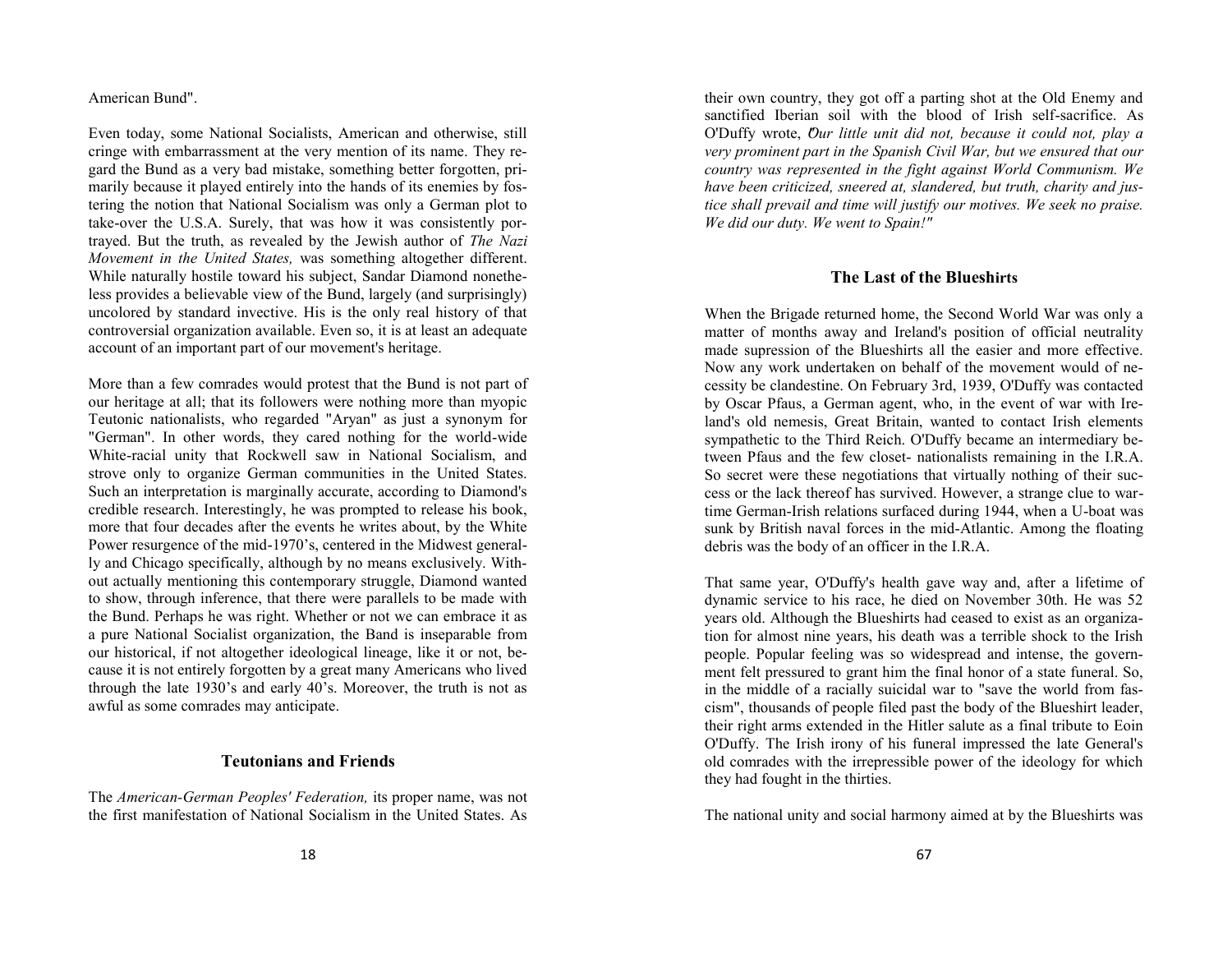said, *Was so prompt, so generous and so spontaneous that I can only regard it as a mandate to go ahead with the organization of the Brigade."* Within a week, he had 5,000 men at his command. The following week, another thousand joined up. Still, the democracy hesitated to interfere, because public opinion in Catholic Ireland was so overwhelmingly in favor of the Nationalist cause in Spain that even the most anti-Blueshirt politician was afraid to publicly criticize O'Duff's efforts.

Accordingly, he sailed to Spain on September 21st, soon after arriving to meet with General Mola, Commander-in-Chief of the Nationalist forces, and Franco himself, who, together with the Irish leader, personally witnessed the liberation of the Alcazar, the heroic fortress that had held out for so long against Republican siege. Thus inspired, O'Duffy returned to Ireland with Franco's personal assurances that training, supplies, uniforms, weapons and a ship to take his Blueshirts to the Spanish battlefields would be put at his disposal. Meanwhile, the Dublin government passed a "Foreign Enlistment Act", which outlawed the Irish Volunteer Brigade. Undeterred, O'Duffy proceeded as planned, but under the added hardships of working in secret. The democratic authorities sabotaged his efforts whenever possible, but eased up on him when they learned that Irish Communists were being recruited to join the Span sh Republicans; if they allowed their darling Marxists to go to Spain while preventing the Blueshirts from going too, they must appear as the rank hypocrites they were. As a sour grapes government politician said, *"The government is hardly likely to invoke the Foreign Enlistment Act against General O'Duffy and his merry men, as they probably realize that Spain is the most suitable placefor our Irish Don Quixote. The Spanish Civil War would at least have served some useful purpose if it enabled us to get rid of some of our wild men of both varieties."*

Thus encumbered by the sometimes meddling authorities, O'Duffy was able to successfully transfer only 700 of the more than 6,000 men who applied to join the I.V.B. After only a month's training by the Spanish military, they were sent to the front at Ciem-pozuelos, where they engaged in months of bitter trench warfare, exposed as much to enemy fire as harsh winter conditions. On March 13th, however, the volunteers "went over the top" and on to an offensive that sent the Marxists reeling. But I.V.B. casualties were heavy, too. The Spanish campaign was the Blueshirts' Last Hurrah. Having been outlawed in

early as March, 1923 (a full eight months before the Munich Putsch), the swastika flag flew in America for the first time from a residential home on Chicago's near-north side. It had been raised by a few men, mostly immigrants from the starvation conditions of postwar Germany, who banded together in the *Teutonia* Club. They numbered perhaps no more than a dozen members, whose purpose was to share their common love of National Socialism, nothing more. Theirs was, as its name indicated, only a club, with no political goals, other than collecting small sums of money as donations sent to Germany and Hitler's fight.

After November 9th, with the debacle at Munich, some refugees from the failed Putsch arrived in America and joined the tiny gathering of Chicago comrades, who changed the group's name to the *Teutonia Association.* By the time Hitler was elected Chancellor, on January 30th, 1933, the *Teutonia Association* numbered 500 fraternal members, mostly in Chicago, Detroit and New York. It was at this time that the Teutonia comrades achieved their happiest success, when they prevailed upon the proprietor of one of Chicago's best-known restaurants, the Red Star Inn, on Clark Street near North Avenue, to fly a huge swastika banner from its roof-top in celebration of the Fuehrer's triumph! But the raising of that flag also signaled the coming of a very serious problem.

Because of the National Socialist election victory, the Teutonians were suddenly deluged by thousands of requests for membership. With no formal organization to accomodate the overwhelming influx of interest, the association had to be dissolved, and in its place was created a new structure geared to handle a mass-membership: *Friends of the New Germany.* Despite its burgeoning size, F.O.N.G., as it was commonly known, remained a fraternal institution of German-Americans, who sang the praises of Adolf Hitler at picnic outings and beer halls. Its innocuous character was not to endure long, however.

In early April, the American Jewish Congress and the B'nai B'rith launched a nation-wide boycott of all German stores in the United States, even if the proprietors were Americans for generations. The Jews demanded, "Don't buy German goods!" Suddenly, delicatessens, music stores or toy shops which had been fixtures of the American metropolitan scene for time out of mind had their windows smashed, their customers reviled as "fascists!" and their owners threatened with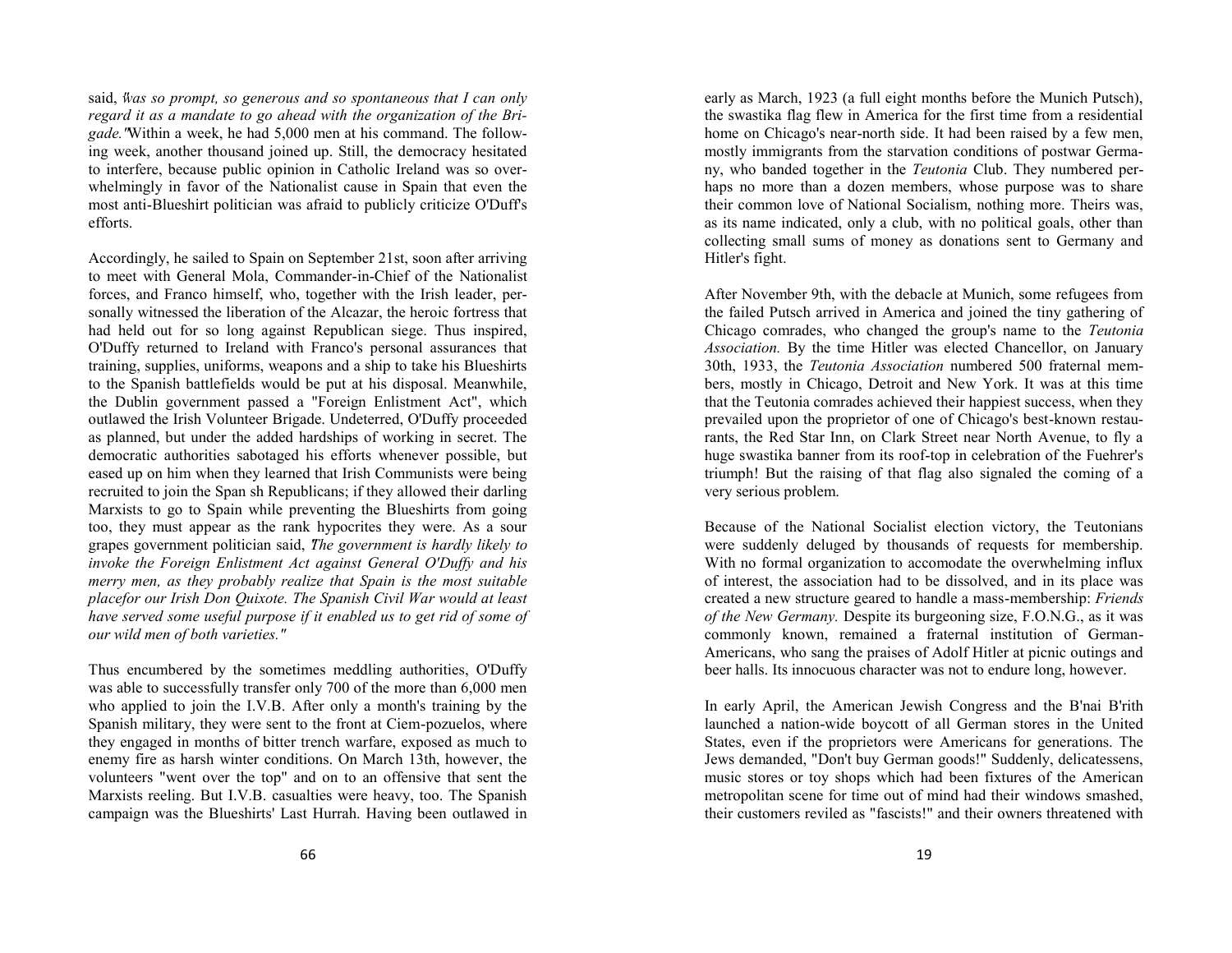violence, which sometimes materialized for a hapless storekeeper.

That summer, the Jews and their Gentile lackeys staged a massive media event, when they rented and filled New York's cavernous Madison Square Garden. It was the scene of a mock trial, in which Adolf Hitler and his followers were accused of "crimes against humanity". Given abundant coverage in the press, over all major radio networks and by the Hollywood newsreels, the Jews emoted about massmurders and extermination camps; they rolled on the floor in uncontrolled paroxysms of spitting hatred and wrent their garments in the best Old Testament style - all years before the alleged "Final Solution" supposedly got underway. It was, of course, a warmup for that supreme act of Jewish vengeance, the postwar Nuremberg Trials. With their Talmudic obsession of "the Law", no one was surprised by the guilty verdicts handed down on Hitler, in absentia (the same phrase reused at Nuremberg and still current today, whenever some octogenarian accused of a National Socialist past is fingered by the Jews), nor by the predictable death sentence greeted with frenzied glee by the Hebraic assembly, like a scene out of Purim. That these hysterical proceedings took place after Hitler had been in power only a few months and more than ten years before the phony "Holocaust" was supposed to have begun came as also no surprise to anyone familiar with the Jews. In fact, the vengeful show-trial was their official declaration of war against National Socialist Germany. They publicly promised to pull every financial string to bring down that defiant country economically.

#### **Jews Declare War**

The chief organizer of the hate-trial and a spokesman for the anti-German boycott summed up exactly what the Jews were doing. As broadcast over New York's biggest radio station (WABC) and published the following day (August 7th, 1933) in *The New York Times,*  Samuel Untermeyer, President of the *World Jewish Economic Federation,* brayed forth, "And so will history repeat itself, but that furnishes no reason why we should permit this reversion of a once great nation to the Dark Ages, or fail to rescue these 600,000 souls (Jews) from the tortures of Hell, as we can act with the aid of our Christian friends, if we have the will to act. Each of you, Jew and Gentile alike, who has not already enlisted in *this sacred war* (author's italics).

*police barracks and lodged under heavy guard. The meeting meanwhile continued amid scenes of utter pandemonium. A shower of bottles and stones descended on the platform and the remaining speakers were unheard above the deafening noise. Before the meeting ended, two prominent supporters of O'Duffy were arrested for wearing blue shirts and lodged in custody with their leader."*

The Westport police-riot was the murder of free speech in Ireland. De Valera's criminalization of Fine Gael had come to pass. Just being a Blueshirt was against the law, and anyone who, in any form of manifestation, attempted to express a Blueshirt opinion was arrested. Under the heavy hand of such unrelenting tyranny, literally thousands of U.I.P. officers and supporters, even sympathizers unaffiliated with the organization, were taken into custody. Nor were the accusations against these adherents of a minor kind. Commandant Ned Cronin, O'Duffy's second-in-command, was charged with sedition. After months of incarceration, he was found not-guilty but charged again, this time with "membership in an illegal organization". The judge informed the court that if Cronin publicly denounced the Blueshirts, all charges against him would be dropped. Without a moment's hesitation, the Commandant chose imprisonment. O'Duffy was held under a number of preposterous charges, none of which could be made to stick by even the most vindictive prosecuting attorneys. But upon his release, he found that the United Ireland Party had been effectively decapitated, its leaders still in jail and their legal status reduced to "members of a criminal organization", association with which was subject to imprisonment. The tyranny masquerading as a democracy had fully exposed itself, but the movement could no longer survive as a public phenomenon and its adherents refused to follow the real criminals of the I.R.A. by becoming underground terrorists.

#### **"We went to Spain"**

The story of the Blueshirts might have ended with the Westport arrests, but, in July, 1936, a representative of General Francisco Franco met secretly with O'Duffy in Dublin. Franco wanted to know if the Fine Gael leader would be interested in raising a contingent of comrades to fight the Communists in the Spanish Civil War. O'Duffy leapt at the opportunity. Defying the government, he made a public appeal for support and formed the Irish Volunteer Brigade. *"The response,"* he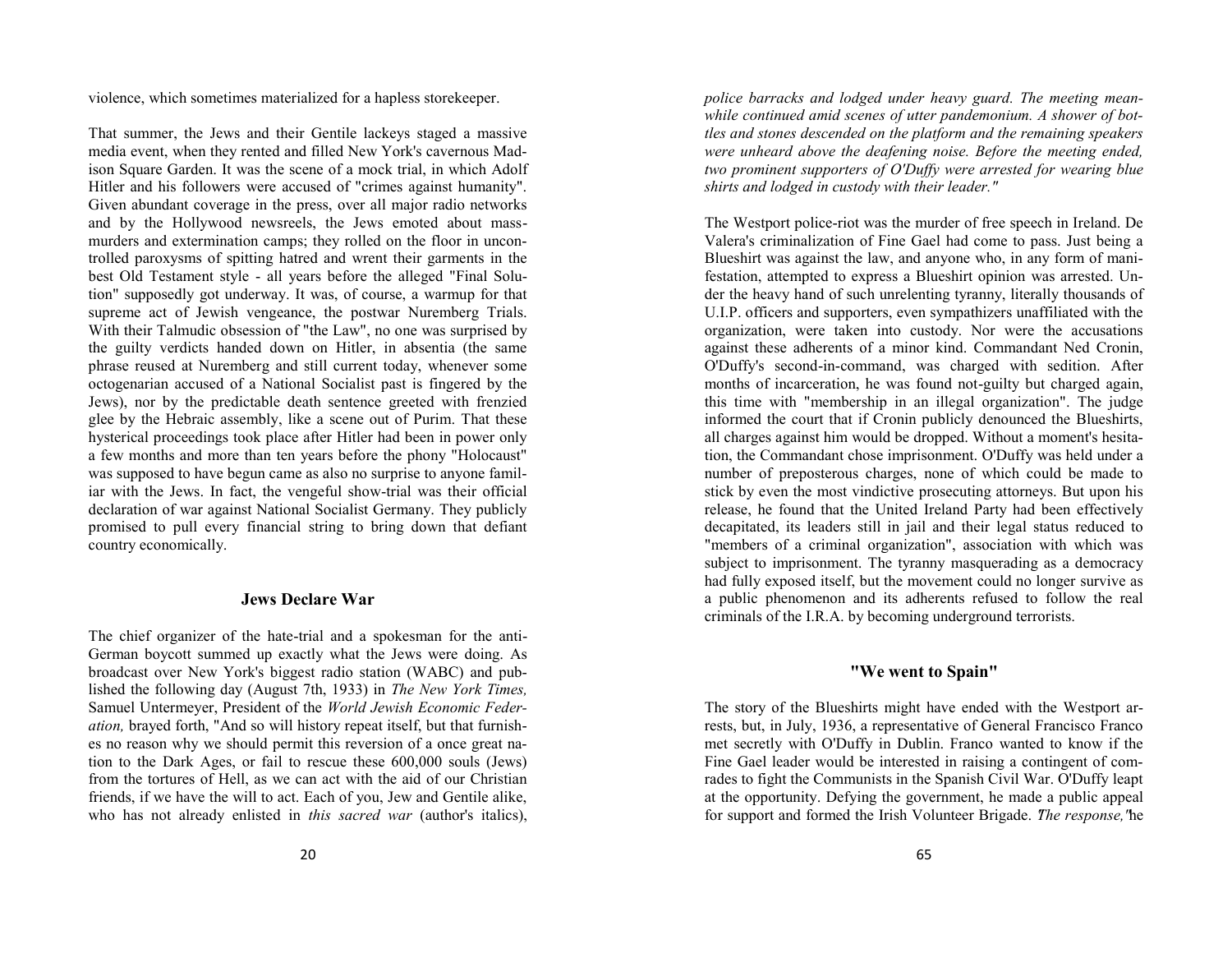*which the police had reacted, all combined to raise Blueshirt anger to a new level. The city and O'Duffy's graveside oration had all the elements Of an emotional clarion-cry to Blueshirts to intensify their resistance."*

During an extraordinarily violent battle that erupted at a U.I.P. rally in Tralee, bombs exploded, cars went up in flames and O'Duffy himself received a nasty wound by a Red wielding a hammer. But the Blueshirts gave far more than they got, as they began beating the Marxists in and out of the I.R.A. toward well-deserved extinction. An indication of Fine Gael's widening popularity among the Irish masses appeared during the national elections, when it won second place in its very first senate race. Throughout 1935, despite everything the system and the communists could throw at them, the Blueshirts were marching from success to success, until their progress began to attract notice beyond Irish shores. On August 19th, O'Duffy was visited by Terje Ballsrud, the leader of Norwegian fascism, and on December 15th, Blueshirt officials represented Ireland at the International Fascist Congress, in Montreaux, Switzerland, with comrades from Italy, France, Spain, Portugal, Austria, Belgium, Holland, Denmark, Norway, Lithuania, Greece, Rumania and Switzerland. Manning writes that O'Duffy "regarded his election to the Labor committee of the International Fascist Congress as a major honor."

#### **The Blueshirts banned**

With prestige growing both at home and overseas, O'Duffy and his legions of followers seemed destined to achieve ultimate power in Ireland. But at an outdoor rally in Westport the blueshirt movement came to a sudden end. As Manning tells it, *"A double cordon of police surrounded the platform and two lorries of military in war equipment were stationed outside the police barracks. Other groups of police turned away all those who were wearing blue shirts. In O'Duffy's absence, the main speaker was Fitzgeraldenney and he approached the platform at the head of a procession of over 60 (Blueshirt) horsemen. The meeting started and ajier about half an hour, O'Duffy slipped in to the edge of the crowd, where he was at once hemmed in by the police. A scuffle followed and he was rescued by a group of his supporters and borne shoulder-high to the platform, where he began to speak. He had not completed his first sentence when he was arrested by the police superintendent, who climbed onto the platform after him. Surrounded by a large force of police, O'Duffy was brought to the* 

should do so now and here. It is not sufficient that you buy no goods made in Germany. You must refuse to deal with any merchant or shopkeeper who sells German-made goods or who patronizes German ships or shipping. What we are proposing and what we have already gone far in doing is to prosecute a purely defensive economic boycott that will undermine the Hitler regime and bring the German people to their senses by destroying their export trade on which their very existence depends. In conclusion, permit me again to thank you for this heartening reception and to assure you that, with your support and with that of *our millions of non-Jewish friends* (author's italics), we shall drive the last nail into the coffin of bigotry and fanaticism!"

The hateful tone of Untermeyer's death-and-destruction ranting is obvious, even in print, without benefit of the man's excited, high pitched, nasal voice. In agitating for the demise of Germany so early in the game, he was actively fulfilling the *Protocols of the Learned Elders of Zion,* which state, "We must be in a position to respond to every act of opposition by war with the neighbors (Untermeyer's "non -Jewish friends") of that country which dares oppose us" (Point 3, Protocol VII). When economic aggression was finally transformed into military aggression, as it always must, Untermeyer's 1933 declaration on behalf of World Jewry was not forgotten. Maurice L. Perlzweig, head of the British section of the *World Jewish Congress,*  rejoiced, "The *World Jewish Congress* has been at war with Germany for seven years!" *(Toronto Evening Telegraph,* February 26th, 1940) He was seconded by Geoffrey Mander, in London's *Jewish Standard,*  April l7th, 1941, when he said, "The cause of the Jews throughout the world is the cause for which Great Britain and her allies are fighting," New York's *Jewish Mirror* in October, 1942, quoted Ludwig Lewisohn, one of the most influential men in the world, as a power figure in the *Zionist Organization of America:* "The Jewish people is the symbol of the nature of this war. No one else. Nothing else. This is the alpha and omega, the beginning and the end of the whole matter! "

#### **American Stormtroops come into being**

Since the American authorities, quite naturally, were unwilling to protect German-American businessmen from the Jews, a cry for help went out to F.O.N.G. Its organizers responded by creating an allvolunteer security service, uniformed men who pulled guard duty in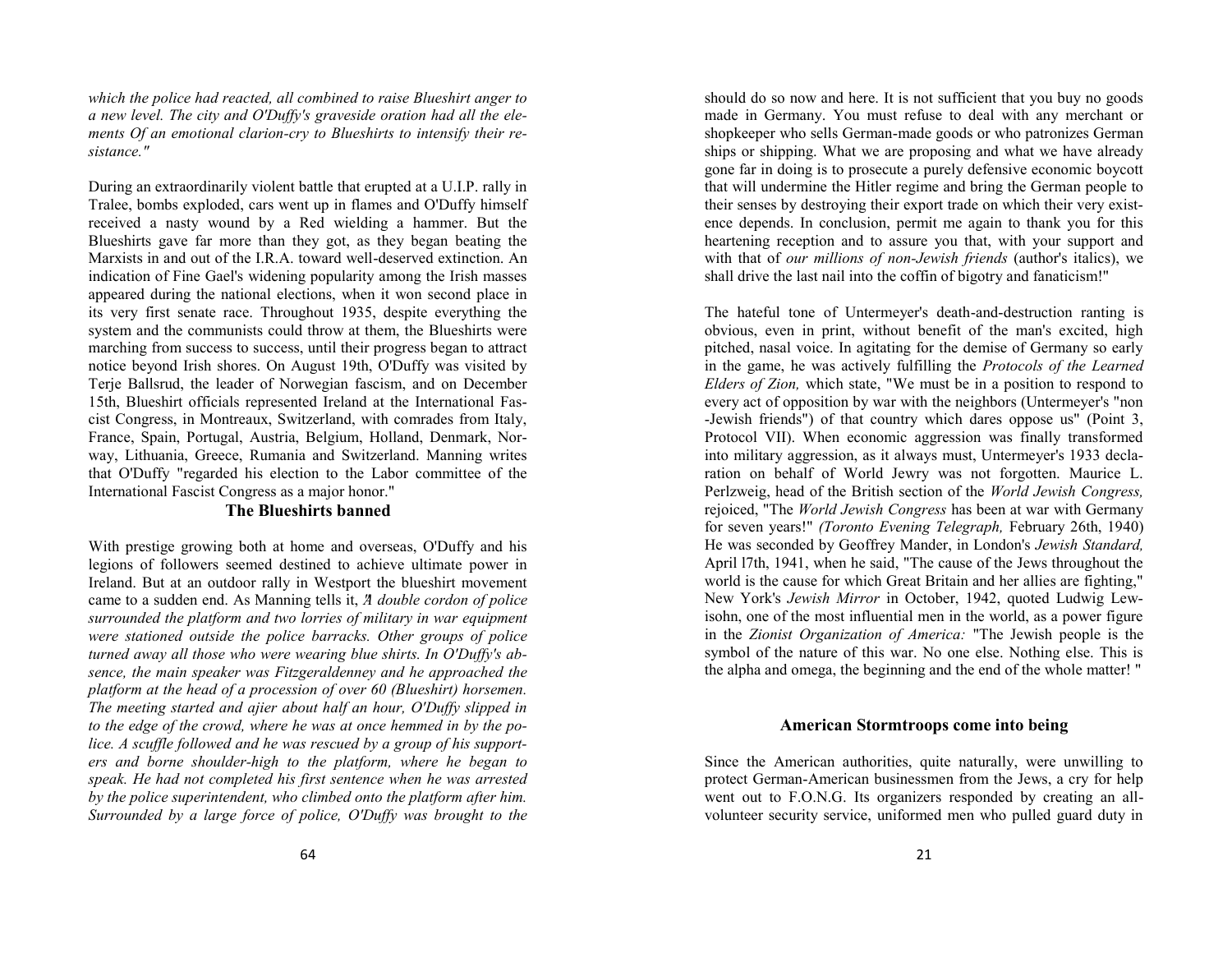front of threatened establishments and distributed handbills explaining the dilemma from the German-American perspective. Known as the O.D. ("Ordnungs-Dienst", or "Order Service"), its activists played a major role in saving small American businesses from ruin in the depression, while protecting life and limb from Jewish street terrorism.

On the other side of the Atlantic, leaders in Berlin were not oblivious to developments in the United States. The Jews' actions there were predictable and their strangle hold on most of the means of public information was likewise appreciated. The old N.S.D.A.P.-A.0., an office of the Party created specifically for communication between National Socialists at home and overseas, was headed by Ernst Bohle. Bom in England, he spent his youth in South Africa before going to the University of Berlin for a Bachelor of Commerce degree in 1923. Inspired by the dramatic events of that November, he joined Hitler's fledgling movement, rising swiftly through the ranks to become State Secretary in the Foreign Ministry, not the least because of his extensive personal familiarity with the world outside Europe, particularly with English-speaking nations. Aware that any statements about the real nature of the Jewish boycott issued by his office would be either blacked out by America's Jewized news media or twisted to serve anti -German purposes, Bohle shipped leaflets, books and films to F.O.N.G. Its organizers made these materials available as truthful counterpropaganda to the malicious public relations campaign being waged by Untermeyer and his kosher ilk.

Bohle wanted to greatly increase the volume of his information shipments. But he was anxious that such materials be distributed by domestic American groups. So long as his literature and films were issued exclusively through the German community here, Americans would logically assume they were nothing more than "Nazi propaganda", and dismiss them out of hand as the biased viewpoints of a foreign power. He wanted to show the New Germany's goodwill and friendship toward America. To be sure, there was a native National Socialist organization operating at the time, the *Silver Shirt Legion.*  But its leader, William Dudley Pelley, already under close scrutiny by the F.B.I. and congressional investigating committees, chose to distribute only limited quantities of Berlin's materials, because he had no intention of substantiating his enemies' accusation that the Silver Shirts were operatives of another government.

*dress we wear is legal. It is almost incredible that a government could he so blinded by hatred of their political opponents as to ban a body whose every activity is open to the fullest investigation, and every objective of which is honest and good, while it allows two Communist headquarters to remain open in Dublin and every variety of Communist activity to be carried on throughout the country. There is nothing illegal about the Blueshirts and no ban or ordinance can make it illegal to wear one!"*

In spite of the government's hypocritical attempts at banning Fine Gael, it mushroomed almost over night to become the second largest political organization in Ireland. The System's obvious and hysterical efforts to single out for criminalization the one movement which gave hope to Ireland, created a deliberate shift in popular feeling. Even those otherwise honest persons not entirely in agreement with Blueshirt ideals were appalled by de Valera's self-evident tyranny. Manning writes, *"Indeed, the formation of this party - and certainly the manner in which it was formed - owed much to the government's decision to ban the National Guard. It began to look as though the government had seriously miscalculated by its decision to ban the Blueshirts, for instead of weakening O'Duffy, he now emerged at the head of a united opposition party, and instead of crushing his movement, it now had a new and strengthened position as part of a much larger organization".*

While Fine Gael candidates were being legally elected to the Dail, liberal-conservative politicians put aside their "fundamental differences" with communist thugs to make common cause against the Blueshirts. Without provocation, the police raided and closed down the United Ireland Party's headquarters building, in Dublin, just as a Fine Gael member was abducted from his home and beaten to death by I.R.A. Reds. Hugh O'Reilly, the first Blueshirt martyr, died, significantly, on the 18th anniversary of Mussolini's March on Rome, October 29th. The following summer, S-police opened fire on unarmed Blueshirts, killing an 18 year old comrade. Manning writes, *"The action of the Special police in firing on the crowd was later severely censured by Mr. Justice Hanna of the High Court, who described them as 'an excrescence upon that respectable body' (The Civic Guard). The Cork shooting aroused tremendous Blueshirt indignation throughout the country. The youth of the dead man, the dramatic nature of the whole incident and the excessive and arbitrary manner in*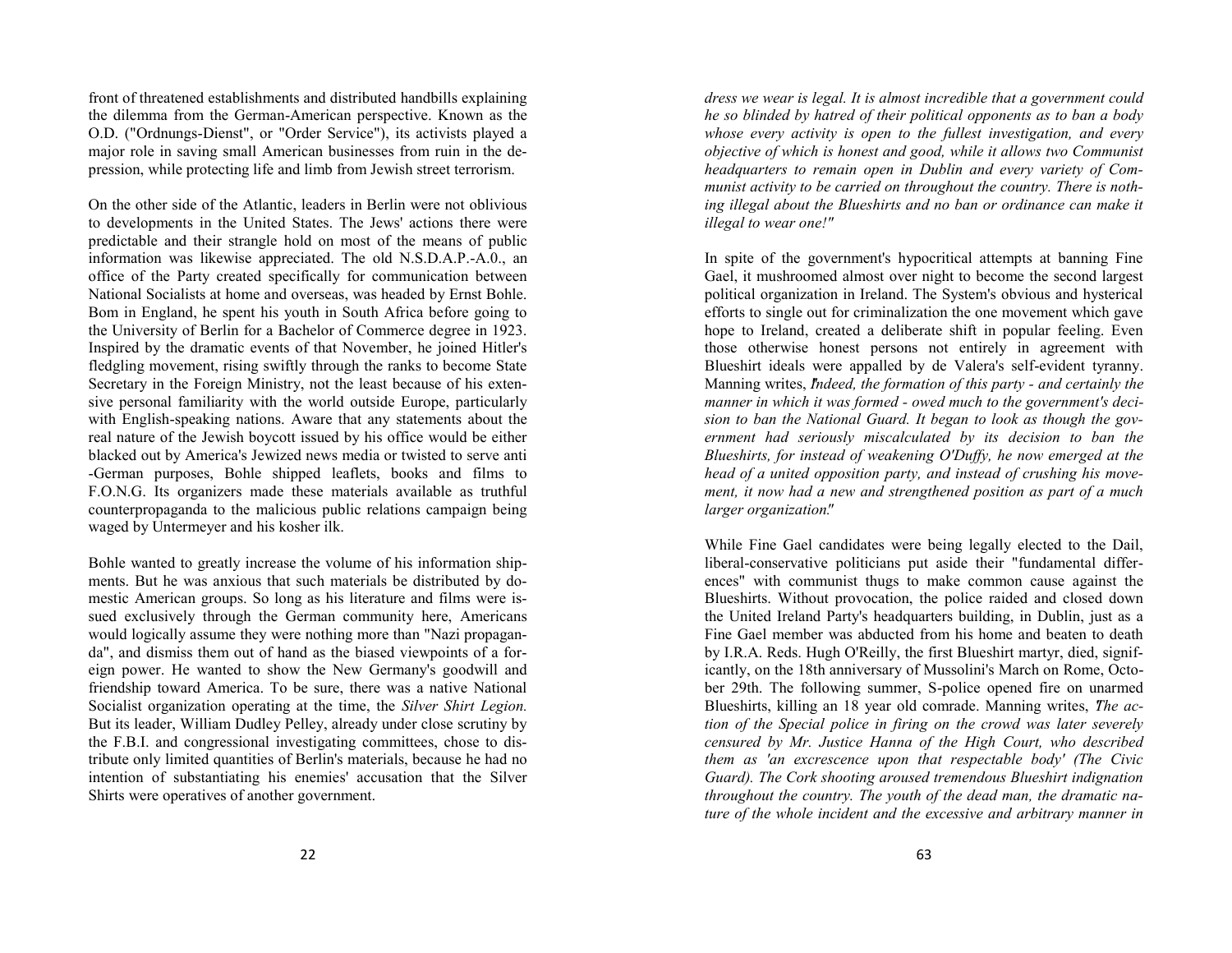Disgusted by the endemic corruption of democracy and angered by the threat of Marxism, they joined the National Guard in such large numbers that there were 30,000 Blueshirts by the end of 1933. Before the close of the following year, O'Duffy had over 120,000 followers. This, in a country the size of Ireland, represented a true mass movement.

#### **The March on Dublin**

Its biggest single demonstration of strength took place on August 13th, 1934. Many thousands of people had already by that time participated in National Guard rallies across Ireland. But for the March on Dublin, no less than 20,000 Blueshirts were gathering from all around the country. Their object was not to challenge the authorities, however, but to stage a ceremony for fallen veterans of the War of Independence. The march had only just stepped off when it was already more than half a mile long. *"Uneasily aware of how Mussolini had become Il Duce, the government suspected O'Duffy might feel disposed to linger when he got as far as government buildings. Accordingly, it revived the Public Safety Act of 1931. The S-Division (police armed with machine guns and hand grenades) was set up, the military tribunal revived and the parade banned".*

O'Duffy's peaceful intentions were obvious, but his demonstration was all the excuse the liberal-conservative politicians needed to outlaw the movement. He simply changed its name to the Young Ireland, which was almost immediately banned, but just as quickly resurfaced as the League of Youth. Finally, after another establishment effort to dismantle the movement in the courts, it emerged as the United Ireland Party, the Fine Gael. The title was chosen from a term that came up at the Irish Race Convention held at Paris, in 1923. All Blueshirt organization was maintained throughout these name-changes, as the democratic government maneuvered to criminalize O'Duffy's followers. De Valera announced to the Irish senate, the Dail, *"We are not going to permit people to parade in uniform. That is definite. When it comes to that stage, we believe it has come to a dangerous stage and it is the duty of the government to step in. The government will use all the forces at its command to prevent it. "*

O'Duffy's statement was a strident reply: *"We are a legal body. The* 

While Bohle strove to make the Third Reich's position palatable to the American people, F.O.N.G. leaders were pulling in the opposite direction. Their efforts were more focused on organizing the U.S.A.'s German-speaking communities, to make all Germans in America part of the Fatherland, with only secondary regard for the rest of the population. Results were predictable. Gennans in America, like all immigrants, retained sentimental and cultural links with their native land, but they had become Americans first in everything else and resented any attempts to politicize them by persons they now regarded as foreigners. "In essence, German immigrants and their descendants had become Americans and wished to remain Americans." They resented having their allegiance to their adopted country compromised by fellow landsmen in F.O.N.G.

Most non-German-Americans began to see National Socialism as nothing more than another version of Communism, a plot to takeover; Stalin used workers, Hitler used Germ an-Americans; that was the only difference they understood. Horrified and angered by the unfavorable shift in opinion, Bohle ordered the F.O.N.G. directors to eject all German nationals, drastically cut back on materials shipments to the United States and issued the famous public statement:

"National Socialism is not for export." The *Friends of the New Germany* had done great harm to that country's reputation in America, playing, as it did, into the hands of its Jewish enemy, and Bohle hoped they would soon fold up. Indeed, as their efforts began to wind down and in-fighting broke out among its leaders, F.O.N.G's days were numbered. But American National Socialism suffered.

#### **Americans and the Third Reich, A Mutual Love Affair**

Happily, U.S. relations with Germany improved dramatically as a consequence, not on the government level, of course, but American tourism in Germany surged during the mid-1930's. As Diamond admits, "visitors flooded the Third Reich. It was the summer of the German Olympics. Pensions and hotels were filled, and foreigners marveled at the newly constructed Autobahn and government buildings in the capitol city. Many returned home believing that the spirit of National Socialism was not merely the creation of propaganda." He sites "the flow of American tourists visiting Germany. Americans were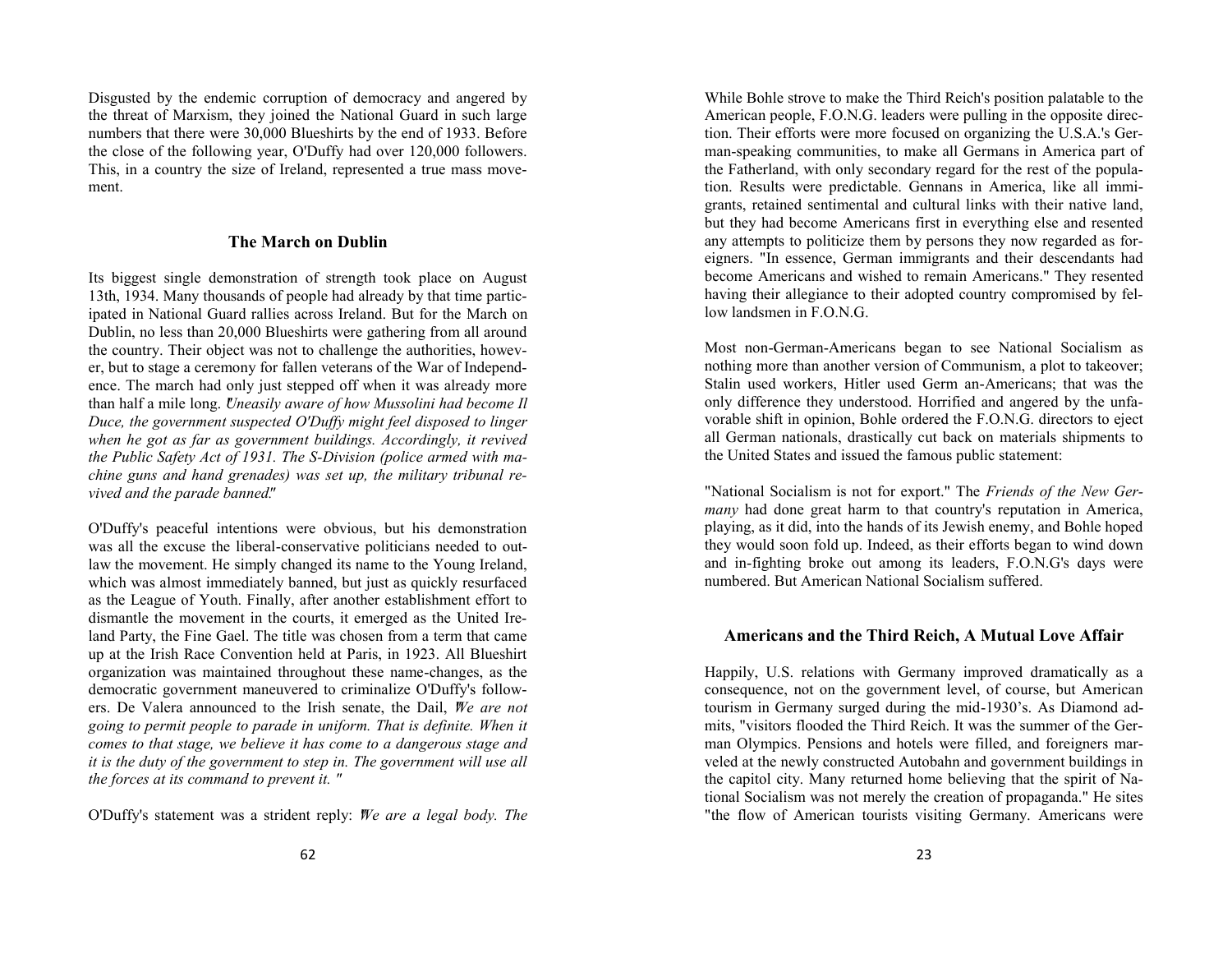familiar sights in the Rhineland, at the Olympic Games in Berlin in 1936, or visiting the famed medieval walled cities of Noerdlingen or Rothenburg an der Tauber. The Olympic Games ended on August 16th. Although many foreign visitors left Germany, an equally large number stayed and made arrangements to attend the Party Days (Reichsparteitag der Ehre, or the "Reich's Party Day of Honor"), which began on September 8th." And, unlike the Soviet Union's Iron Curtain policy toward its own citizens, "Germans also visited the United States in great numbers." Obviously, Hitler had nothing to worry about defections. He had, in fact, casually mentioned in a dinner conversation around this time, "Anybody who wants to leave Germany, let him or her go. I won't stand in their way. If they're unhappy with what we're trying to do, they shouldn't stay here. The door is always open."

Just as the Jew boycott was beaten by his revolutionary economic policies and the Reich had become a cultural magnet for admirers from around the world, the moribund F.O.N.G. got a new lease on life, much to Bohle's dismay. *The Friends,* exasperated by endless squabbling, surrendered their authority to an organizational dynamo named Fritz Kuhn. He got off to a running start, dissolving F.O.N.G. and replacing it with the *Amerikadeutscher Volksbund,* or the *American-German Peoples' Union,* more simply known thereafter as the Bund. On March 29th, 1936, the 39 year-old Kuhn was elected Bundesleiter (Bund Leader) to create "a powerful cultic organization". Diamond goes on to point out that "during the Fritz Kuhn years the American Nazi Bund changed from a factionalized and ineffective group to the instrument of an active movement. Kuhn the businessman managed to transform the Bund from a debt-ridden group dependent upon Nazi German support into a self-sustaining, moneymaking operation," with 55 units functioning in 7 regions across the United States. There were regional headquarters buildings in Los Angeles, Denver, Dallas, Chicago, Detroit, Atlanta and New York, with dozens of smaller sub-units in virtually every state. Meetings of tens of thousands of cheering followers were not uncommon at Bund meetings around the country. What kind of a man could have brought about such a transformation?

#### **The New Bund Leader has the Word!**

newly created National Guard. Its declared purpose was to defend "national interests and social culture" and "obliterate all class distinctions. To promote the reunion of Ireland. To oppose communism and alien control and influence in national affairs. To lead the youth of Ireland in a movement of constructive national action and promote and maintain social order. To promote the formation of co-ordinated national organizations of employers and employed, which, with the aid of judicial tribunals, will effectively prevent strikes and lockouts and harmoniously compose industrial differences." Membership was no longer restricted to veterans but open to "all citizens of Irish birth or parentage"; as Manning wrote, "the only persons excluded under this heading would be Jews". O'Duffy declared that "Hitler was the greatest man Germany ever had" and promised that the Irish Blueshirts, like the Fuehrer's Brownshirts, "will hit back with the spirit of our race" against the common Jew enemy.

O'Duffy's combination of dynamic leadership and Blueshirt ideology resulted in a popular explosion of nation-wide acceptance. As Manning writes. *"The impact of this new movement was immediate and dramatic. Within a matter of months, it had members and branches in all parts of the state. Nothing like it had been seen before."* Only three days after O'Duffy's appointment, Blueshirt membership jumped by 5,000 new adherents. Yet, the National Guard, in a published article describing its aims, went out of its way to discourage clubists or anyone who was not deadly serious about the movement: *"The National Guard relies not on persuasion but on combat. It is organized for combat and it wants members who will not shrink from combat if the sight of preparedness Jails to frighten off attack".* But such appeals to the best and toughest elements in the Irish people did not go unheard. *"Side by side with this type of article,"*Manning writes, *"there was the growth and spread of the wearing of the blue shirt, and soon it was a common sight in all parts of the country."*

Support came largely from farmers, factory workers, students and, of course, veterans, all of whom comprised the human bedrock of the Irish people. Nor were the country's great thinkers left out of the National Guard. Early adherents were James Hogan, professor of history at University College, Cork, and Professor Michael Tierney, President of Dublin's University College. *"Yeats (William Butler Yeats, the great and famous poet) - at heart a man of the right - as so greatly taken*  with him (O'Duffy) that he wrote a marching song for the Blueshirts."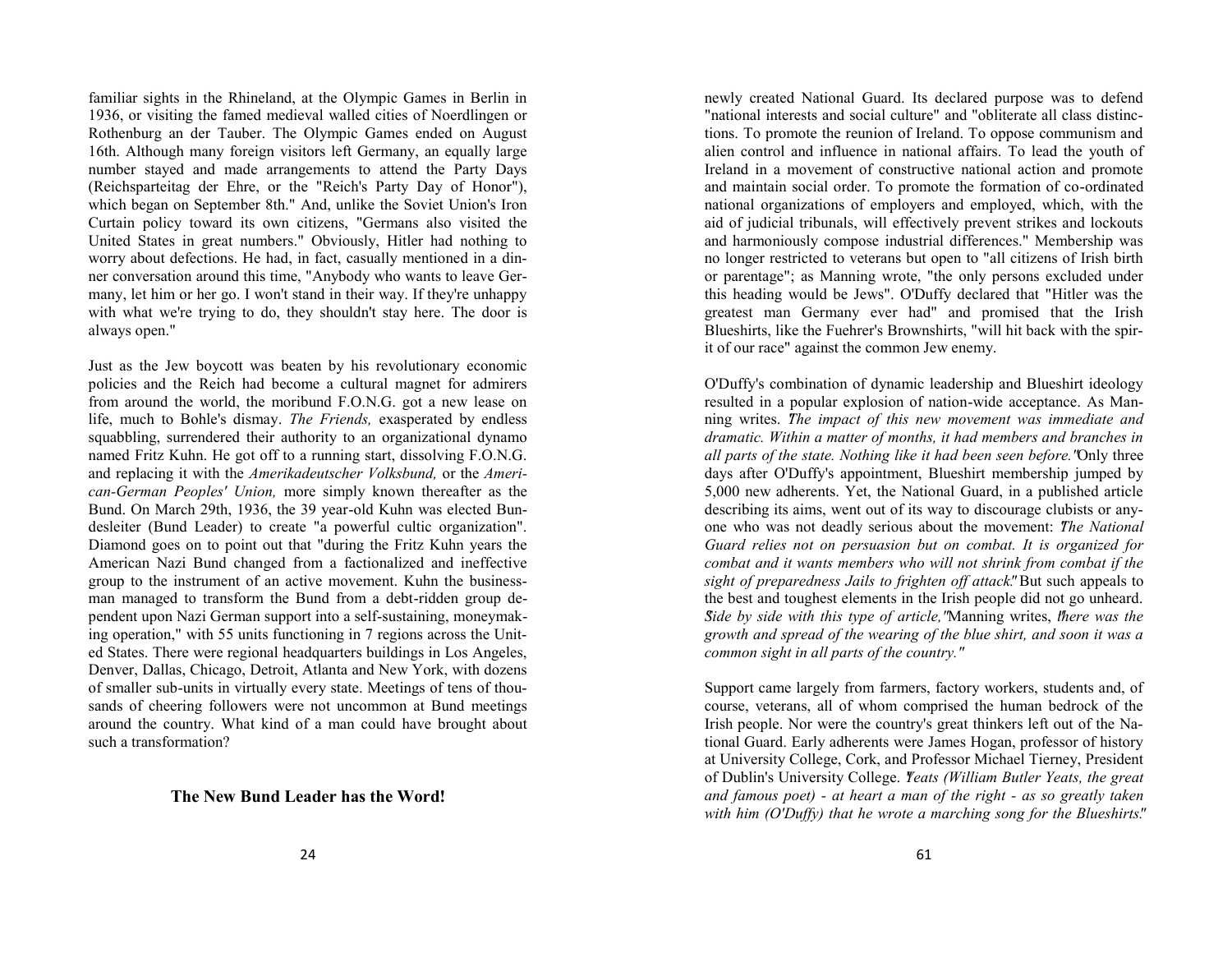example of self-defense, and, on April 8th, 1933, the Blueshirt movement was bom in Dublin. Using Adolf Hitler's brown-shirted S.A. as a role model, the Irish troopers represented the younger (in spirit, as well as body), most radical elements in the A.C.A. Now the veterans had a fist with which to strike back. Freedom of speech for anti-Communists was instantly restored, and instead of patriots falling victim to Red thugs, the Marxists suddenly found themselves on the bloody end of a beating. The color blue was chosen to symbolize a United Ireland, signified by the blue ocean that surrounded the whole country.

#### **The Blueshirts choose their Leader**

In June, the Blueshirts unanimously chose Eoin O'Duffy to lead them. He was the last honest man in government and his dismissal by the democratic politicians, who hated him because they could not bribe him, caused a nation-wide scandal. At 41 years of age, the sturdy, fair -haired O'Duffy was the National Police Chief and a General in the Civil Guard. In the words of Maurice Manning, a modem historian of the Blue Shirts, *O'Duffy had been a strong and very independent commissioner of police. He had a flair for publicity and had frequently been in the headlines in the 1920's. He was extremely well known throughout the country. He was a leading member of the National Athletic and Cycling Association and managed the highly successful Irish team at the 1932 Olympic Games. He had been a successful flamboyant commander during the War of Independence and had ended up as Deputy Chief of Staff and a close confidant of General Michael Collins (who led the revolt). He was appointed Commissioner of Police in 1922 and held the position of Chief of Staff of the army for a period after the 1924 mutiny. As a result, he was very widely known and seemed to be in a position of considerable independent strength."*

At the time of his Blueshirt appointment, O'Duffy was the most famous figure in Ireland. "He had a reputation as a vigorous and competent organizer". O'Duffy's "bluff, friendly personality made him a figure in the land rivalling de Valera". On July 20th, 1933, at a meeting of the A.C.A. held in Dublin's Hiberman Hotel, O'Duffy was unanimously elected to head the organization.

O'Duffy at once transformed the Blueshirts into the right arm of his

Fritz Julius Kuhn was born May 15, 1896, in Munich. When the First World War began, he was a young volunteer machine-gunner in the Bavarian Infantry on the Western Front. By way of his intelligence and courage, he rose to the rank of Lieutenant and received numerous decorations for valor, including the Iron Cross First Class. The Kaiser's capitulation unleashed the forces of militant Communism in the streets of his hometown, where he joined the nascent N.S.D.A.P. in 1921. That same year, he enrolled at the University of Munich, where he studied chemical engineering and spread the word to his fellow students, among them, Elsa, his fiance. A participant in the Putsch that failed two years later, he and his betrothed fled the country under threat of arrest, making their way to Mexico City. There, they were married and had two children, a son and a daughter. For the next four years, Fritz was a successful chemist, but a better offer came from the Ford Motor Company, so he moved his family to Detroit and became a naturalized citizen. In 1933, he joined the *Friends* of *the New Germany,* rising swiftly through the ranks to the post of Mid-western leader by the time F.O.N.G.'s directors unanimously put him in charge of their faltering organization.

Personally, Fritz Kuhn's big-boned frame hung on his 6'2" stature in a bear-like way that intimidated his enemies. But his closest comrades knew him best for his gentle ways and sentimental heart. The man who could roar from the podium against the Jews also wept every Christmas whenever he heard "Silent Night", because it reminded him of the home of his youth. Not lacking an ironic sense of humor, he once sent Martin Dies, the paranoid conservative congressman dedicated to outlawing anti-Semitism, free tickets to a Bund rally. Above all, Kuhn was characterized by a fierce sense of loyalty, honesty and right behavior regarding National Socialism. As he once declared, "Service is not compensated by favor or privileges. It is only through a spirit of joyous self-sacrifice that we shall prevail." Here was the old soldier, the veteran of the trenches, appealing to the higher instincts of his listeners. As even Diamond concedes, "In general, his followers regarded his work highly."

The new Bund Leader was able to reinvigorate the movement by Americanizing it. No longer was it sidetracked with politicizing the mostly reluctant German community at the expense of the broader White community. Kuhn "lamented the fate of German-America; he could not understand why it was severing ancestral roots in favor of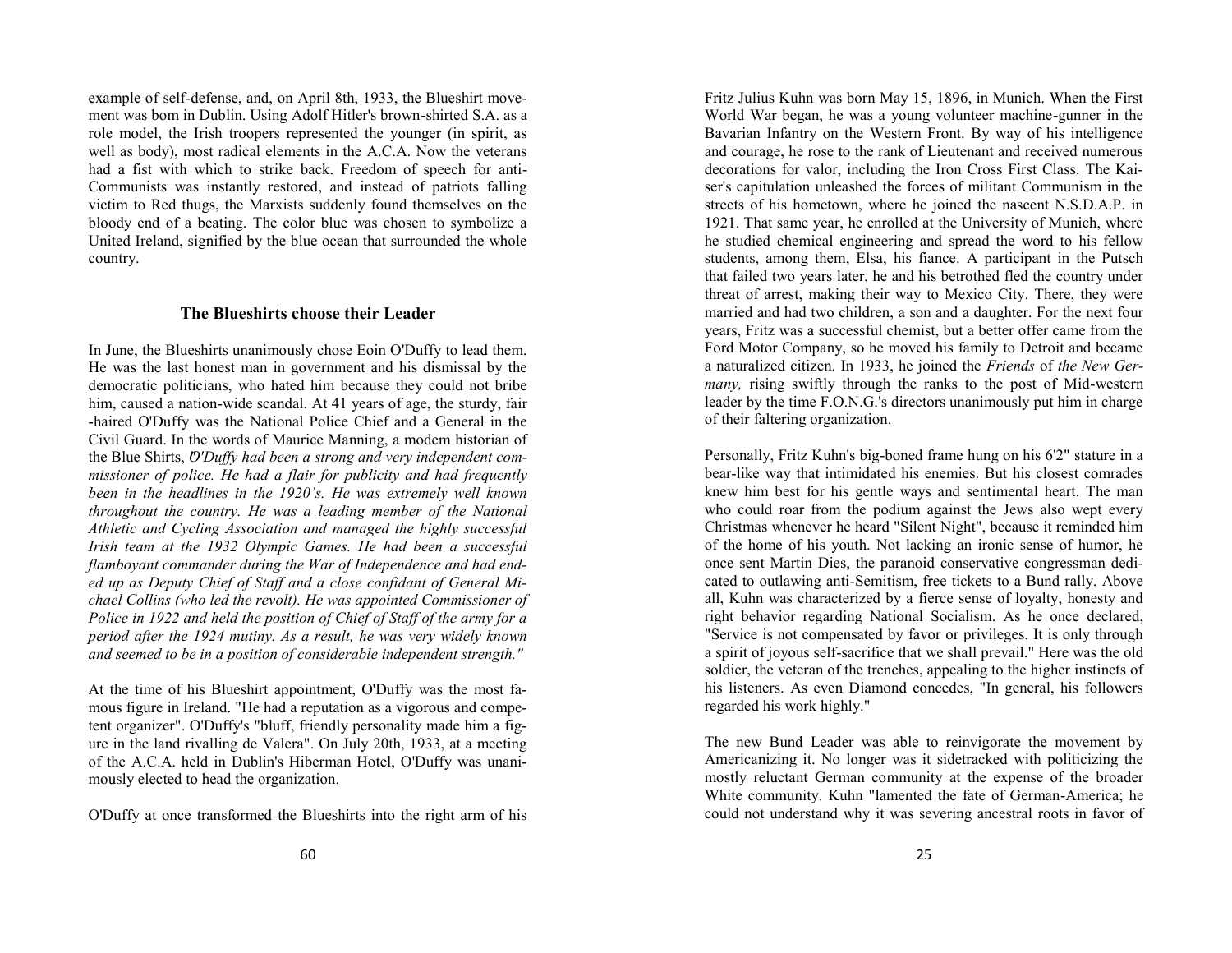Jewish America." In its place, Americans of all national backgrounds began flocking to the swastika. A typical Bund rally in February, 1939, was addressed by the non-German speaker, Russell Dunn. His audience comprised 30% Anglo-Saxon, Scandinavian and Slavic, 25% Irish and 20% Italian; scarcely a quarter of the listeners were Germans. Diamond writes,"those attending its public functions were mainly non-German. More and more, observers noticed that meetings were attended by anti-British working class Irish, Russian emigres, Italian ex-servicemen, Coughlinites (followers of the immensely popular "radio priest", Francis Coughlin) and lower middle class and working class native Americans."

Kuhn also established working relationships with virtually every rightist and racialist group in the United States, especially the *Silver Shirt Legion,* America's first genuine National Socialist organization: "Often the Bundists marched side by side with Josef Santi's *Liktor Association,* John Finzio's *Circolo Mario Morgantini* (both groups were divisions of the *Italian Black Shirts),* the *Ukrainian Brown Shirts* and with remnants (sic) of Pelley's *Silver Shirts* and Deatherage's *American Nationalist Confederation.* American National Socialism was coming into its own and even foreshadowing the numerous non-German S.S. units that would fight in the next decade against the Soviet Union. Exchanges of literature and even leaders were commonplace: "At (the Bund's) Camp Nordland in New Jersey, representatives of the Ku Klux Klan and Salvatore Caridi, president of the North Hudson chapter of the Italian Ex-Combattenti, had been frequent speakers." Such civilized cooperation was in sharp contrast to the petty acrimony that has typified the increasingly impotent right wing in America over the last 50 years.

#### **National Socialism with a Human Face**

But there was another reason for the Bund's growth: "Kuhn's success was due in part to his adherence to the leadership principle." He enfused the entire membership with the same fundamental tenet that had created the muscular but flexible organization of the N.S.D.A.P.: Absolute authority over followers; absolute obedience to leaders. This military-style modis operandi was necessitated by violent opposition the Bundists encountered from militant Communists and hysterical Jews. But the Bund was appealing for more than its dramatic marches,

in Ireland looked to his ideology as the sword whereby their land could be saved from a common threat that menaced all mankind.

The roots of the modern Gaelic racial movement grew out of the turmoil of and disappointment with the Irish Free State, southern Ireland's republic bom in the 1920's from a partial victory over foreign occupation forces; the north still remained (and remains) in British hands. But the Dublin state that resulted was rife with corruption and the collective irresponsibility which typify all democracies. The sacrifice of Irish patriots was squandered between the bickering and graft of liberals and conservatives, as they wallowed hopelessly in the throes of a world-wide depression. Out of this democratic witch's brew of political scandals and economic misery the foul stench of Marxism arose for the first time over Ireland. The formerly nationalist and heroic Irish Republican Army was infected by this illegitimate offspring of liberal democracy, while the blatantly bolshevik Revolutionary Workers' Party hung up its red rags spattered with the Hammer and Sickle over the streets of sad Dublin.

Veterans of the 1916 and 1920 uprisings to free Ireland were beaten by Communist gangs or shouted down by mobs of hysterical Marxists, who openly regarded little Ireland as merely a steppingstone for their putrid world revolution. The same pattern, of national subversion that developed in all the other European states had spread to the British Isles and was being perpetrated by the same mob of international Jews. The veterans banded together for self-protection in the Army Comrades Association. Costello, a modem historian of contemporary Ireland, described it this way: *"There arose in this country a spontaneous movement to protect the rights and liberties of the people. That particular movement, spontaneous as it was, was not in any way organized, engineered ore fostered by any political party or by any politicians. The A.CA. came spontaneously into being because the government whose duty it was to safeguard the rights of its citizens were neglectful of their duty, because they thought it was in their own interests that they should overlook the hooliganism that was going on in every part of the country".*

Communist reaction was violent, but the liberal authorities, themselves bemused by the leftist virus, offered no help to the very men who had made their Irish Free State possible. So the desperate A.C.A. members looked to Germany's newly victorious Stormtroopers as an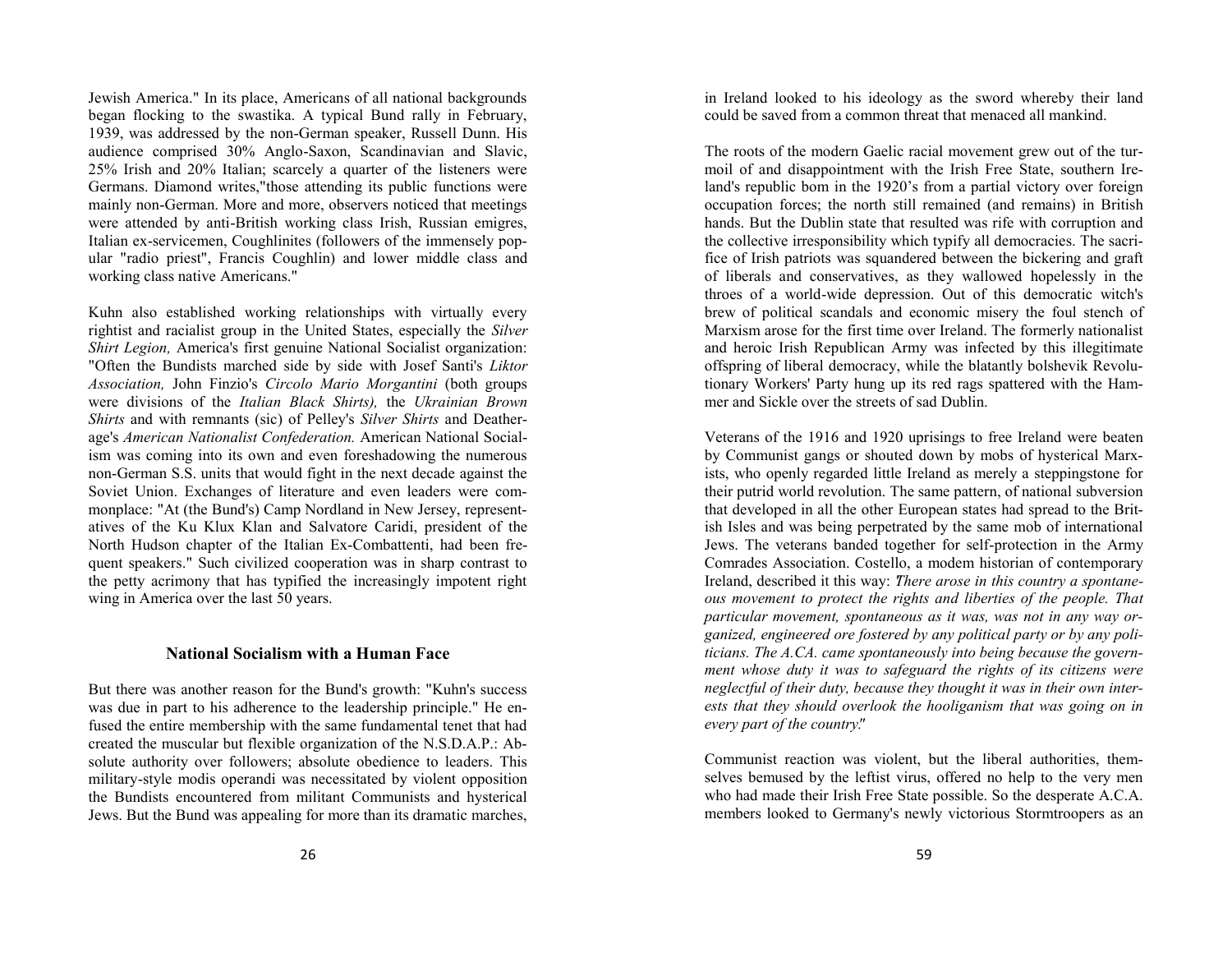*days, although in perfectly good health, his actual body seemed spiritualized and without what you would call pallor, his flesh seemed to have a quasi-transparent quality. Being with him gave a sense of inward peace, like being in a quiet church."*

His last letter to Margaret reflected his manful self-possession: *"Tonite I want to compose my thoughts finally. The atmosphere of peace is strong upon me, and I know that all is ready for this transition. Every day you look more beautiful. And that is a great credit to you under the recent strain. But, as I have always said, breeding tells. And tell it will in the future, however rotten the world may be at present, As I move nearer to the Edge of Beyond, my, confidence in the final victory increases. How it will be achieved, I know not. But I never felt less inclined to pessimism, tho' Europe and this country will probably have to suffer terribly before the vindication of our ideals, I gladly and proudly give the example which my old chief demands. 'Wir haben doch gesiegt!' I salute you, Freja, as your lover forever, Sieg Heil! Sieg Heil! Sieg Heil! Your Will."*

On the morning of January 3rd, 1946, William Joyce was executed.

All quotations and source material taken from *Lord Haw Haw and William Joyce, The Full Story,* by John Alfred Cole, Farrar & Strauss, New York, 1964

## **Eoin O'Duffy**

The White man's fight for survival in the Third Reich was the 20th century's foremost achievement. But less well remembered was the same struggle in Ireland. The Irish people, just as every other Aryan nationality, are the blood brothers and sisters of our race. The Jews make no distinction between them and the rest of the world's Gentiles, and regard all such potential victims as only so many "goyim", a term of low contempt for non-jews meaning "stupid cattle". As such, the Irish were no less immune from Jewish perfidy than the Germans, who found their racial savior in Adolf Hitler. So too, the best elements

rallies and street battles: "Many young men in their twenties were attracted by the lure of the Bund's fraternal activities, which encompassed an all-encompassing athletic program. By the summer of 1936, the Bund's two soccer teams, Hansa and Hamburg, had entered tournaments in New York State. There were also competitive tennis, hockey, swimming and skiing teams. For the noncompetitive, the Bund sponsored skiing weekends in the Catskill Mountains. Every Thursday night at nine, the Bund held a "Beer Evening", and for those who did not like alcohol, a "Coffee Hour". Beverages and sandwiches were free, decks of playing cards were provided and free movies were shown." There were also very interesting slide presentations of the new art, music and architecture of the Third Reich.

Perhaps most attractive of all were the half dozen spacious campgrounds operated by the Bund in beautiful natural settings. They included Wisconsin's "Hindenburg", near Grafton; Pennsylvania's "Deutschenhorst"; "Nordland", in New Jersey; Long Island's "Siegfried", at Yaphank and the Michigan "Ef-dende", in Pontiac. These extensive properties were National Socialist territory, where the Viking-style architecture, various uniformed dress and, above all, the common spirit of a folkish community represented a White man's world *par excellence.* Certainly the most enthusiastic visitors to the Bund camps were the 600 children who played and learned at "Hindenburg" and "Nordland" from June to September of 1937. What a "camp-out" they must have had! After boys and girls returned to their regular public or parochial schools in the fall, their first compositions, "How I spent my summer vacation", undoubtedly made eyeopening reading for their teachers! Even Diamond begrudges that the kids "seem to have enjoyed their summer," which is putting it mildly.

The lovely and spotlessly clean camps were such a popular success, they generated additional revenues for the Bund, which rented out cottages year-round. The remainder of its income came from dues, contributions from supporters, magazine sales and advertising. Among the prestigious advertisers in Bund publications were the Schlitz Brewing Company, Teleftinken Records, Hapag-Lloyd Lines and the Hamburg-America Steamship Company. A few months after Kuhn was elected its leader, the Bund was entirely self-sufficient, financially. "He infused new life into the beleaguered Bund, and did it with no help from Germany."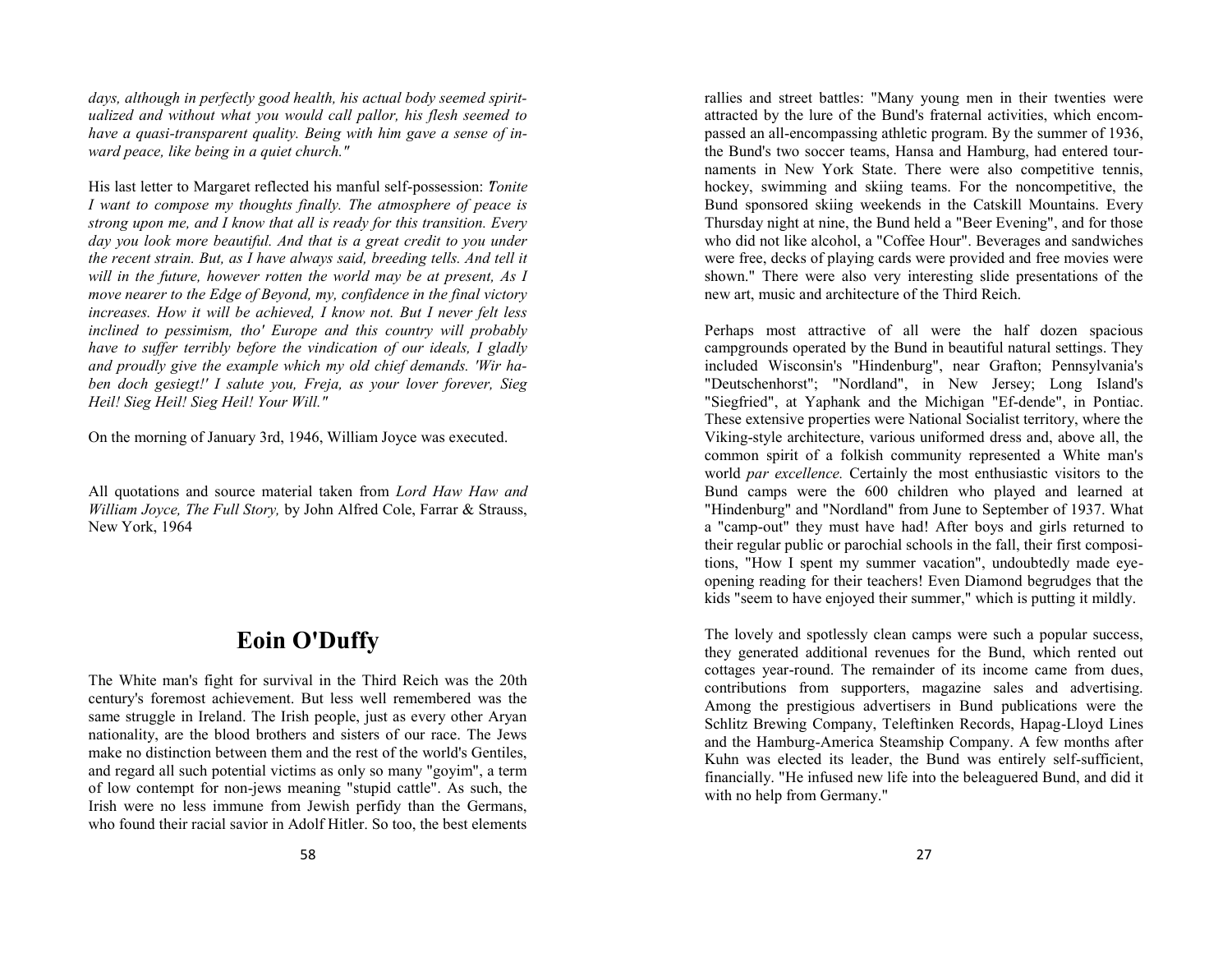#### **A Chance Meeting with the Fuehrer**

Despite Kuhn's wonderful achievements, Bohle was still anxious that the Bund appeared "too German" and resembled, however wrongly, a subversive arm of the Third Reich in the United States to most Americans. Kuhn affirmed that the Bund, for all its expansion, had remained what it had always been, since the early days of the *Teutonia Association -* a club, far more fraternal than political. Bohle had his misgivings though, and refused to allow any official recognition of the Bund, which received literature from the A.O., but nothing else. Throughout its history, the Bund's relationship with Germany was to be coolly distant. National Socialists in Germany hoped to scotch any impression that they were meddling in the internal affairs of other countries.

Bohle's office had very definite ideas about the A.O. and the need to avoid suspicion overseas: "Its aim is to encourage Germans abroad to maintain an attitude of strictest respect for the laws and customs of the country in which they are guests, while at the same time never forgetting their native land. The *Foreign Organization* (the A.O.) helps all Germans abroad to keep in touch with their motherland and uphold its ideals in their everyday lives." Bohle felt quite keenly that the Bund, for all its Americanization, compromised the strict standard he set for the A.O. That foreign name, *Amerikadeutscher Volksbund,* should be dropped for something that sounded more American. As for things sounding un-American, nothing was worse than Kuhn's own thick Bavarian accent. Couldn't he find somebody else who spoke American English?

But the A.O. chief was most abashed, if not shocked to see a frontpage photograph in the *New York Times* of the embarrassing Bund Leader in friendly conversation with none other than Adolf Hitler himself. Seizing on its "Fifth Column" propaganda implications, the hostile (i.e., Jewish) news services circulated the photo around the world as proof positive of international collusion between Fritz Kuhn and his Fuehrer. Seething with mortification, Bohle knew that the Jews were making great quantities of political hay from this terrible faux pas, which indeed they did.

But the controversial meeting was by no means as nefarious as the world was led to believe. Kuhn happened to be in Berlin for the

chief assistant, *"Have we any chance?"* Morgan replied, "No, I *don't think you have - not unless the judge is prepared to make a new law, "*  Cole reported, *"That evening some people were said to be offering odds of 6-4 that Joyce would be acquitted.* " But there were forces other than legal at work against William Joyce. His defense lawyers were threatened with assassination, and the editor of the *Daily Telegraph* made this amazing statement that got to the core of the Joyce trial: *"The case will make legal history as establishing for the first time certain conditions under which an alien may be condemned for treason."* Those "certain conditions" applied to anyone brave enough to tell the truth about the Jews.

An indication of what was in store for the tone National Socialist was the fate of a fellow British comrade, John Amery. He was sentenced to death in a trial lasting eight minutes, a record that would have impressed even the hanging judges of Joe Stalin. As even his modern biographer writes of Joyce's day in court, *"The tension of the trial was felt far beyond the courtroom because, as anyone who was in London at the time will recall, the public was anxious about British justice,*  not from fear that a man could be condemned unfairly, but through *concern that he might be found not to have broken the law, when they would be robbed of their revenge."*

When the inevitable came, he wrote to his wife confined in a separate prison, *"Well, I have done my best by my old chief (Dr. Goebbels). As I look back on all that period (of the trial), I see that I am the object of the most flagrant hoax in the history of 'British Justice'. Well, so be it, I am all the prouder. In death, as in this life, I defy the Jews who caused this last war. And I defy the power of Darkness which they represent. May Britain be great once again. And in the hour of the greatest danger to the West, may the standard of the Hakenkreuz be raised from the dust, crowned with the historic words, 'Ihr habt doch gesiegt!' ("You have won afterall!", motto of the comrades who fell in the November 9th, 1923 Munich Putsch). I am proud to die for my ideals, and I am sorry for the sons of Britain who have died without knowing why."*

#### **Death and Transfiguration**

A friend recalled Joyce's personal condition toward the end. *"In his last*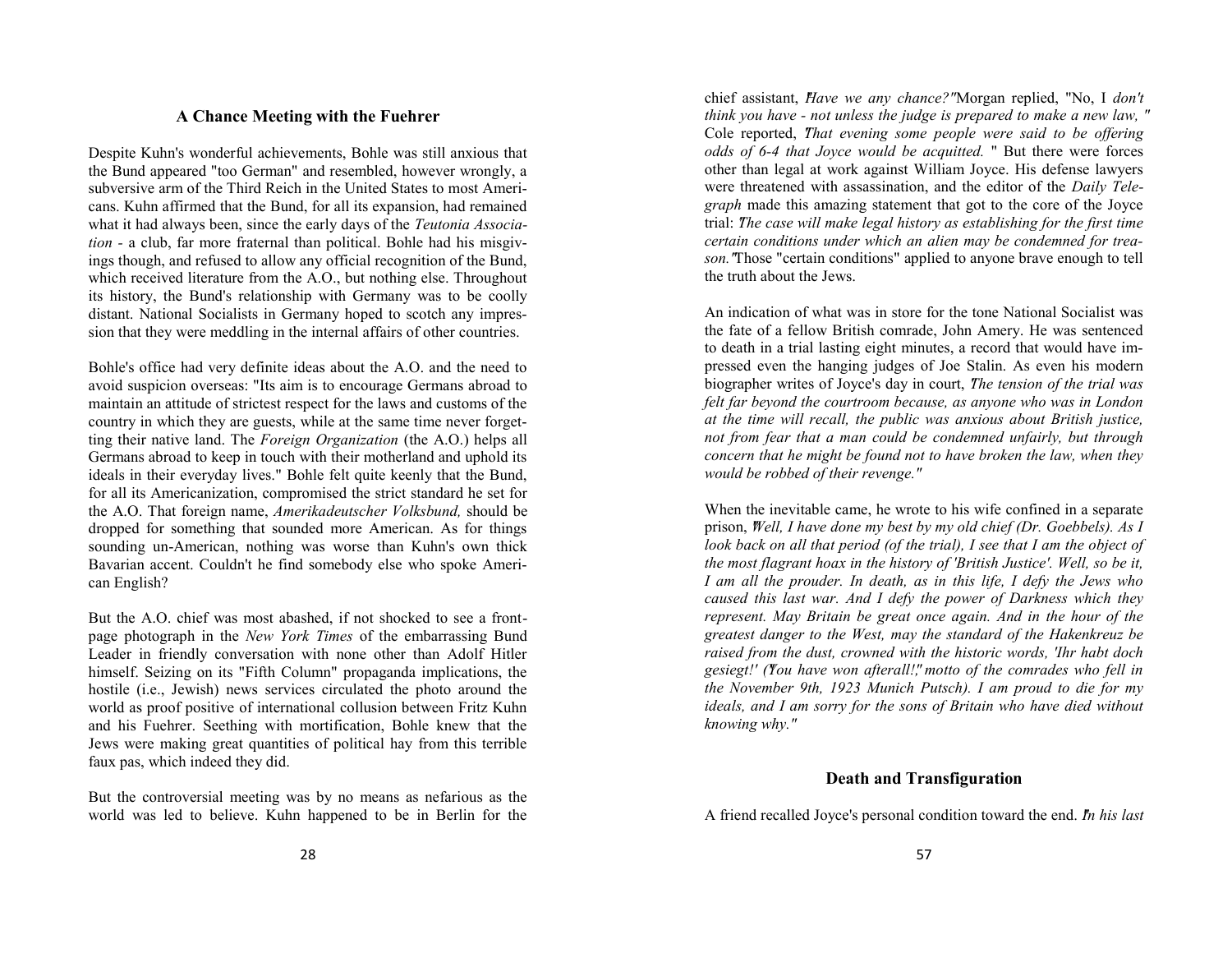*domination of international finance, it were better for him to go elsewhere and impede by every means in his power the victory of his government. For the victory of such a government would be an everlasting defeat for his race. The English should have the chance, so long denied them, of using their genius and their character in the building of that new world to which Adolf Hitler has shown the way. In these days it may be presumptuous to express either hopes or belief. Yet, I will venture so much, I hope and believe that when the flames of war have been traversed, the ordinary people of England will know their soul again and will seek in National Socialism to advance along the way of human progress in friendship with their brothers of German blood That this hope and this belief shall not prove in vain there are two guarantees for me sufficient, the greatness of Adolf Hitler and the Greater Glory or Almighty God."*

In May 1945, with his hopes but not his beliefs shattered, Joyce, unarmed and offering no resistance, was shot by a Jew in the occupying British Army. Painfully wounded, he was taken captive with Margaret and brought to London, where he stood trial for high treason. The case against him was flimsy in the extreme, if only because he was not even a British citizen and no English court had any legal right, as every barrister knew, to try him. Moreover, in all of the government's transcriptions of his hundreds of broadcasts from the Third Reich, the prosecution was unable to find a single word against the British people. His hatred had been directed entirely against public figures like Winston Churchill, *"the first honorable Jew of the world".*

#### **His Finest Hour**

In his brief statement to the court, Joyce made no apologies for his actions, displayed no regrets to curry sympathy and did not flinch from his responsibility: *"I, William Joyce, left England because I would not fight for Jewry against Adolf Hitler and National Socialism. I left England because I thought that victory which would preserve existing conditions would be more damaging to Britain than defeat."* Given the time and circumstances during which these words were spoken underscores the stalwart courage and thrilling defiance of the man.

Not long into the trial, the prosecuter confidentially worried to his

Olympics, when he had an opportunity, as many foreign visitors, most of them ordinary people, did at that time, to meet Hitler, whom he presented with an illustrated history of the Bund. The Fuehrer thanked him, they exchanged some pleasantries about Munich (Kuhn's hometown and Hitler's favorite) and the conversation terminated after 15 minutes. Innocent as the meeting was, it lent Kuhn tremendous credibility back in the U.S., much to Bohle's chagrin. It also aroused the attention of several government investigators, who went over every aspect of the Bundists, searching for the slightest legal impropriety, with which to criminalize them. As Diamond writes, "A problem that confronted the McCormack-Dickstein probers (and) troubled Sate Department officials, was that the Bundists were not in violation of any existing federal laws. The accusation of un-Americanism was one thing; to prove it was another. United States Attorney General Homer Cummings and F.B.I. Director J. Edgar Hoover had conducted an investigation of the Bund's internal affairs and announced on January 5, 1938, that the group was not in violation of any federal statutes." Kuhn believed "he had to work within, not against, the American legal system."

#### **The Madison Square Garden Rally**

Eventually, the Bund was regarded by far fewer people as the subversive organization Bohle feared they might, especially as popular resentment switched from the Bundists to President Franklin Roosevelt's warmongering. The Bund became one of many patriotic groups which loudly opposed his efforts to embroil the United States in military aggression against European racialists. Hardly remembered today, after 50 years of unrelenting propaganda portraying Hitler as entirely responsible for World War II, the Ludlow Resolution was an anti-American scheme vigorously promoted by F.D.R. in early 1937 to reorganize the federal judiciary, which could call for a "national referendum on a declaration of war." This meant that the right to make war, specified in the U.S. Constitution as the exclusive prerogative of Congress, would be left to newspaper polls. In other words, if enough public hysteria could be whipped up by journalistic and governmental demagogs, the American people could be dragged into any war on the flimsiest of excuses by influential special interest groups with hidden agendas all their own. Knowing Congress staunchly opposed his desire to involve our country in the foreign entanglements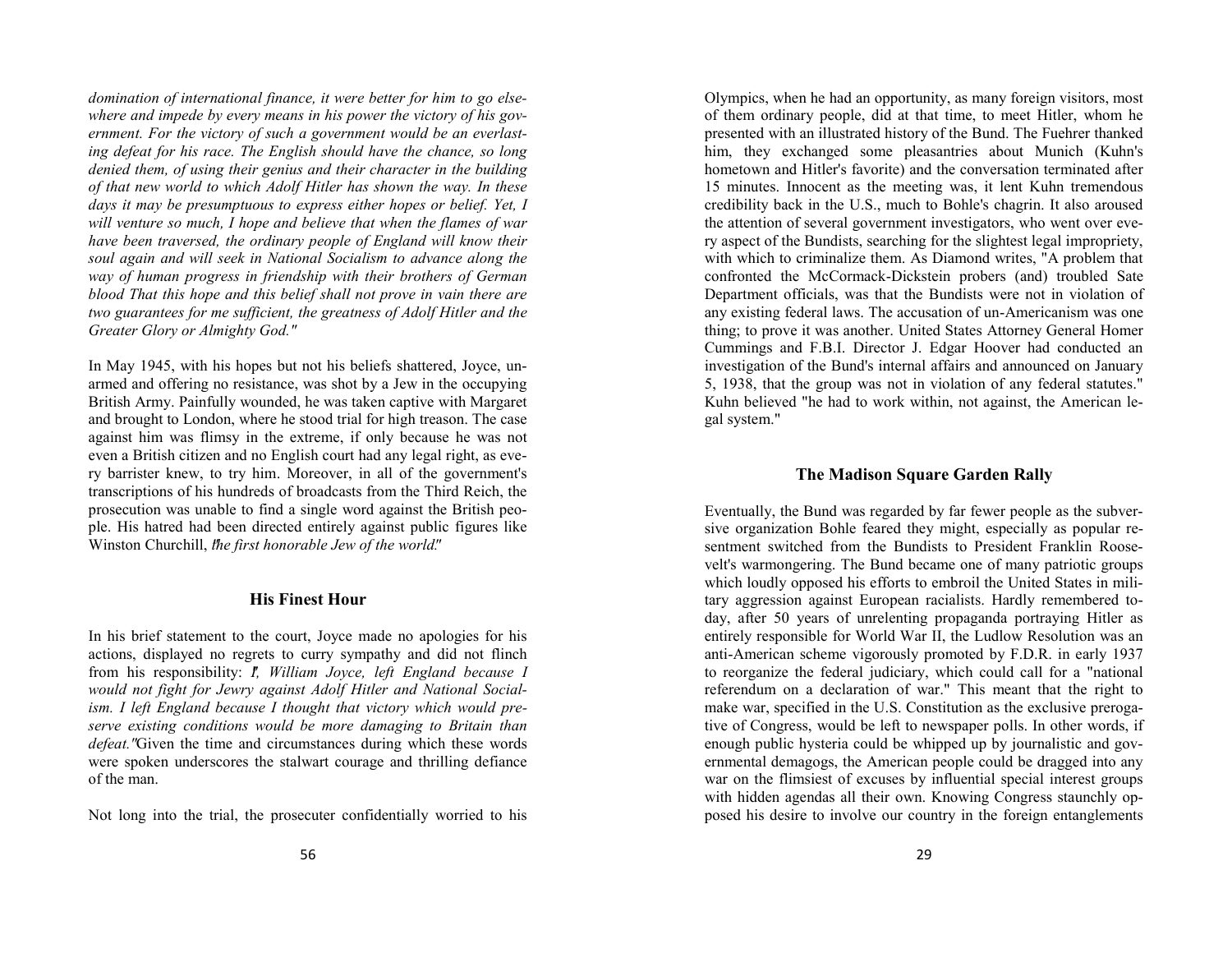George Washington warned against, F.D.R. sought "the back door to war", as one historian described it. The Ludlow Resolution was a transparent attempt by Roosevelt to commit unconstitutional and unprovoked aggression against Europeans, who fought to free their peoples from the international plutocracy to which he belonged.

Americans fearful of the lose cannon in the White House began to take Kuhn's isolationist viewpoints more seriously, beginning with a mass-meeting in reading, Pennsylvania, which attracted a turn-out of 15,000 people. An even larger rally and the Bund's greatest public triumph took place on February 20th, 1939, in New York City. Madison Square Garden, decked out with colossal swastika banners and hung with emblazoned Bund slogans, was filled to maximum capacity with ticket-payers from all over the state. They cheered wildly as the combined brass bands of several regional headquarters struck up the Horst Wessel Song, the National Socialist anthem. While music and applause filled the great hall, no less than 3,000 uniformed O.D. Stormtroopers marched in perfect formation from the back of Madison Square Garden to the podium, where Fritz Kuhn addressed his 22,000 listeners. Near him towered the 30 foot-tall likeness of George Washington, who's birthday they were celebrating. It made for a most timely theme, contrasting our first President's famous "no foreign entanglements" policy with F.D.R.'s international scheming for another foreign war.

The Bund Leader warned that the Roosevelt gang, compassed of Jewish profiteers, raceless plutocrats and Communist subversives, needed to destroy the Third Reich, because Hitler had created a system that made the German people economically independent from foreign stock exchange influences. Losing prosperous Germany was bad enough for the international money-men. But outside nations Were beginning to look favorably on those same ideas. If they spread to other countries, then the Jews' financial strangle hold on the world would be lost. And these other Gentile states, likewise afflicted with Marxist unrest, were additionally attracted to National Socialism and Fascism, the only ideologies strong enough to wipe out Communism. Kuhn warned, prophetically, that if Americans entered a war against the Axis, they might win it militarily, but they would surely lose it politically, because all the evils being cleaned up by Hitler would be revivified and set lose to plague America. Communist infiltration of the U.S. Government would destroy our freedoms, Marxism would Joyce with the organization's funds for his escape. The following day, he and Margaret arrived in a deceptively calm Berlin twenty four hours before the British declaration of war on National Socialist Germany.

With no real personal contacts in a foreign country and dwindling finances, their situation seemed desperate until a week after their arrival when William was accepted as a radio broadcaster for transmissions throughout the English-speaking world. He was virtually totally unknown to the German authorities at the time, but they were impressed with his eloquence and the well-written copy he composed. Not long into the war,. "Lord Haw Haw" (a derogatory term assigned him by London's propaganda Ministry of Information) had become one of the leading celebrities of international radio. The B.B.C.'s secret study for the government showed Joyce had a listening audience of 24 million people in Britain alone by 1941. The confidential report concluded, *"The feeling grows that a lot of his remarks are true."*  Doubtless, Joyce's truthful remarks played a major role in raising the public's awareness of the Jews, particularly bearing on their responsibility for the senseless war between two White nations. Indeed, popular anti-Jew feeling, especially among factory workers, continued to escalate during hostilities *(Churchill's War,* David Irving, Veritas Publishers, Sydney, Australia, 1990, page 233).

Joyce told them for six years that the White Race was committing racial suicide in the war, and that National Socialism was the only concept able to save their civilization from catastrophe. National Socialism, *ho matter who may use the term or feel the spirit first, must arise from soil and people or not at all. It springs from no temporary grievance, but from the revolutionary yearning of the people to cast off the chains of gross, sordid, democratic materialism without having to put on the shackles of Marxist materialism, which would be identical with the chains cast off. The matter touches our own British people, who cannot be debarred from sharing in a spirit of revolt which is confined to no one nation. Therefore, in true respect for the German Leader's gallant achievement against international Jewish finance and its other self - international Jewish Communism - I would gladly say, Heil Hitler!"*

He explained forthrightly his reason for leaving England on the eve of the war: *"If an Englishman cannot fight in his own streets against the*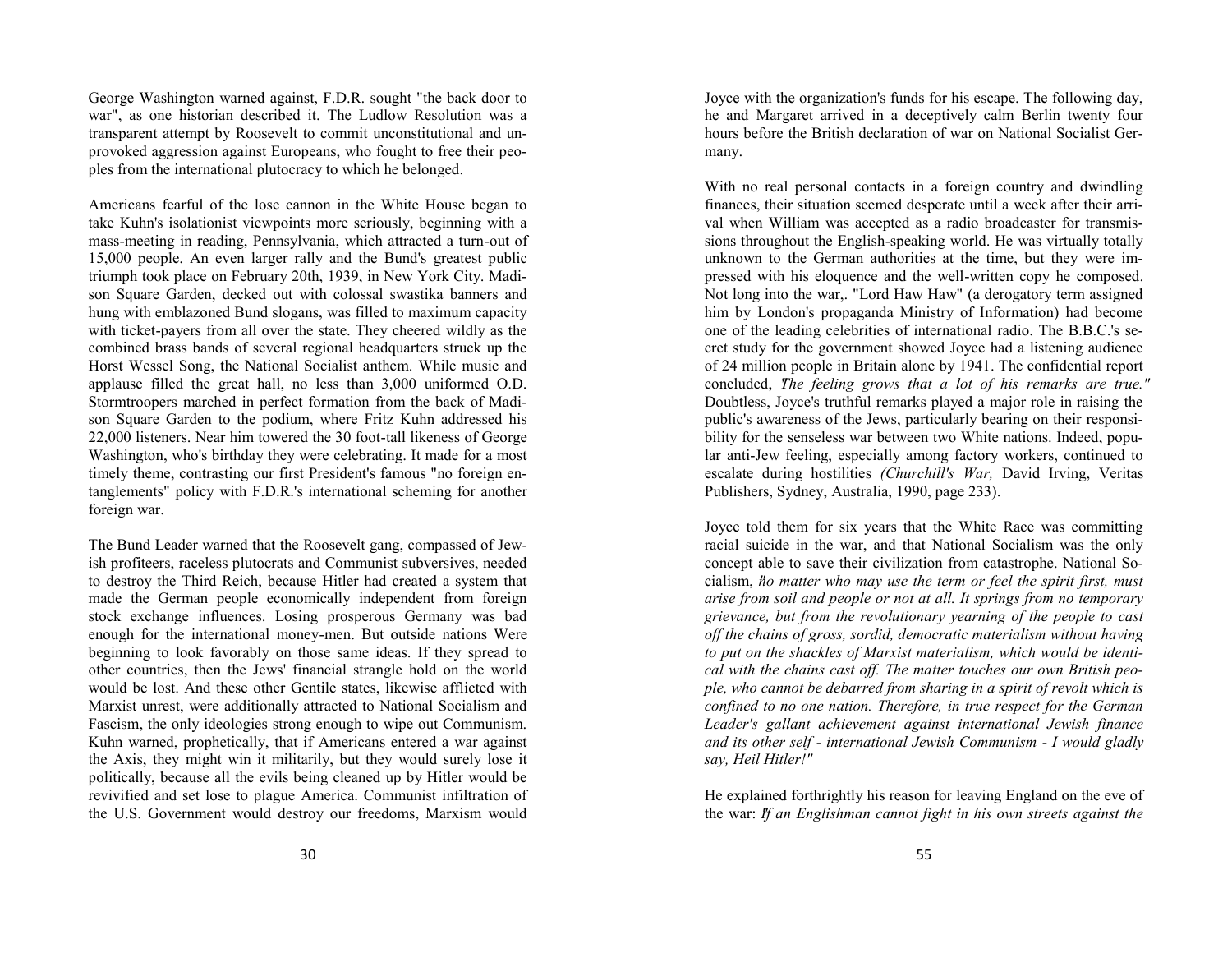them. Faced with the only alternatives of either going underground or going out of existence, they tried to steer a middle course. As a consequence, their Movement fractured. Crumbling under gathering economic pressures resulting from a costly, futile effort to reinstate its legality, the British Union relieved William Joyce of his post in the Movement, along with four-fifths of the organizational workers and staff. Undaunted, he formed the National Socialist League. Uniforms were illegal, of course. *"Joyce, however, in his trench-coat and muffler continued to give the impression of still being in uniform," Cole* writes.

Fearful of the Public Order Bill, proprietors of meeting halls refused to rent him their establishments. Resorting to outdoor rallies, the N.S.L. came under the same physical abuse as before. But without uniformed Blackshirts to defend speakers, the gatherings were largely disorderly, no thanks to the police, who typically allowed a fracas to develop, only moving in to arrest the National Socialists, as they got the better of' their opponents. The same dishonorable tactics by the Jew System would be used against White Power activities in America, thirty and forty years later.

The N.S.L. headquarters was located at 190 Vaux-hall Bridge Road, not far from Victoria Station. But Joyce was unable to enjoy it for very long. He and his closest comrades were charged with assault for defending themselves, and it was becoming obvious that the System was aiming to have them all put behind bars. Under these worsening conditions, the N.S.L. had all it could do to survive. But what its followers lacked in money i . t more than made up for in the fanaticism of its leaders and the power of its ideology. Financial contributions did increase in the late '30s, together with the number of adherents. On the eve of the war against Adolf Hitler, British National Socialists were holding their ground against terrific odds and even broadening their support. But the N.S.L. was about to be overwhelmed by historical events.

#### **The Birth of "Lord Haw Haw"**

A telephone call from a comrade inside Parliament tipped off Joyce that his arrest under the Emergency Powers Act was only days away. He had broken no law. The government merely wanted to confine him for the duration of the war because of his views. At an impromptu meeting of a few N.S.L. comrades, the members voted to present prevade American thought and hordes of nigger savages, agitated and armed, would usher in urban crime waves on an undreamt of scale. As George Washington was the father of our constitutional republic, Kuhn said, so Adolf Hitler is the father of our racial nationalism. The two do not exclude each other. On the contrary, they both compliment one another, as representation of political and racial liberty of Aryan humanity.

Although delivered in the thick German accent that made Emst Bohle cringe with embarrassment, the Bund Leader's words were rapturously received. For the most part! His speech was sometimes interrupted by Communist hacks sent to disrupt the meeting. To the Stormtroopers' frustration and disappointment, members of the crowd, infuriated by these self-evident Marxist hecklers, quickly beat the Reds into bloody pulps before the anxious O.D. men could lay hands on them. Happily, their chance came later in the evening: "One man, Isadore Greenbaum, broke through the line of O.D. men guarding Kuhn and tried to attack the Bundesleiter. The guard fell upon Greenbaum and dragged him off the stage." They did more than that. After beating him almost senseless, they tore off his trousers, even his undershorts, then hurled him bodily and bare-assed in front of the 22,000 spectators, who broke out into cacophonous laughter at the depantsed kike. Greenbaum was allowed to scurry from the hall with his tail between his legs and out into the winter air of New York.

#### **"A Million Members in 1940!"**

Madison Square Garden had come full circle from the Jews' hate trial six years before. Its mass-rally there represented the height of Bund activity. Among the several lettered banners which draped the immense auditorium, one read, "A million members in 1940!" That goal may have been beyond Fritz Kuhn's reach, but how many followers did the Bund actually attract'? Strangely, no one knows for certain. Before official U.S. participation in World War II, membership rolls were supposedly destroyed by the Bundists themselves, anticipating an anti-Nazi witch hunt by the federal government. Diamond writes that the O.D. Stormtroopers represented one tenth of the total membership. That being correct, we may approximate Bund numbers into Madison Square Garden belonged to the New England region, with additional individuals from other headquarters east of the Mississippi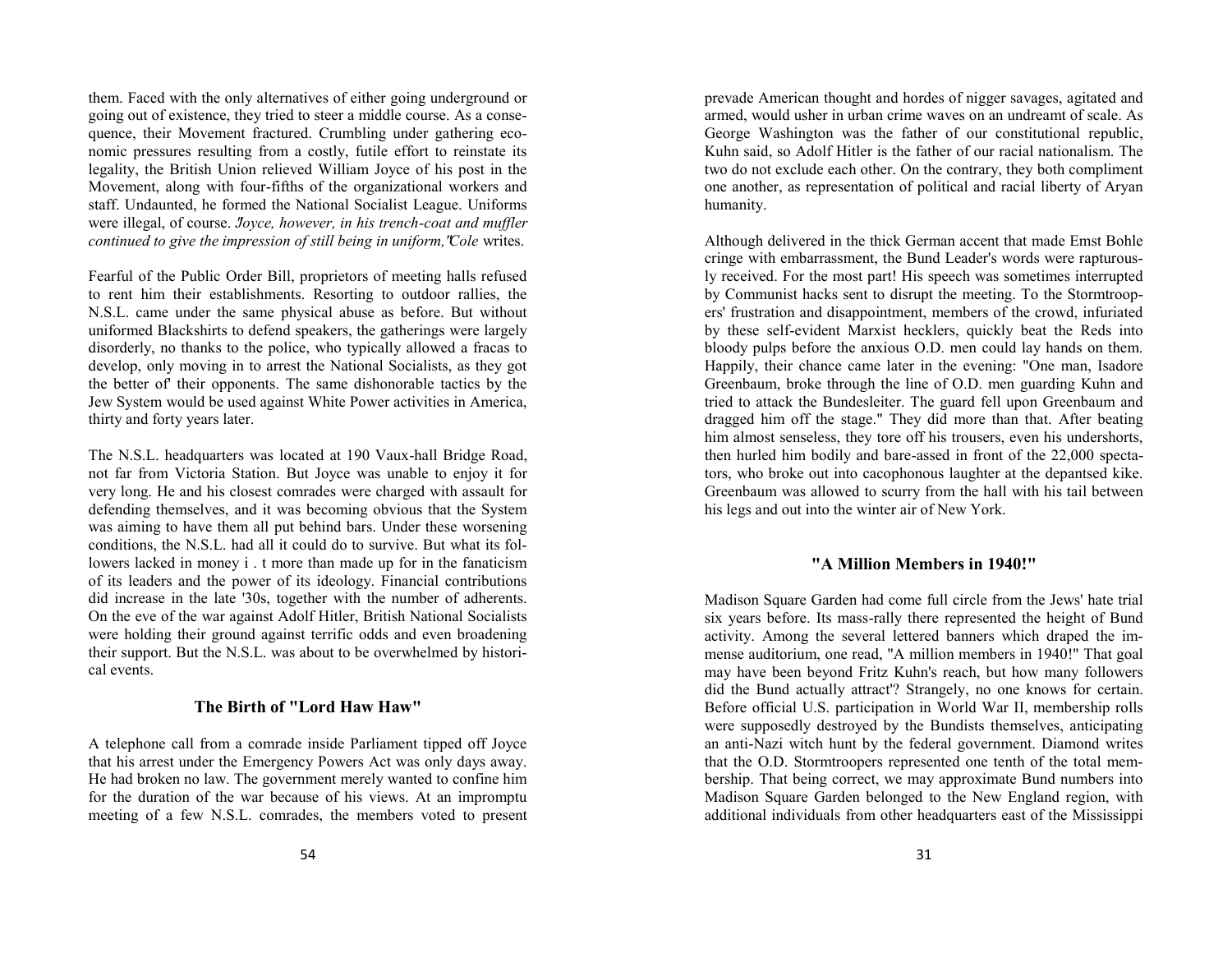River. Another 1,500 to 3,000 comprised the remaining units. Taking the low figure of 4,500 O.D. men, we arrive at a rough figure of 45,000 Bund members. These were card-carrying activists, whose minimum duties included dues-paying, meeting attendance and literature distribution.

Beyond the members were unregistered supporters, sympathizers who contributed to the movement in various, irregular ways. There were probably about a quarter of a million such persons, since for every member stood approximately five supporters; even this is a conservative estimate. As for those people favorably inclined to the Bund and who may have voted for a Bund candidate in an election, had they been allowed the opportunity to do so, no one may know with certainty. But doubtless several million Americans, perhaps as many as five to ten million, based on the figures quoted above, would have cast their votes for the Bund. Such broad-based support and activism in America puts to rest forever the calculated lie that National Socialism never had any popular following here. But what the Jews tell the public and what they discuss among themselves are two entirely different things.

While screaming through their captured news media that the Bund was an un-American "Trojan Horse" sent by Hitler to take-over the United States, they knew that piece of deception was growing rapidly stale in light of the Bund's immense following and the far greater isolationist resentment of F.D.R.'s warmongering. Hollywood and newspaper propaganda could not stem the growing tide of popular opposition to their schemes. Their servants in the F.B.I. and congressional investigating committees were unable to close down the Bund legally.

#### **Trial and Imprisonment**

The Jews, never a people to be put off by mere Gentile legalities, progressed without missing a beat to the next step against the Bund, to subvert it from within. By staging a highly successful mass-meeting in the very heart of the Jews' own New York, the Bund Leader had exhibited more chutzpah than they could stand. A scant two months after the Madison Square Garden rally, he was charged with forgery and larceny by that city's district attorney, the politically ambitious Thomas Dewey. Dewey hoped to win Jewish support for his upcom-

*those of Dr. Josef Goebbels, and Joyce would have been proud of the comparison," writes* his modem biographer. *"Unlike a vote-canvassing politican, he did not flatter his audiences. He scolded, threatened and warned, and his appeal was for hard work, discipline and national purification. Urging that Britain must cultivate Hitlers friendship, and thus acquire as an ally against the Communist threat the most powerful nation on the Continent, he was both the realistic military commentator and the impassioned evangelist. "*

#### **The Triumph and Crisis of British Fascism**

Bv 1936, the British Union had become the most dynamic political force in the Empire, with tens of thousands of followers in hundreds of mas-rallies and wild-fire support spreading among millions of fellow Britons disenchanted by the social failures and hollow promises of democracy in the Depression. The Blackshirts successfully defended themselves against the usually outnumbering and underhanded assaults of their Marxist enemies, and Joyce was in the thick of the struggle with clubs and fists. In a near-lethal encounter, a Jew attacked him with a straight-razor that left a permanent scar on his right cheek. In spite of such gangster opposition, the British Fascists incorporated strict obedience to English law as part of their program, because they stood for civilization against chaos. Despite their conformance to lawfulness and the entirely defensive posture of their Stormtroopers, the government enforced a "Public Order Bill" on News Year's Day, 1937. It banned the wearing of "political uniforms", prohibited guards at meetings, gave the police authority to break up legal demonstrations at their own discretion and even forbade what the authorities might consider "insulting language" (i.e., the truth about the Jews). As Cole writes, the Public Order Bill ostensibly *"applied to all political organizations but it hit primarily, as intended, the Fascists."*In reality, the discretionary nature of the Bill was used only against the Blackshirts. No Communist or parliamentary hack had anything to fear from the tailor-made law. By resorting to open, one-sided tyranny, democracy exposed itself for the fraud and hypocrisy it really is.

Even so, the desperate measure had a disasterous effect on the British Union. The Blackshirts saw that the legal system they had upheld since their inception as a matter of policy had itself, in effect, banned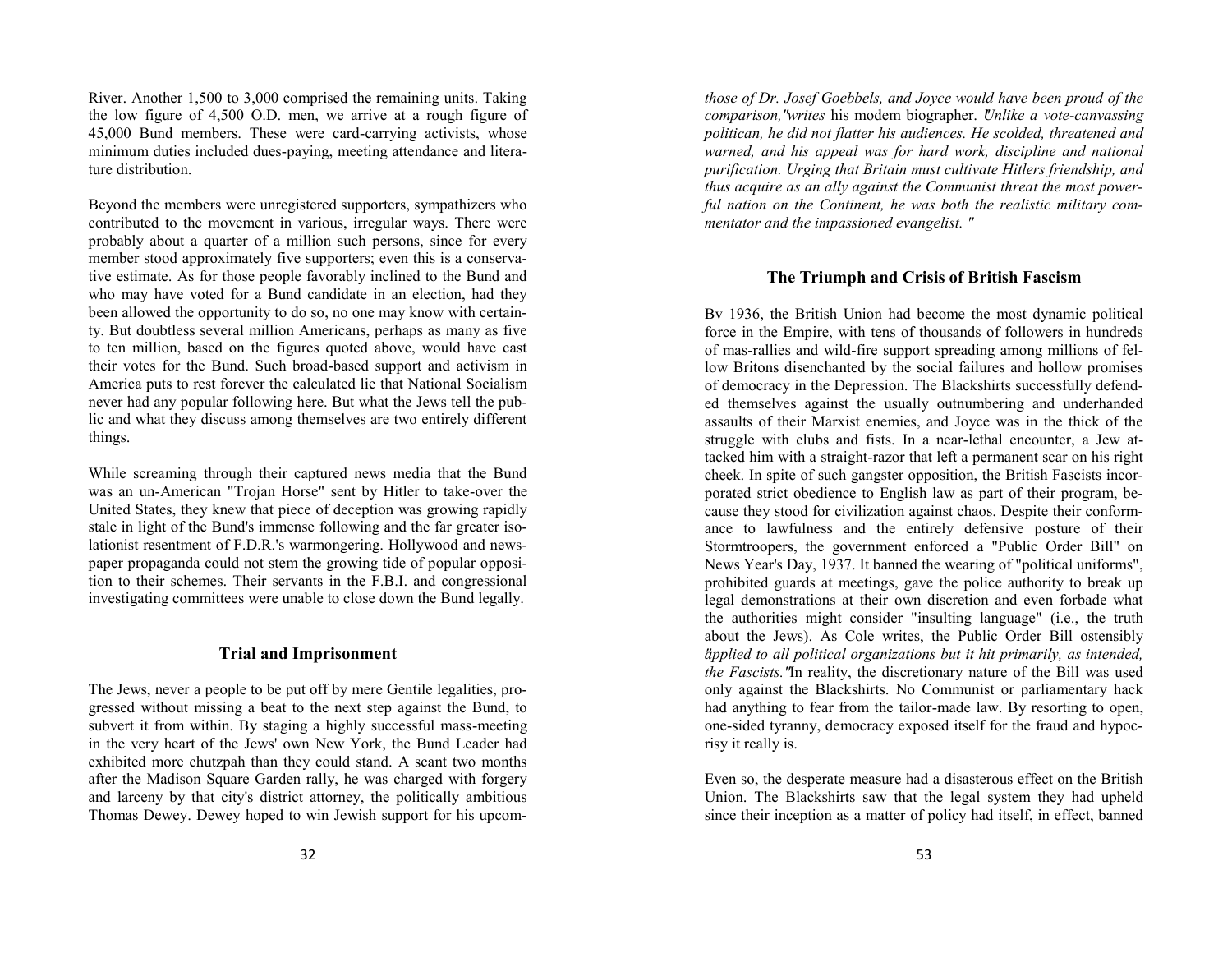*with attention and even notable pieces of press."*

Even Joyce's modem, unsympathetic biographer writes of him, *"Besides his knowledge of German he spoke French fairly well and had some Italian. He was not only gifted in mathematics but he had a flair for teaching it, and he read widely in history, philosophy, theology, psychology, theoretical physics and chemistry, economics, law, medicine, anatomy and physiology. When in 1936 he broke his collarbone while skating he applied his knowledge of anatomy to set it himself and kept it in position by proper strapping. " Regarded* by friends and enemies alike as a genius. William Joyce was living proof that our Idea attracted the best elements of the White Race.

His love of Great Britain was superseded only by his larger love of that Race. A powerfully motivated spokesman and no-nonsense organizer, he rapidly became a leading figure in Oswald Mosley's *British Union of Fascists and National Socialists.* A contemporary described him as a *brilliant writer, speaker and exponent of policy, who has a(addressed hundreds of meetings, always at his best, always revealing the iron spirit of Fascism in his refusal to be intimidated by violent opposition."*A disgruntled Labor Member of Parliament was no less impressed: *"I first met him in 1933 at a great and crowded meeting in Paddington Baths. I had left political lift in disgust some years previously, and as I was much impressed with the Fascist creed a friend of mine had been urging me to join the Mosley organization. I asked who they had to lead beside Mosley, and was taken to Joyces meeting cis an answer to this query. I have heard all these men who are claimed amongst our greatest speakers. Within ten minutes of this 28 year old youngster taking the platform, I knew that here was one of the dozen finest orators in the country. That great audience assembled to hear a speaker quite unknown in the political world and the enthusiasm created was an eye-opener to me, and would have been to most of the Westminster backs with whom I had previously associated public influence."* Joyce was unquestionably one of the most moving speakers in the English language, and beyond comparison with the often inebriated mumbling of Winston Churchill. His style was appealing because it was direct and succinct, as exemplified in this speech excerpt from 1936: If you love your country you are National. *If you love her people you are Socialist. Be a National Socialist! "*

*"His fluent, dramatic speeches might have been justly compared with* 

ing presidential campaign by crucifying their archenemy. Ironically, Kuhn's trial opened November 9th, the anniversary of the Munich Putsch he participated in 16 years earlier. It was to prove again a period of self-sacrifice.

Kuhn was represented by a skilled Italian-American attorney: "Sabbatino's defense was excellent, and for a while it looked as if Dewey would not win the case. Sabbatino's indictments ate away at the indictments." The major charges against Kuhn, including his alleged misappropriation of the \$ 14,548 proceeds from the February rally, were dismissed. "Eventually, the case rested on the allegation that Kuhn had not paid a legal fee of \$ 500 to a lawyer who had defended six Bundists in the German-American Settlement League case the previous year." The charge was puny, but the prosecution "attempted to convince the jury that although Kuhn claimed he had paid the fee, in reality he stole the money (a lousy \$ 500?!) and forged the sum in the ledger book. To the very end, Kuhn maintained his innocence."

Indeed, his Spartan life style and substantial savings from years as a valued chemist made the supposed theft of so low an amount of money seem ridiculously at odds with reality. Moreover, Kuhn's whole life was the Bund. He had no interests outside of the work and comradeship it afforded him, As Sabbatino pointed out, nothing in the man's entire life indicated any dishonesty or improper, least of all criminal behavior. On the contrary, he had consistently sacrificed himself for his country in World War I, risked his life in the Munich Putsch, thereafter gave himself completely to his family and no less unstintingly to the Bund. Neither he nor his wife owned a big house, expensive cars, a fat bank account or luxury possessions of any kind. But this was, after all, New York City on the eve of the Jews' long dreamtof war against Hitler. So, on December 5th, Fritz Kuhn was found guilty and sentenced to 2,5 to 5 years in Sing Sing.

#### **The End of the Bund**

When the Japanese attacked Pearl Harbor, the Bund voluntarily disbanded. It was the darkest era for American National Socialists. Not only were they forced to keep silent, while the masses of their fellow countrymen gleefully labored, fought and sometimes died to kill their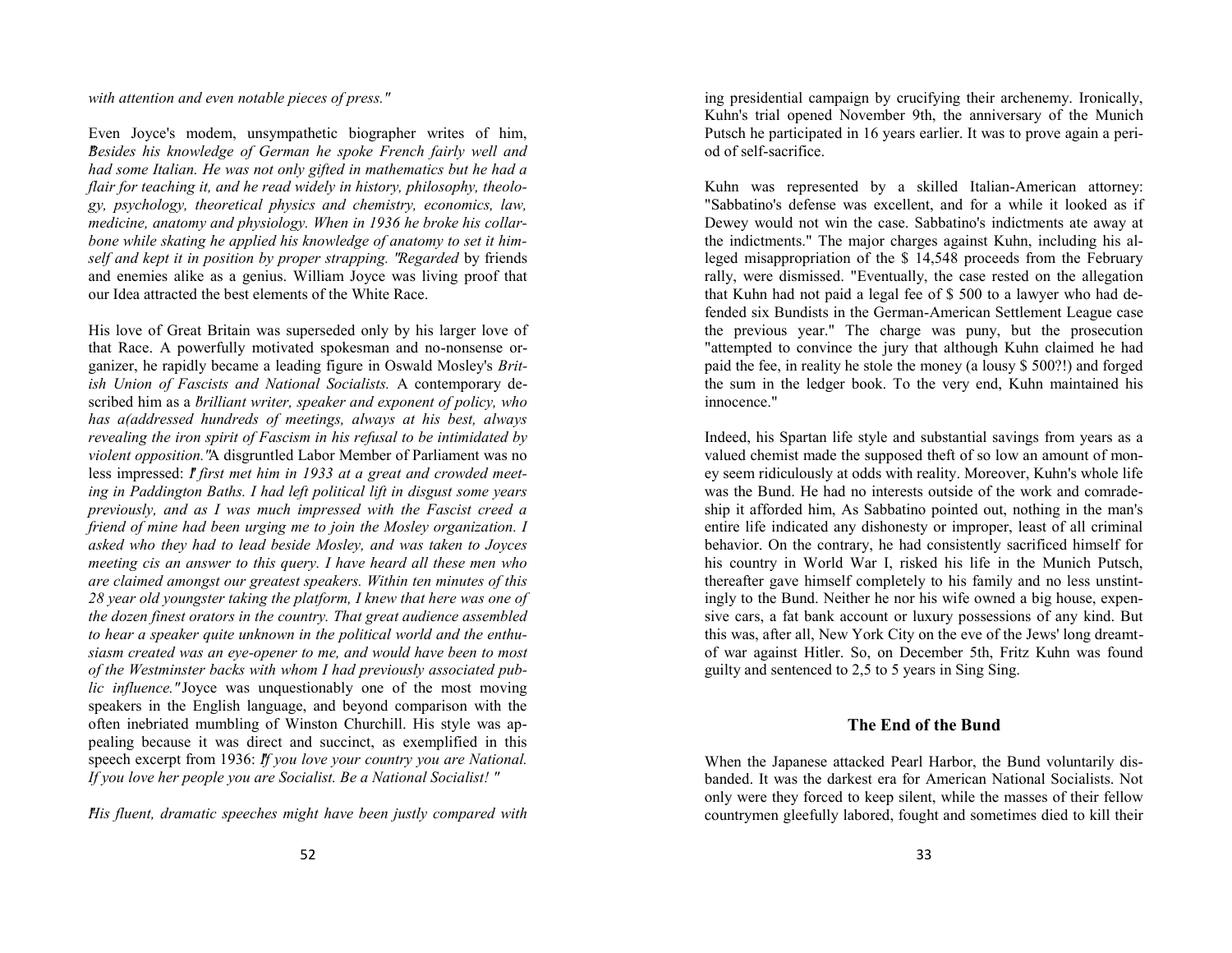fellow White people in Europe and demolish their Old World culture. They watched as all their hard work, dreams, victories and hopes of the past six years evaporated in war hysteria. Worst of all, the Bundists had to witness the collapse of the Third Reich and the repugnant triumph of World Jewry through its legions of Gentile dupes. The light of an unprecedented era of Aryan racial fellowship and the promise of a new White civilization vanished. Henceforward, the Decline of the West would drag down American society into internal destruction by the very forces against which the Bundists warned for so long. It was the beginning of the end of the world, and they knew it. For some time, it was too much to take. Overwhelmed by despair, George Froboese took his own life on June 16th, 1942.

#### **The Sad Fate of Fritz Kuhn**

Fritz Kuhn also wanted to die. He languished in a federal prison, forgotten by the world outside and despised by guards and inmates alike. Even his wife, Elsa, and the children were gone, repatriated to Germany. No man was more alone. While incarcerated, he was stripped of his citizenship, then, after the war, deported. Suffering ill health, he was released in April, 1946. The last time he saw his homeland was during the glory-days of the Third Reich; now most of it still lay in ruins from the war he tried to prevent. Returning to his native city, he found work at a small factory as an industrial chemist. But the Jews' taste for revenge was still not satisfied, and he was arrested again after only a year of freedom by the so-called "de-Nazification" officials in Bavaria on the transparently false, wholly unsubstantiated charge of having had close ties with Adolf Hitler, deemed a criminal relationship by the occupation authorities.

Kuhn was incarcerated by American war crimes investigators at Dachau concentration camp for an indefinite period. A young girl, Hedwig Munz, who worked in the U.S. Air Force installation there, pitied the ailing man, aged beyond his years by care and ill-treatment, and took him by the hand through the camp's front door. Showing gentlemanly gratitude to Hedwig, he nonetheless seemed indifferent to his own unexpected liberation. Offering no resistance to his recapture six months later, the heartless officials returned him at the onset of winter to unheated Dachau. They finally released him in 1950, urging him to go home and die. Ten years of imprisonment had indeed broken his formerly robust physical condition. Fifty-five years old, Fritz Kuhn *"It may sometimes be necessary for a true and vital champion of a noble cause to appear as a traitor to the very people he serves with his life."*

#### Rudolf Hess, 1949

On the 46th anniversary of his death, William Joyce lives again in the hearts of every National Socialist throughout the world. It seems fitting, therefore, that we recall his story and his eloquent words at the beginning of a New Year for readers unfamiliar with the unqualified courage of a 20th century hero in the purest sense of that title.

William Joyce was bom of an Ulster father and an English mother on April 24th, 1906, in New York City. When the boy was three years old, the family moved to Northern Ireland, and later, during his teenage years, to England. There he enlisted in the British Army, was honorably discharged, and went on to become a young scholar at Battersea Polytechnic, then Birback College at London University, winning First Class Honours at his degree examination. He was working toward his Ph.D. and earning a living as a tutor, when his growing political awareness attracted him to one of Britain's early Fascist organizations. Now in his early twenties, Joyce's physical appearance would remain unchanged for the rest of his life. Short of stature but sturdy, his handsome face usually wore an expression of joyful self-mastery, while his mouth and chin suggested an indomitable will. But his eyes shone with curiosity, intelligence and kindness. He married a beautiful woman, Margaret Cairns, who shared his ideological beliefs and, despite a rough passage during the Second World War, remained faithful to him to the end and beyond.

#### **Joyce the Orator**

By all accounts, William Joyce had a photographic memory. Unlike other men so endowed, however, he was further gifted with a wonderful, dramatic flair that made his abundant information come alive for his listeners. A close friend remembered him this way, *"He kept no files, diaries or notes of any kind, but he could give a* full *account, unhesitatingly, of almost anything that had ever happened to him. At intervals of years he would repeat the same account without the least variation. He could quote, always exactly, any poem he had ever read*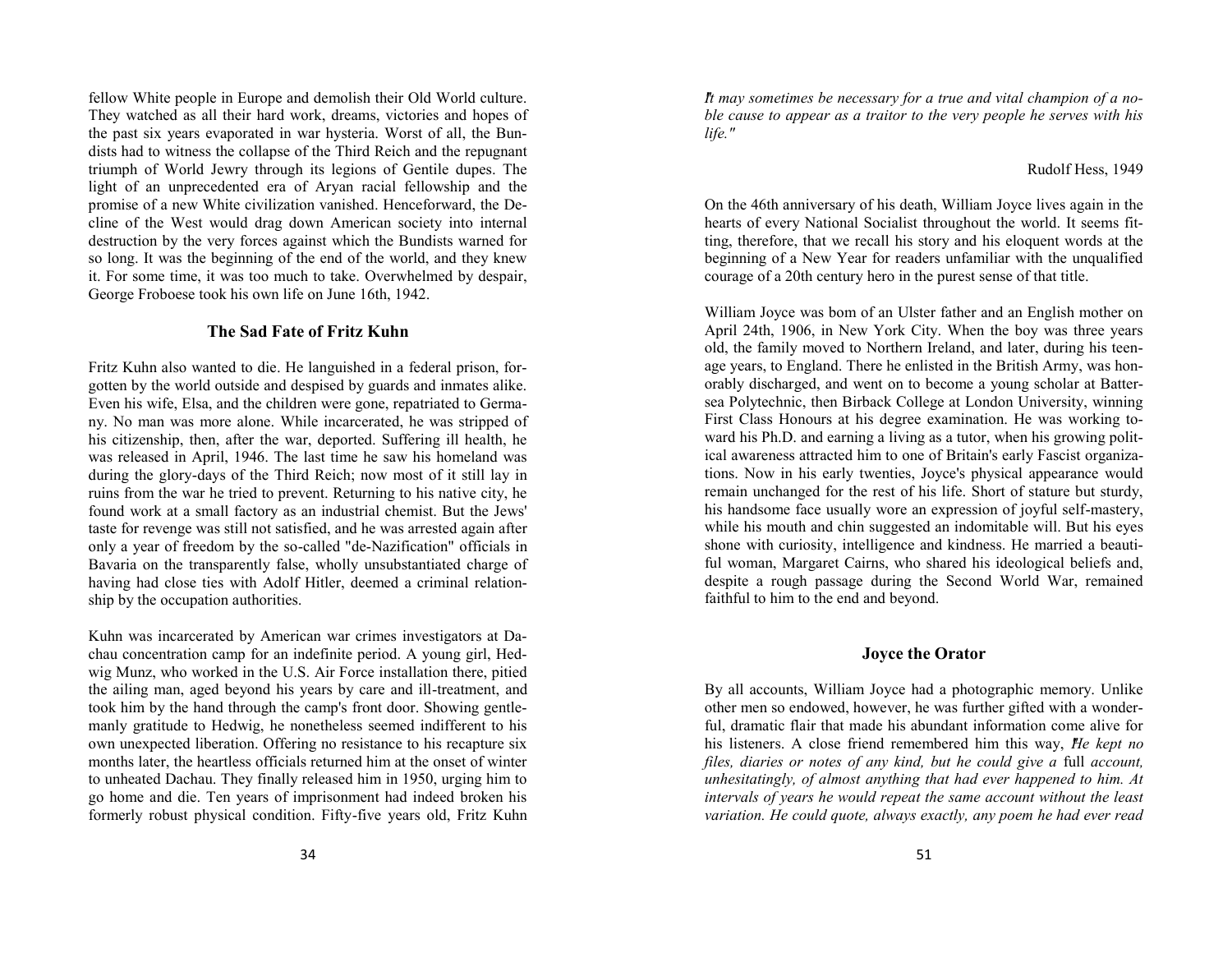front lawn of the funeral parlor. It was never determined if the fiery cross had been set there by a friend or an enemy. His passing was observed (with malice, of course) in the national news media, but immediately thereafter his name was allowed to lapse into obscurity.

In 1992, the little Indiana town of Nobelsville achieved brief national attention once more, when a neighborhood boy playing outside his home one midsummer evening was narrowly missed by a failing meteor that landed at his feet. "Not since the death of fascist leader, W.D. Pelley, seventeen years ago," the local newspaper reported, "has the rest of America taken notice of our community".

Pelley's life as a White Patriot was similarly meteoric. He was our country's first racial activist in the National Socialist style. He was the predecessor to Commander Rockwell and the White Power Movement in America today. He proved that our idea, if promoted with courage, intelligence and sincerity, has the power to win a huge following, as demonstrated by his 100,000 followers. His living martyrdom in the belly of the Jew beast won him a place of honor in the hearts of fellow fighters who come after him. He did not fail, as he thought, any more than a brave soldier who does his best when captured by the enemy fails.

Historical circumstances did not allow him to create the Aryan Washington he dreamt of. But in the far larger struggle for worldwide White Supremacy, he fought the good fight; his was but the opening battle in an ongoing war for the final triumph of Aryan humanity. The Chief and his *Silver Shirts* have gone before us. They inspire us to follow their lead. And our victorious banner someday unfurled over Planet Earth will belong as much to them as to us!

#### Sources:

Ribuffo, Leo Paul, *Protestants on the Right: William Dudley Pelley, Gerald B. Winrod and Gerald L.K. Smith,* two volumes, Yale University

### **William Joyce**

passed away in the city of his and his Ideal's birth, Munich, on December 14th, 195 1, to the sound of his favorite Christmas carol, "Silent Night."

His death went virtually unnoticed by the world at large, which had other distractions at the time. Young American soldiers were being killed by non-White Communists in Korea, the first in a long series of no-win wars.

## **William Dudley Pelley**

In his prophetic novel, 1984, George Orwell envisioned the kind of society America is rapidly becoming. A motto of that "future" time was, "Who controls the present, controls the past, who controls the past, controls the future." Part of that mind-control was assisted by the Memory Hole. It was an incinerator into which were thrown any pieces of information about the past which were considered damaging to the Big Brother System. To demonstrate how close the Jew-controlled Establishment in our country resembles that of 1984, we present the story of William Dudley Pelley.

Although the leader of a mass-movement that commanded headlines throughout the decade of the 1930's, his name is totally unknown today, except to a handful of researchers. Outside of infrequent, fleeting references to him in a few histories of the Depression Era, there are no books about his dramatic life; not even any newspaper or magazine articles. His photograph cannot be found outside the pages *of The New Order,* nor any photographs of his tens of thousands of followers, even though both his image and theirs dominated newsreels and publications of the time. His speeches are unobtainable even though they were heard by millions, sometimes over nation-wide radio broadcasts. He attracted the friendship of legendary heroes like Charles Lindbergh and the hatred of legendary scoundrels like Franklin Roosevelt. Sinclair Lewis wrote a full-length novel, *It can't happen Here.* based on his life. Along with the works of Theodore Dreiser, H.L. Mencken, F. Scott Fitzgerald and other luminaries of the 1920's, his books entered college curricula in the forefront of modem American literature. Yet, no college course in Great Books today fea-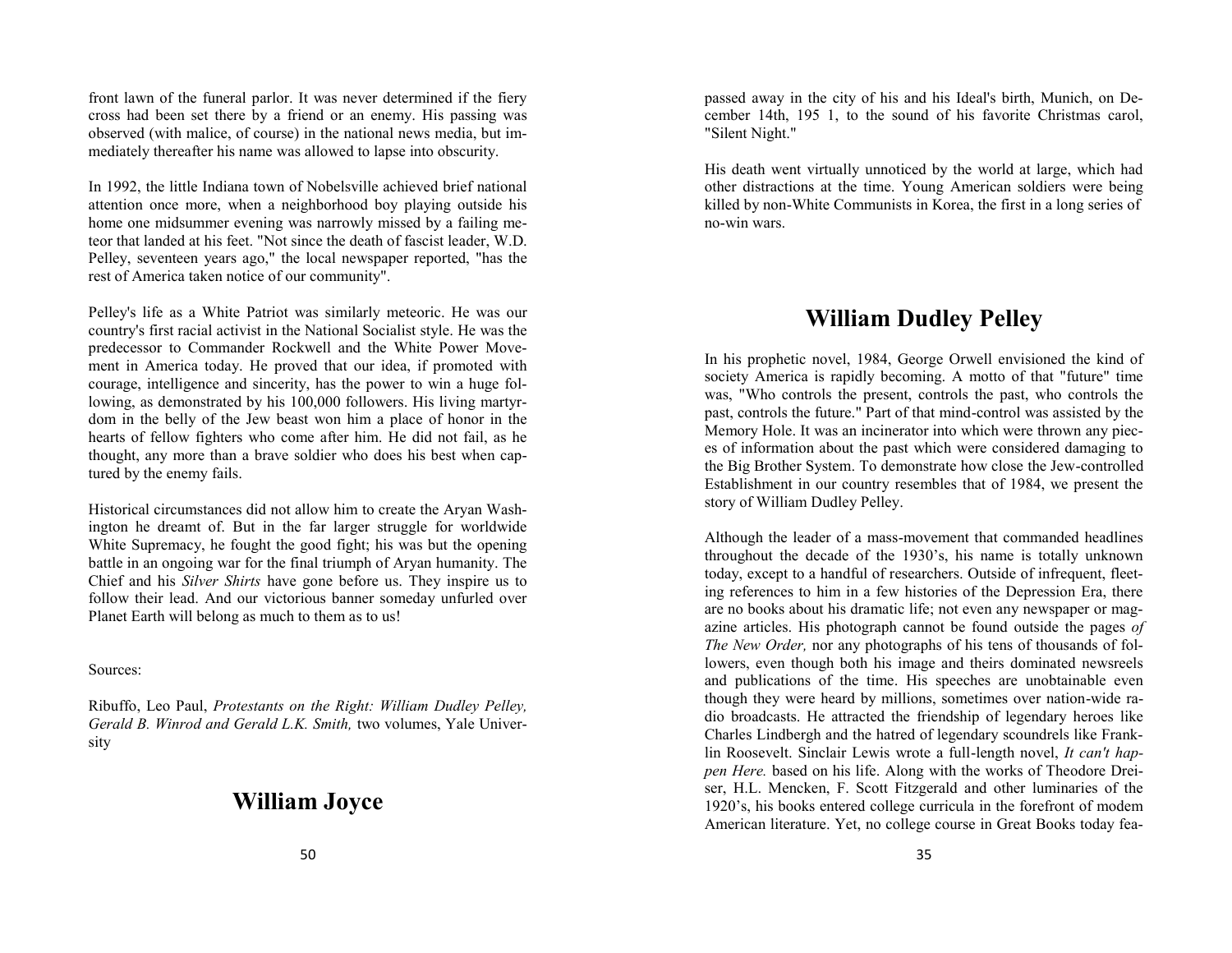tures any of his titles. He was one of the most important creators of the silent film, the author of such classic screen plays as *The Hunchback of Notre Dame.* Despite the man's undeniable impact on his times, his name has been thoroughly expunged from contemporary history, his books (worse than banned or burned) unpublished, his political achievements consigned to oblivion.

In trying to research the material for this article, after months of investigation, I learned that his only biography was written eighteen years ago, an obscure university thesis by a hostile postgraduate student. Some scattered fragments of additional data came from xeroxes of Pelley's own moldering publications, via dusty library archives. Everything about him has been tossed into a genuine Memory Hole, no less thorough in its destruction but far more real than Orwell's model. The Jewish Big Brother who blots out all information about William Dudley Pelley is the same controller of the past who makes sure there are plenty of school books and pseudo-documentaries for television and the movies extolling the "greatness" of Martin Luther King, Jr. or Malcolm X. What could Pelley have done that so struck to the heart of the Kosher System, that ignited such a complete effort to erase all knowledge of his existence from American consciousness?

#### **Horror in Russia**

William Dudley Pelley was bom in Lynn, Massachusettes, on March 12th, 1890, into abject poverty. All he could remember of his childhood was that he was "perpetually hungry and shabbily dressed". Unlike apologists for negro ineptitude, adversity did not deter young William from making something of his life. For him, destitution was not an excuse for laziness and failure, but a catalyst for betterment. Still in his early teens, he found lowly employment at a tissue factory, where he labored long, tedious hours for very little money. But he saved his pennies and educated himself by reading at every opportunity. Reading was his only passion and escape from the drudgery and material impoverishment of his adolescence. He especially loved the classic American authors Foe, Emerson, O'Henry, etc. - and dreamed of being a writer. By his 18th year, he was better educated than most college graduates and began to realize his dream, when he was hired as a junior reporter for Springfield's *Homestead* newspaper. Although his income was hardly better than his wages at the tissue factory, he hough sad, something in him would not let him despair: "Some day, we Americans will see in true perspective what an alien horde of four million Jews did to us, and why we have been so stupid to suffer it." As the catastrophic decade of the '40s came to an end, Pelley's daughter and son-in-law, with the help of old comrades, were able to raise enough money for an appeal. It failed, but their loyalty was undiminished and they tried again. In 1952, with Americans dying needlessly in Asia, just as he predicted, Pelley was reluctantly paroled on the condition that he participate in no "political activities of any nature", a flagrantly unconstitutional requirement he was too broke to contest. Frail in health, his daughter and her husband nursed him back to health at the family home in Nobelsville, Indiana.

Together, they founded a new publishing company, *Soulcraft Press,*  which released his first book since the war: *Something Better.* In it, he singled out Roosevelt as the man most responsible for setting in motion the social upheaval American experienced in the Viet Nam era. "He was the forerunner of today's evolving chaos," which was nevertheless deemed necessary to create a National Socialist-style state in the future. But it was the creation of two new magazines dealing largely with mystical and metaphysical themes that got him back on his feet financially, so much so he was able to repay all those loyal followers who had contributed so generously to his appeal. As earlier in life, writing gave him a sense of purpose and fulfillment. And he recalled without regret that seminal experience that set him on his difficult dramatic path in 1928: it all seemed destined to happen and therefore part of some Higher Purpose he trusted instinctually, even though he could not understand it intellectually. In his last years, he was happy with the love of his daughter and old comrades, and content to know that, even though he failed, he had done the best he could on behalf of his race and nation. And his enemies - the enemies of his people - had honored him by long imprisonment. He also lived long enough to witness the rise of George Lincoln Rock-well's *American Nazi Party,* a phenomenon that offered him deep comfort: Someone was carrying on the fight he began thirty years before.

#### **Death and Legacy**

William Dudley Pelley died peacefully in his sleep on July 1, 1965, aged 75. While he was lying in state, someone burned a cross on the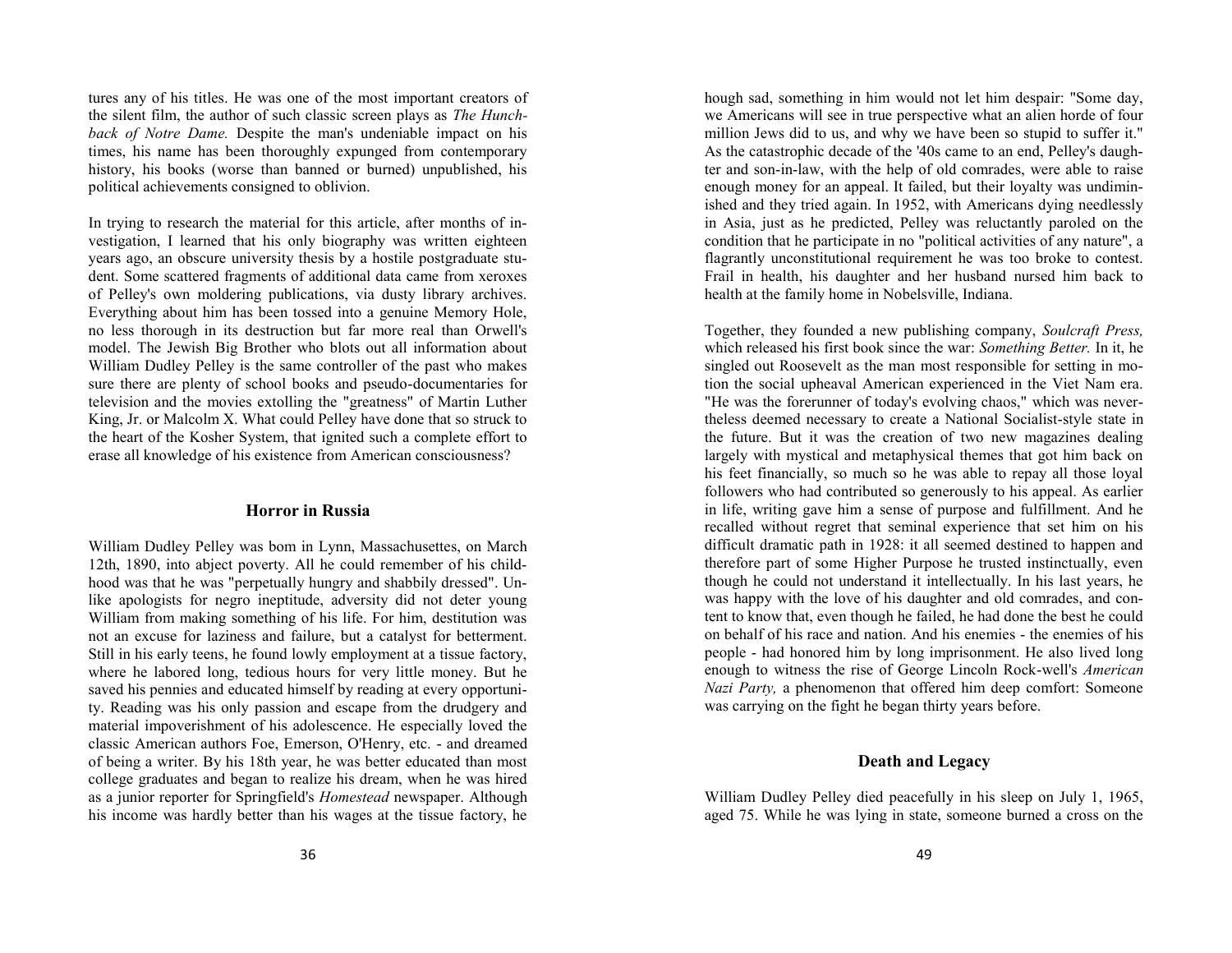versial report, the judge swiftly dropped the main part of the indictment.

Now he was accused of falsely portraying the U.S. economy as bankrupt, therefore undermining public confidence during wartime. Here too, the defense was well prepared and subpoenaed Marriner Eccles, Chairman of the Federal Reserve Bank, who would have had to testify under cross examination and oath that the American economy was indeed only saved at the last moment by the war-production sparked by the blood-bath at Pearl Harbor. But the judge crushed the subpoena.

#### **Sentenced!**

To their credit, both Congressman Thorkelson and Charles Lindbergh personally testified as character witnesses on Pelley's behalf, immeasurably brave actions when we consider that they did so in the midst of World War II, at a time when the United States was experiencing defeat from the Pacific to the Atlantic.

Despite their support and the failure of the leading indictment against him (to say nothing of a total lack of evidence regarding treasonable activity of any kind), Pelley was sentenced to 15 years confinement at a maximum security federal prison. The prosecution had been unable to produce a single piece of evidence to prove Pelley had committed any treasonable acts; all he had done was to criticize an unjust war and the evil President who schemed for it. Twenty five years later, thousands of Jewish communists and their brainless Gentile dupes burned U.S. flags in the streets and violently protested American involvement during the Viet Nam War; unlike Pelley, none of them pulled hard time. Penniless, he was unable to mount an appeal. Later, Lindbergh told a reported for the *Chicago Tribune* that Pelley was no traitor, but a true patriot who was obviously being persecuted for saying publicly what a growing number of Americans were discussing privately. Pelley was to be made an example of for these people: Keep your opinions to yourself, or look what will happen to you!

Stunned by the harshness of his sentence, he was a mute prisoner of the war he opposed. While the Western World outside his penitentiary bars committed suicide, he read voraciously and thought deeply. Alt-

married in 1911 and was blest with a baby girl the following year. She died around her third birthday, however. Despite his "frightful sorrow", or because of it, he worked harder at his craft than ever, his reputation as a reporter of extraordinary descriptive powers grew and, for the first time in his life, he was financially comfortable. In the following years, his feature articles in such national ly-known magazines as *Red Book, Colliers* and *The Saturday Evening Post* were admired by millions of readers.

By the end of the First World War, Pelley's prestige was such that his publisher commissioned him as a foreign correspondent on assignment in Eastern Europe. With a generous expense account and the diplomatic rank of "consular courier" conferred upon him by the United States government, he shipped out for Russia in early 1918. To him, his assignment was a fun adventure, a well-paid lark and a chance to vacation overseas. It turned out to be something far more. Until his fateful voyage, Pelley was a happy-go-lucky, up-and-coming author, with no real convictions of his own. As he remembered years later, the experience transformed him "from a nondescript writer to a grim crusader."

For two years, he covered 8,000 miles by train and on horse-back through Siberia, into the Ukraine, across the Steppes of Central Russia, into the Far East and through Asia to Japan. Through all these extensive travels, he was a personal witness to the communist revolution. He saw peasant women crucified to barndoors and a schoolroom in which the teacher and all the students had been bludgeoned to death, their brains spattered against the blackboard. There were whole villages depopulated by murder, with corpses swinging from every lamppost and choking the nearby streams. These victims were rarely military personnel, nor politically involved in any way. They were common people, mostly farmers and factory workers. Such horrific sights, encountered wherever the Reds passed, almost unhinged his mind. But they were so commonplace, he gradually grew enured to the sea of blood through which he traveled daily.

He learned first-hand that communism was not an ideology, it was simply the organization of the worst criminal elements led by Jews to destroy Gentile society. This was no speculation. Virtually all the commissars he knew (some of whom he interviewed) were Jewish, while the majority of their activists were common murderers and per-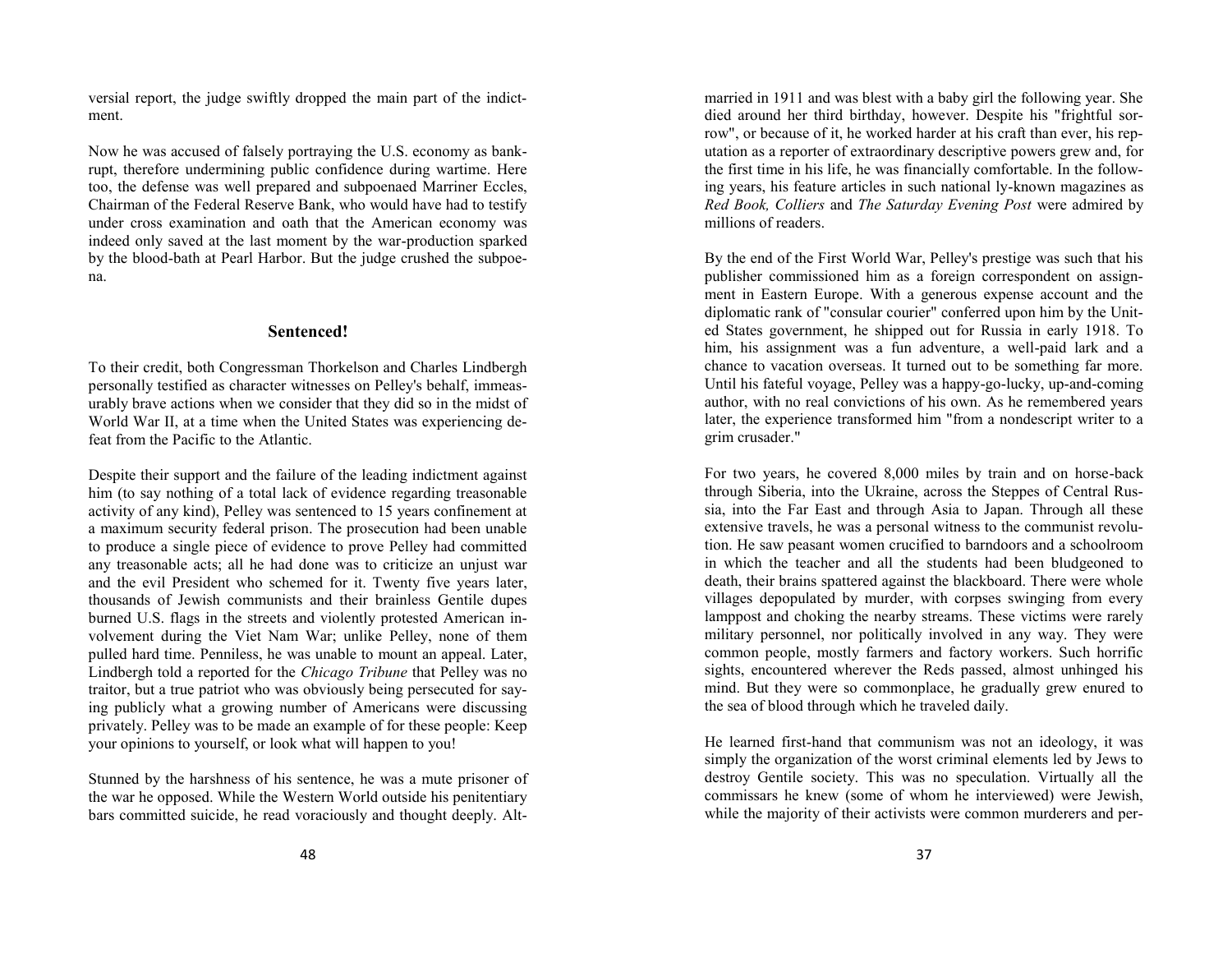verts "liberated" from prison. They were motivated by hatred, power and revenge, nothing else. All their slogans about "Equality" and "Peace" were transparent rues to dupe thoughtless liberals among the Russian people, their victims. Drunk with success, the Jews boasted openly of their plans for world conquest by fomenting the same kind of divisiveness in other Gentile countries. They told Pelley that Russia was Just a stepping stone, a base for international subversion. Even their phony "communism" was utterly dispensable, just like their own followers, who they never hesitated to massacre on the slightest whim. Their long-range goal was a one-world government, in which the Gentiles became willing slaves, fuelling an international economy with their genius and labor, while the Jewish people dominated all important positions of power. "After Russia," one greasy commissar smirked at Pelley, "then Europe and later, America!"

#### **"Hooray for Hollywood!"**

Before his political awakening overseas, he knew nothing about the Jews, never heard them discussed at home while growing up and, at most, thought of them only as members of a non-Christian religion. Returning to the United States a changed and shaken man, Pelley made his report to Representative Louis F. McFadden of Pennsylvania in 1920. The politician was so alarmed at what he heard, he personally read aloud the *Protocols of the Learned Elders of Zion* on the floor of Congress, officially introducing this vitally important document into the *Congressional Record.* (The Protocols represent an agenda for bringing Jewish leaders into positions of political and economic dominance over Gentile society. Predictably condemned as fraudulent by hysterical Jews, the Protocols were verified as recently as 1984, when Lincoln and Bladgett's popular book about the Grail legend, *Holy Blood - Holy Grail,* established their historical roots.) Soon after, Pelley was introduced to a Justice Department official and Robert Sharpe, chief of State Department intelligence. They told him his experiences were entirely borne out by their abundant files on Jewish agitation in Russia and the United States. That these government men were so outspoken is a revealing indication of how much political power the Jews have accumulated in the last 75 years; It is today completely unthinkable that any American politician would even hint at criticizing the Jewish menace.

runs first doubled, then quadrupled. In the space of probably no more than five weeks, *Roll Call* grew at a phenomenal rate. Obviously, not everyone was taken in by the propaganda- factories of Hollywood, obsessed as its kosher movie-makers were with "Houses of Rothschild and Roosevelt in shorts, Confessions of Nazi Spies and Stalin in pajamas, dramas of thugs shooting up Gentile civilization, mobs storming sundry Bastilles and New Dealers breaking sod for billion-dollar privies," as Pelley wrote then. "We have gone to war because the selfish Jewish policy foisted on our country has pushed the United States back to the verge of bankruptcy."

Then, in late winter, he was urgently contacted by a U.S. naval officer who had been stationed at Pearl Harbor the previous December 7th. The man said that F.D.R. had lied to the American people about the attack, telling them that "although damage has been severe, our Pacific Fleet is still in tact." The officer said he personally witnessed the devastation, which was far worse than the President allowed. In fact, all the U.S. capital ships were either sunk or badly damaged, except for five unescorted (and, therefore, non-operational) aircraft carriers and their obsolete planes. Pelley rushed into print with the news: "Japanese bombers made Pearl Harbor look like an abandoned W.P. A. project in Keokuk!" The special edition that hit the streets was a bombshell, and eaten up by a public starved for the truth, which had been the war's earliest casualty. But when the Attorney General showed the usual advance copy to F.D.R., the President exploded like the battleship *Arizona* and demanded Pelley's arrest on April 4th. The charge: high treason!

Forced to break his word of honor to Pelley, Biddle ordered a grand jury to indict the Chief on twelve felony counts of the Sedition Act. During the course of his trial, the intensely politically-motivated prosecutor, Oscar Ewing, a cigar-smoking "big wheel" in the Democrat Party, emphatically denied that the U.S. Pacific Fleet had been all that badly damaged at Pearl Harbor, and subpoenaed Secretary of the Navy, Knox, to assure the judge (and a vast, listening radio audience) that the situation was well under control, with no cause for alarm. As

he spoke, American military forces were in headlong retreat from an unbroken series of defeats throughout the entire Pacific Theater. But when Pelley's defense attorney threatened to have the entire salvage crew from Pearl Harbor testify in court to support *Roll Call's* contro-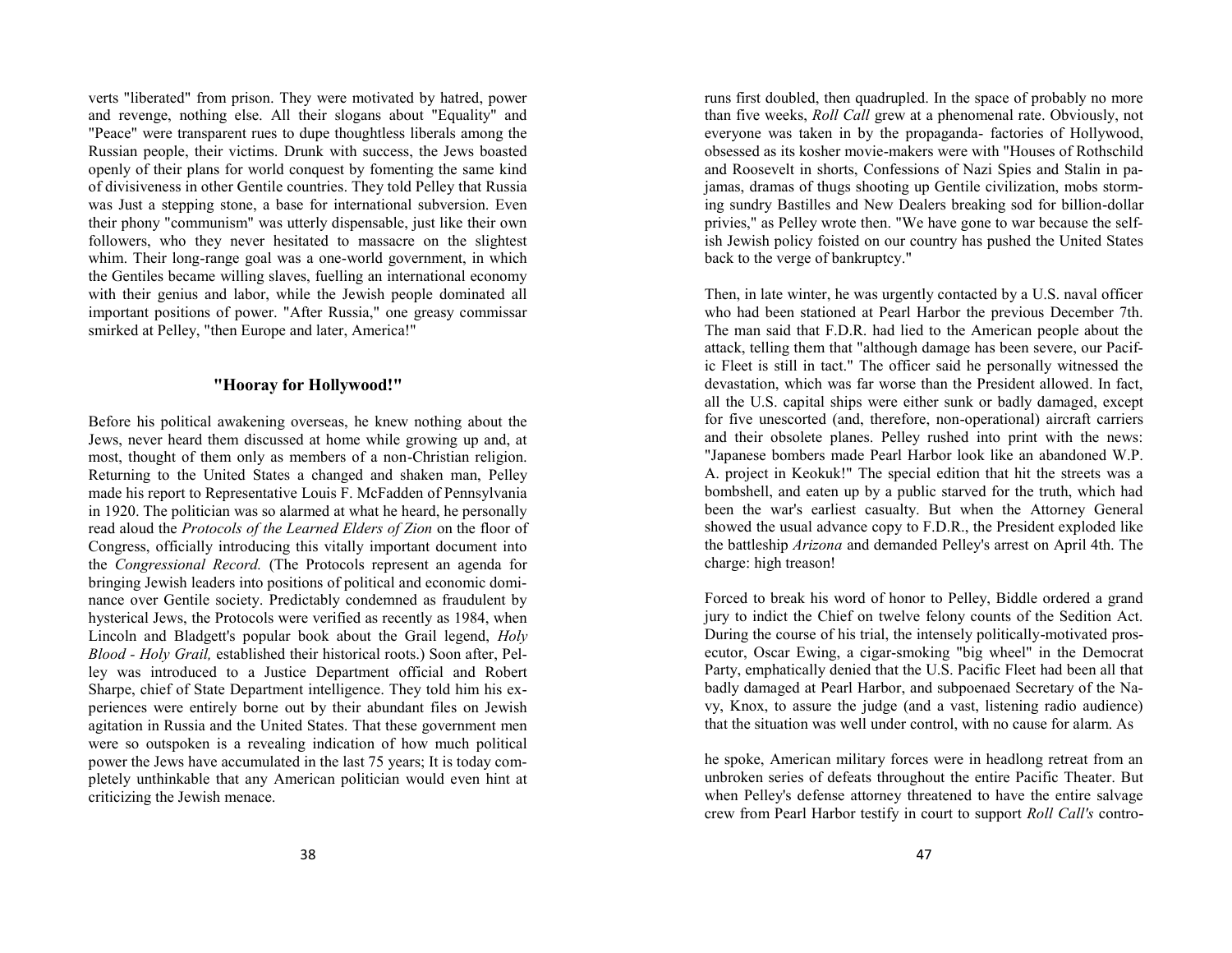small town of Nobelsville, Indiana, where he wanted to forget the world he had tried to save. His years of self-sacrifice seemed "a thankless job, striving to bring a vision to humankind, as humankind is constituted." But his wife, Helen, and some of his closest comrades urged him to continue, not to give up, in spite of the worst that had happened. Somewhat encouraged, he wanted personal assurance from the new Attorney General Biddle that he would be allowed to publish his views so long as he not undermine the war effort. Biddle gave him his word of honor that Pelley could publish without fear of restraint. Even though the country was at war, the right to free expression was constitutionally guaranteed.

#### **A pro-Hitler** *Roll Call* **in Wartime America**

In the midst of wartime hysteria sweeping the nation, he launched a new magazine, *Roll Call.* It was uncompromisingly National Socialist, its famous editor and *Silver Shirt* writers unapologetic. They documented the prewar oil embargo Roosevelt imposed on the Japanese, forcing them to witness the strangulation of their economy or risk a war to free themselves from U.S. domination. F.D.R. wanted war to save his own faltering "New Deal" economy by the kind of massproduction only wartime industry could provide. The Reds wanted war to save the moribund Soviet slave-empire from Hitler's armies. The Jews wanted war to preserve the capitalist/communist shell game they imposed so successfully on Gentile peoples throughout the world. Worst of all, in prosecuting war on the National Socialist Forces of Light, duped Americans were making it possible for the same forces of internal decay that rotted German society before Hitler cleaned them up to take root in our own country.

Pelley sent pre-publication review copies to the Attorney General's office for government approval. Biddle could afford to appear magnanimous, confident as he was that the last of the *Silver Legion* would be hoisted on its own petard by the war-hysteria of "patriotic" Americans. But he was flabbergasted to learn that *Roll Call* was incredibly successful! Far from the popular hostility he counted on to overwhelm Pelley, the feisty little publication was turning up everywhere. And people were openly agreeing with its notorious editor. Most serious of all, "many copies were found among U.S. servicemen in all theaters of the war," according to Pelley's biographer. Into March, 1942, print

There seemed to be nothing that could halt "the historical inevitability" of the kosher one-world promised by Karl Marx. Pelley went back to his home in Vermont and tried to forget the "bath of horror" he knew was slowly enveloping civilization. He felt restless and frustrated and became unlivable, so much so, he and his wife divorced. These were the Roaring Twenties, when Americans were caught up in the hedonism of postwar prosperity. People lived for pleasure and let serious problems take care of themselves. Felly too, was not immune from the spirit of his times. Trying to escape from his own conscience, he fled to Hollywood, California, where his reputation as an author preceded him, and he was hired as a screen writer at M.G.M. and Universal Studios. He worked furiously, turnng out scripts for the leading motion pictures of the day. He even scripted a film version of his own short story, *The Shock,* which was an instant hit. His work was of such high calibre, he soon became one of the most respected and highest paid writers in Hollywood. In the words of his biographer, his esteemed screen plays for the leading actor of the silent screen "helped to establish Lon Chancy's reputation and forged a friendship between the two men. In addition to Chancy, he claimed I constant entree' into the homes of Theda Bara, Chester Conklin and other famous actors, producers and directors."

Busy as he was with living it up in Hollywood high society, Pelley found time to write novels which catapulted his name into the highest levels of contemporary American fiction. Both *The Greater Glory*  (extolling the simple values of life in a small New England town) and *The Fog* (a love story) were bestsellers and critically acclaimed. He was favorably compared to F. Scott Fitzgerald and regarded as at least the equal to Sinclair Lewis. But money and acclaim did not bring him inner peace. Ironically, he originally fled the realities of the East Coast for the fantasy mills of Hollywood, only to find himself in the midst of a largely Jewish movie industry that was perverting the art of film into kosher propaganda, which "benumbed, anesthetized and generally bilked" audiences. "While Gentiles concentrated on creativity," he said, "furriers from Second Avenue and pants-pressers from Milwaukee began to open studios to photograph canned dramas." He felt inwardly ashamed to have had anything to do with the Hollywood illusion, as he saw the Jewish shadow fall across his own country, just as it had in Russia.

At the height of his career success and his emotional turmoil, on May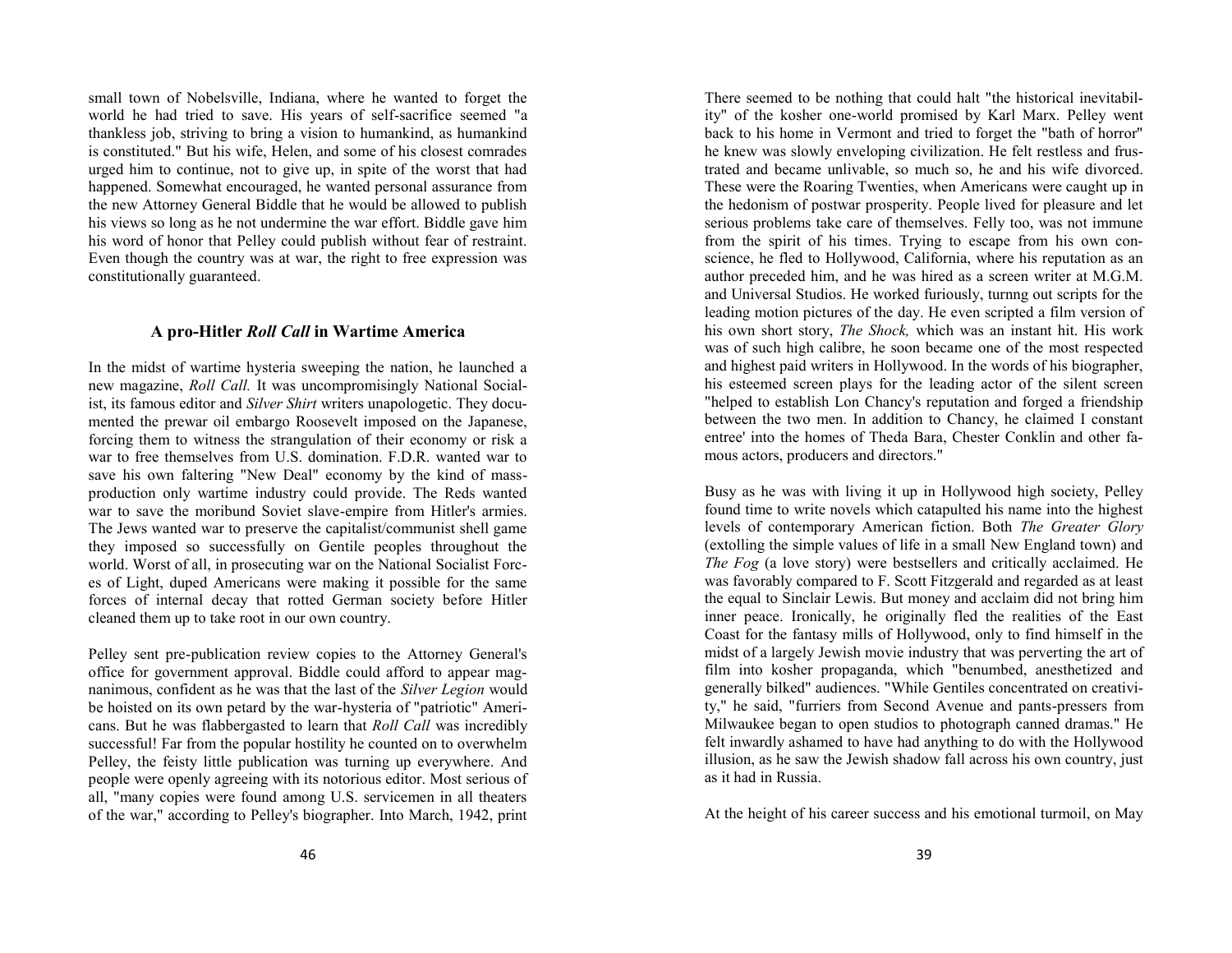29th, 1928, he was suddenly and unexpectedly confronted by a deeply moving personal experience. He wrote about it in My *Seven Minutes in Eternity*, which sold 90,000 copies. Before 1930, he received more than 20,000 letters from his readers. Despite the pamphlet's phenomena] success, the author revealed few details concerning his experience, beyond his insistence that synchronous events of personally significant "coincidences" are occurrences in everyone's life that connect us to some Divine Plan. Never before a religious man, Pelley was no St. Paul struck off his horse by God's holy lightning. Whatever happened to him, it appears to have been not unlike the vision a young Hitler had of his life when, as a 15 year-old student in Linz, Austria, something in a performance of Wagner's music showed him a glimpse of his future mission. Such personally significant happenings are not at all that rare, but usually occur to revolutionary personalities of a high order. In any case, Pelley saw that he was wasting his time in "the necromancy of making movies" that were becoming more anti-Gentile, and determined to devote the rest of his life doing meaningful work, whatever that turned out to be. He was ready for greatness, he felt, but lacked any sense of direction.

Most of all, he wanted to do something worthwhile for his Aryan race and Western culture. He was not unaware of the National Socialist Revolution going on in Germany, but he thought it could not possibly triumph over the enormous power of Jewry. He remembered how the slimy commissar in Russia had prophetized that Europe was to be the next victim. He studied *Mein Kampf* and wondered if the principles so clearly laid out therein could be applied in the United States. It seemed too good to be true. Next year, the sham prosperity of the 1920-s collapsed with the Great Depression. The United States went bankrupt and its people knew real fear for the first time. As millions of bitterly disillusioned Americans allowed themselves to be suckered in by a burgeoning communist movement and the transparent lies of Franklin Roosevelt, Pelley was horrified to recognize the same pattern of mass-upheaval he witnessed in Russia being replayed in his own country.

#### **The Birth of the** *Silver Legion*

When, however, Adolf Hitler was elected to power on January 30th, 1933, Pelley was thunderstruck. The impossible had happened. At ing printing presses, confiscated, its residents arrested and jailed on a variety of contrived charges, all of which were dismissed but only after long months of financially draining court proceedings. Even so, none of the confiscated materials, as well as the legally owned building itself, were returned to the impoverished *Silver Shirts;* they were told by the smiling judge thay they had the right to sue the government for damages.

Hard on the heels of the North Carolina raid, Congressman Dickstein (New York) called for a national ban on public display of the *Silver Shirt* uniform. The Chief was quick to respond: "Any kike who thinks he can tell me what kind of shirt I can wear, or that I can't wear a scarlet L on it, will get a punch in his nose that he'll remember until he lands in Abraham's bosom!" As even his unsympathetic biographer admits, "Pelley had grounds to believe that he was being harassed. "

The harassment accelerated and he was charged with tax evasion. Although he beat that politically motivated charge, the great expense and time needed to defend himself from impending imprisonment sabotaged his 1940 campaign. By that time (November), U.S. involvement in the widening conflict against National Socialist Germany seemed virtually inevitable. Accordingly, Pelley changed the direction of the Legion from running for elective office to opposing Roosevelt and his Jewish warmongers. The *Silver Shirts* joined up with the *American-German Bund,* the Ku *Klux Klan* and numerous other patriotic organizations, large and small, united in mobilizing massopposition for peace. Here too, the Chief proved his power to win over millions, as national poles taken only a week before Pearl Harbor showed that more than three quarters of the American people were against war with the Axis unless the United States was physically attacked. How Roosevelt engineered that prerequisite, welldocumented by some of the books offered for sale by *The New Order,*  is too complex for retelling here. After America finally entered the war, Pelley was heartbroken at what he saw as his country's slide into the abyss. His life's work of the past nine years, all the wonderful success of the *Silver Shirt* organization and its enthusiastic grass-root support, seemed in vain. He dissolved the Legion, even its newspaper; what else could he do?

He had remarried in 1935, but spent little time with his new wife, by whom he had a daughter. Close to despair, Pelley joined them in the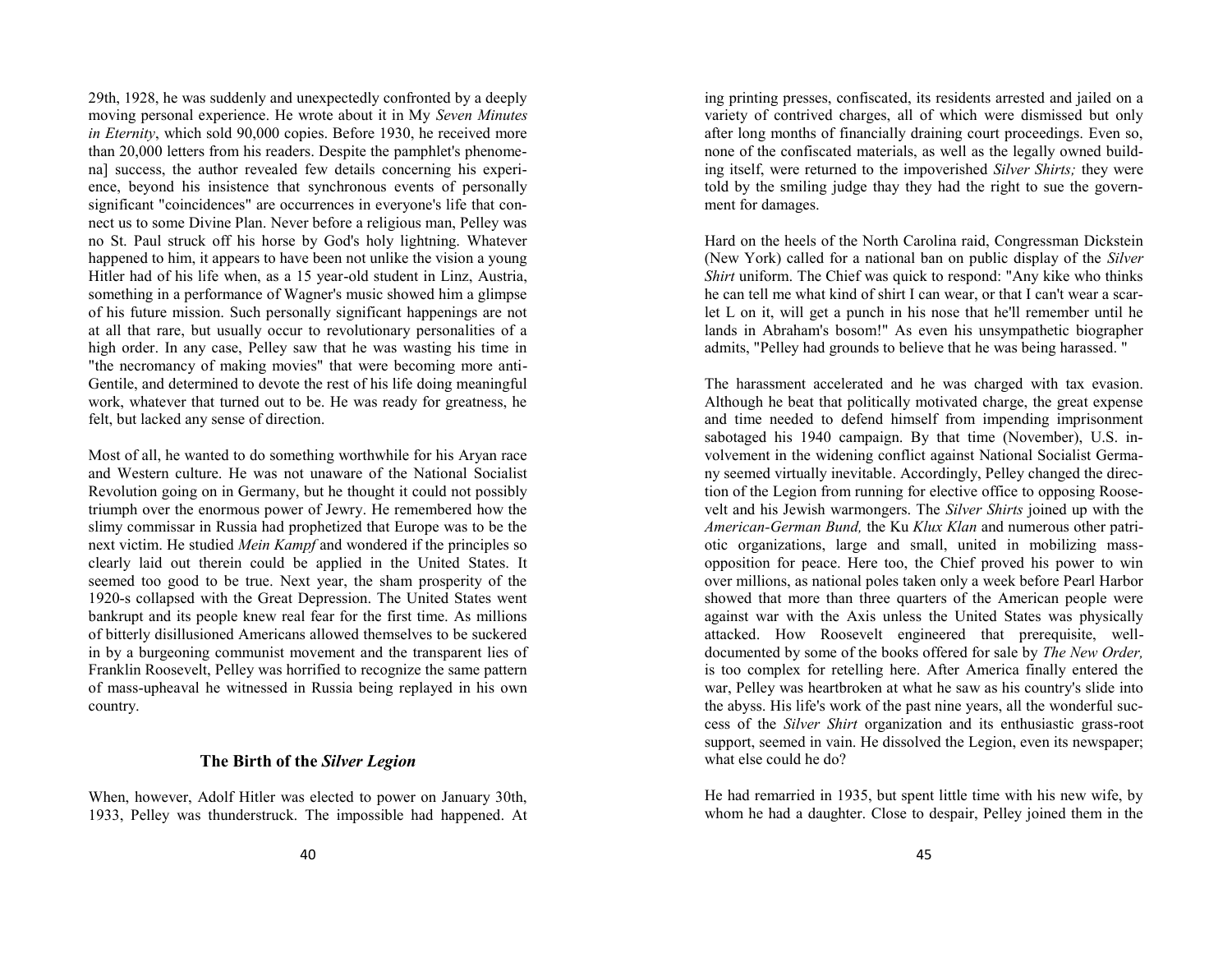sources describing the voter response he won. I conclude it must have been significant, for reasons which will soon be made clear,)

F.D.R.'s reinstatement as president brought closer the "conflict between the Light and Dark forces on earth" - a prophesy of the coming war against the Third Reich made by Pelley in his first national radio speech. His election bid increased *Silver Legion* membership threefold and won some important figures, including George van Horn Moseley, a retired general in the U.S. Army, Congressional Representative Jacob Thorkelsen, Charles A. Lindbergh, Jr., and Walt Disney. All of them attended his public rallies and some shared the podium with the Chief. He was confident that, with this kind of high-level support and the obvious acceptance of millions of average Americans, the *Silver Legion* had a great destiny before it. As his biographer wrote, "Pelley looked forward to a World Axis, centered in an Aryanized Washington and made secure at either end in Berlin and Tokyo. As long as China tottered on the verge of becoming Stalin's satellite, the Japanese armies in Manchuria defended civilization against the insidious serpent of communism." Having lived in Japan for some time, Pelley came to deeply respect the Japanese as the bulwark in the Far East against the Soviet Union. He was therefore appalled at Roosevelt's attempts at goading Japan into a catastrophic war that would leave the door wide open to Communist expansion into Asia. The Chief proved all too prophetic here too, as the crippled American veterans of Korea and Viet Nam can attest.

As the 1940 presidential election approached, the *Silver Shirts,* now 100,000 strong (House Committee on Un-American Activities, Special Committee, 1939), were being taken very seriously by F.D.R., who recognized Pelley as a deadly serious contender; the Chief might not actually get into the White House, but he could control enough votes to swing the election away from the democrats. Roosevelt's popularity already waning, he could not risk his reelection and ordered the F.B.I. to "investigate" Pelley. Attorney General Frank Murphy balked at the obvious political persecution and made excuses to the President, telling him it would be a mistake to make "martyrs out of the *Silver Shirts".* Martyrs, schmartyrs - democratic incumbency was at stake, so he ordered what Pelley referred to as his "Gentile satraps" to make life miserable for the *Silver Shirts.* Their North Carolina unit (the legion's largest headquarters and the closest thing they had to a national office) was raided by federal marshals, its properties, includleast somewhere in the world, a Gentile people had pulled themselves together in the cause of their racial existence. The omnipotent Jews were defeated after all. If White men could save their people in Germany, the same could be accomplished here. The very next day, Pelley founded the *Silver Legion,* regarded by most historians as the first genuine National Socialist-style organization in the United States. True, the roots of the *American-German Bund* went back ten years earlier. But it was essentially a fraternal group with no political goals save, much later, preserving peace between America and the Third Reich. The *Silver Legion* began as something altogether different. From its inception, its thrust was the attainment of political power, to someday become the U.S. government and establish a folkish state based on the fundamentals of *Mein Kampf* More important even than these obvious political and philosophical goals, a new spirit, the dynamic will of the White Race would be summoned to inspire Americans as never before.

From the outset, however, Pelley was faced with a serious dilemma: While he wanted to clearly identify his organization as National Socialist, he was anxious to make it appear as American as possible. Although he loved the Swastika symbol and understood its pan-Aryan significance, he knew too, that it was now the official emblem of a foreign power. He did not wish to create the impression that he was the agent of another country. Instead of the old Hooked Cross, he chose the letter "L" as the symbol of his new organization. It was simple to reproduce under a variety of circumstances and stood for Love of the Aryan Race, Loyalty to the American Republic, Liberation from Jewry and, of course, the *Silver Legion* itself. He personally designed its flag, a square, white standard emblazoned with a capital L in scarlet. For the next nine years, it was to be seen by millions of Americans, carried into vicious street battles and hoisted over every state in the Union.

But in the beginning, beyond creating its first symbol, Pelley really did not know where or how to start. At last, he fell back on his writing skills and published a tabloid newspaper, *Liberation,* at his own expense. It created a sensation, becoming virtually an overnight success by attracting not only numerous financial supporters, but expressive writers like himself and first a dozen or so, then hundreds and very shortly thousands of unemployed men anxious to sell the publication from street comers. In Jewized cities like New York or Washington,